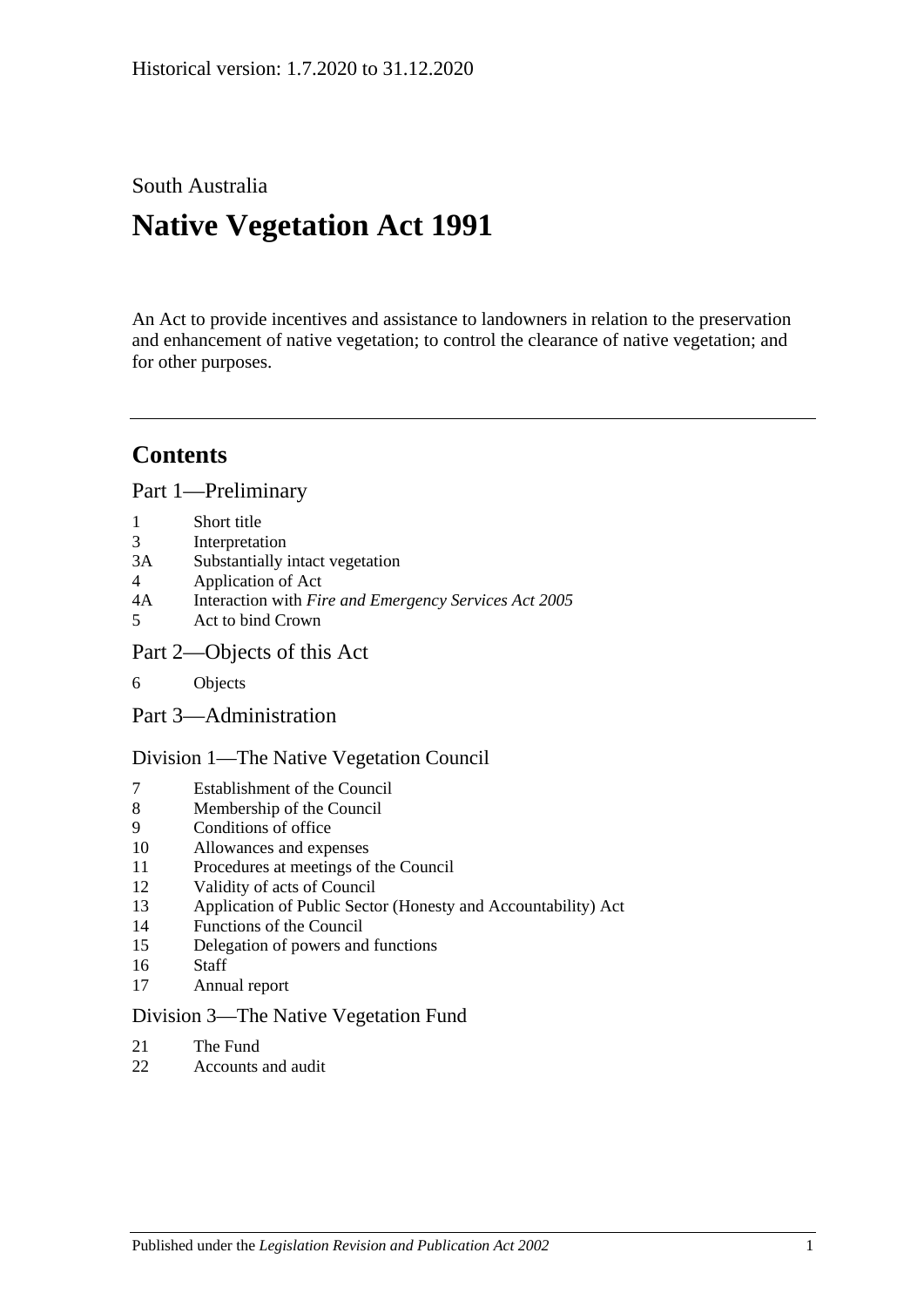[Part 4—Heritage agreements, proposals for revegetation and financial and](#page-14-1)  [other assistance](#page-14-1)

[Division 1—Heritage agreements](#page-14-2)

- 23 [Heritage agreements](#page-14-3)
- 23A [Effect of heritage agreement](#page-15-0)
- 23B [Registration of heritage agreements](#page-15-1)

#### [Division 2—Approval by the Council of proposal for revegetation](#page-16-0)

- 23D [Application of Division](#page-16-1)
- 23E [Declaration in relation to existing vegetation](#page-16-2)
- 23F [Proposal for revegetation of land](#page-16-3)
- 23G [Information required on application or submission](#page-16-4)
- 23H [Decision by the Council](#page-16-5)
- 23I [Noting of Council's approval against the title to the land](#page-17-0)

#### [Division 3—Financial and other assistance](#page-17-1)

- 24 [Assistance to landowners](#page-17-2)
- 25 [Guidelines for the application of assistance and the management of native vegetation](#page-18-0)

### [Part 4A—Credit, assignment and third party establishment of environmental](#page-19-0)  [benefits](#page-19-0)

- 25A [Credit for environmental benefits](#page-19-1)
- 25B [Assignment of credit](#page-20-0)
- 25C [Achievement of environmental benefit by accredited third party provider](#page-21-0)
- 25D [Management agreements](#page-22-0)
- 25E [Register](#page-23-0)
- [Part 5—Clearance and enforcement](#page-23-1)

#### [Division 1—Control of clearance](#page-23-2)

- 26 [Offence of clearing native vegetation contrary to this Part](#page-23-3)
- 27 [Clearance of native vegetation](#page-25-0)
- 28 [Application for consent](#page-26-0)
- 29 [Provisions relating to consent](#page-28-0)
- 29A [Avoidance of duplication of procedures etc](#page-32-0)
- 30 [Conditions of consent](#page-33-0)
- 30A [Marking or tagging of cleared vegetation](#page-34-0)

#### [Division 2—Civil enforcement proceedings](#page-34-1)

- 31A [Application to ERD Court for enforcement](#page-34-2)
- 31B [Order where native vegetation has been cleared](#page-36-0)
- 31C [Interim order](#page-38-0)
- 31D [Enforcement of orders](#page-38-1)
- 31E [Enforcement notices](#page-38-2)
- 31EA [Substituted direction where compliance with enforcement](#page-39-0) notice not reasonably [practicable](#page-39-0)
- 31F [Miscellaneous provisions](#page-40-0)
- 32 [Appeals](#page-41-0)
- 33 [Commencement of proceedings](#page-41-1)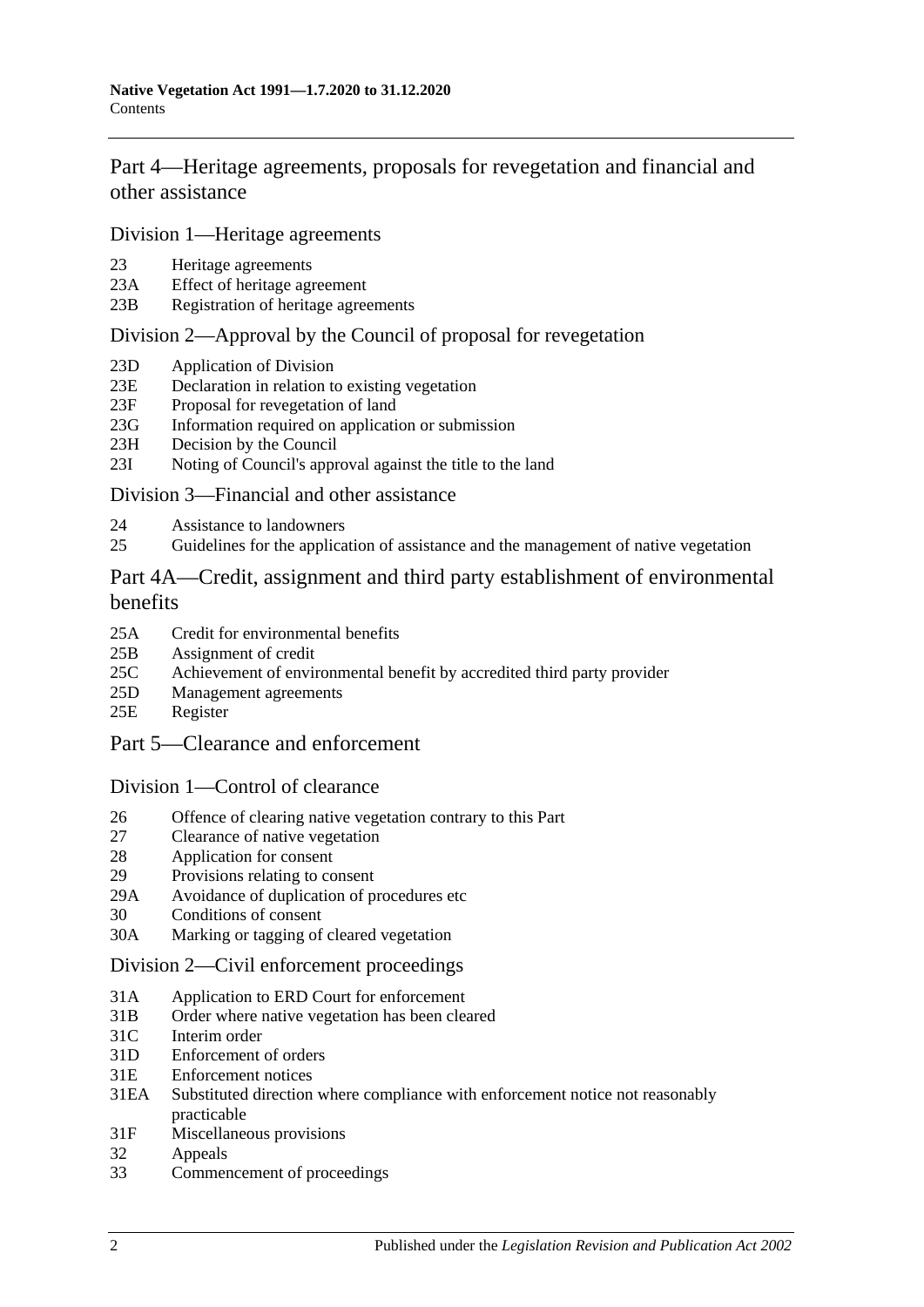#### [Division 3—Authorised officers](#page-41-2)

- 33A [Appointment of authorised officers](#page-41-3)
- 33B [Powers of authorised officers](#page-42-0)
- 33C [Issue of warrants](#page-44-0)
- 33D [Provisions relating to seizure](#page-45-0)
- 33E [Offence to hinder etc authorised officers](#page-46-0)
- 33EA [Offences by authorised officers etc](#page-47-0)

#### [Part 5B—Interest and recovery of money](#page-47-1)

- 33H [Interest](#page-47-2)
- 33I [Sale of land for non-payment](#page-47-3)

#### [Part 6—Miscellaneous](#page-49-0)

- 33J [Constitution and criminal jurisdiction of ERD Court](#page-49-1)
- 33K [Applications during criminal proceedings](#page-49-2)
- 34 [Evidentiary](#page-50-0)
- 35 [Proceedings for an offence](#page-51-0)
- 36 [Assessment of costs and expenses](#page-51-1)
- 38 [Vicarious liability](#page-51-2)
- 39 [Offences by bodies corporate](#page-51-3)
- 40 [General defence](#page-51-4)
- 40A [Register of applications](#page-51-5)
- 40B [Ministerial power of delegation](#page-52-0)
- 41 [Regulations](#page-52-1)

### [Schedule 1—Principles of native vegetation clearance](#page-53-0)

- 1 [Principles of clearance of native vegetation](#page-53-1)
- 2 [Interpretation](#page-54-0)

## [Schedule 2—Transitional provisions](#page-54-1)

[Legislative history](#page-56-0)

### <span id="page-2-0"></span>**The Parliament of South Australia enacts as follows:**

## **Part 1—Preliminary**

## <span id="page-2-1"></span>**1—Short title**

This Act may be cited as the *Native Vegetation Act 1991*.

### <span id="page-2-2"></span>**3—Interpretation**

(1) In this Act, unless the contrary intention appears—

*Adelaide Dolphin Sanctuary* has the same meaning as in the *[Adelaide Dolphin](http://www.legislation.sa.gov.au/index.aspx?action=legref&type=act&legtitle=Adelaide%20Dolphin%20Sanctuary%20Act%202005)  [Sanctuary Act](http://www.legislation.sa.gov.au/index.aspx?action=legref&type=act&legtitle=Adelaide%20Dolphin%20Sanctuary%20Act%202005) 2005*;

*biological diversity* or *biodiversity* means the variety of life forms represented by plants, animals and other organisms and micro-organisms, the genes that they contain, and the ecosystems and ecosystem processes of which they form a part;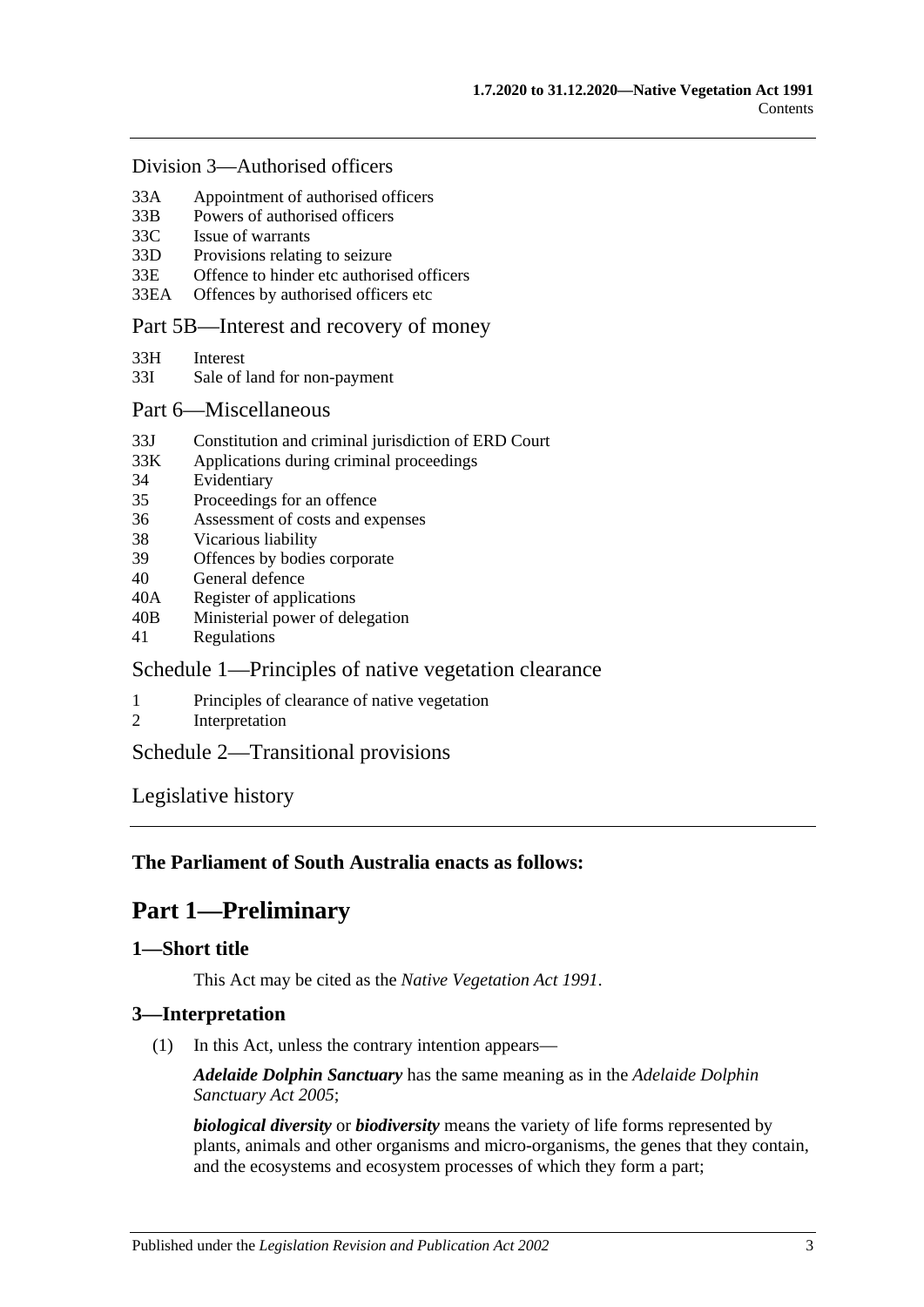*breach* of this Act means a contravention of, or a failure to comply with, a provision of this Act and includes a contravention of, or a failure to comply with, a term of a heritage agreement;

*building* includes a structure that is fixed to land:

*to clear* native vegetation includes to cause or permit the clearance of native vegetation;

*clearance*, in relation to native vegetation, means—

- (a) the killing or destruction of native vegetation;
- (b) the removal of native vegetation;
- (c) the severing of branches, limbs, stems or trunks of native vegetation;
- (d) the burning of native vegetation;
- (e) any other substantial damage to native vegetation,

and includes the draining or flooding of land, or any other act or activity, that causes the killing or destruction of native vegetation, the severing of branches, limbs, stems or trunks of native vegetation or any other substantial damage to native vegetation;

*the Council* means the Native Vegetation Council established by this Act;

*ERD Court* means the Environment, Resources and Development Court;

*the Fund* means the Native Vegetation Fund established by this Act;

*isolated plant*—see [subsections](#page-4-0) (2) and [\(3\);](#page-5-2)

*land* includes—

- (a) land submerged by water; and
- (b) an interest in land;

*landscape management region* means a landscape management region established under the *[Landscape South Australia Act](http://www.legislation.sa.gov.au/index.aspx?action=legref&type=act&legtitle=Landscape%20South%20Australia%20Act%202019) 2019*;

*local council* means a municipal or district council;

*member* means a member of the Council;

*Minister for the Adelaide Dolphin Sanctuary* means the Minister to whom the administration of the *[Adelaide Dolphin Sanctuary Act](http://www.legislation.sa.gov.au/index.aspx?action=legref&type=act&legtitle=Adelaide%20Dolphin%20Sanctuary%20Act%202005) 2005* is committed;

*Murray-Darling Basin* has the same meaning as in the *[Murray-Darling Basin](http://www.legislation.sa.gov.au/index.aspx?action=legref&type=act&legtitle=Murray-Darling%20Basin%20Act%201993)  Act [1993](http://www.legislation.sa.gov.au/index.aspx?action=legref&type=act&legtitle=Murray-Darling%20Basin%20Act%201993)*;

*native vegetation* means a plant or plants of a species indigenous to South Australia including a plant or plants growing in or under waters of the sea but does not include—

- (a) a plant or part of a plant that is dead unless the plant, or part of the plant, is of a class declared by regulation to be included in this definition; or
- (b) a plant intentionally sown or planted by a person unless the plant was sown or planted—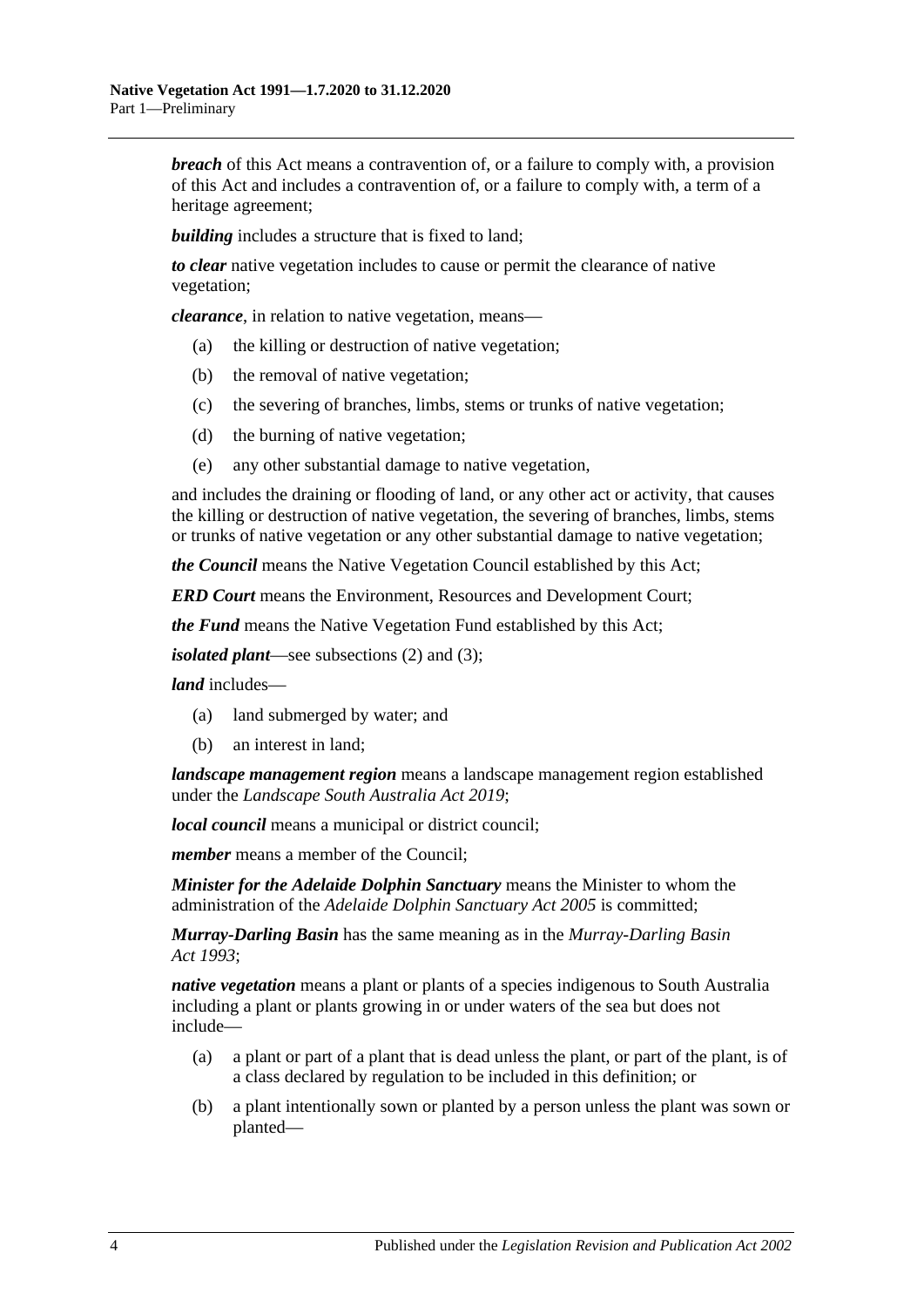- (i) in compliance with a condition imposed by the Council under this Act or by the Native Vegetation Authority under the repealed Act, or with the order of a court under this Act or the repealed Act; or
- (ii) in pursuance of a proposal approved by the Council under [Part 4](#page-16-0)  [Division 2;](#page-16-0) or
- (iia) in circumstances involving the use of money paid into the Fund for the purpose of achieving a significant environmental benefit; or
- (iii) in compliance with a condition imposed by a Minister, statutory authority or prescribed person or body under—
	- (A) the *[River Murray Act](http://www.legislation.sa.gov.au/index.aspx?action=legref&type=act&legtitle=River%20Murray%20Act%202003) 2003*; or
	- (B) the *[Water Resources Act](http://www.legislation.sa.gov.au/index.aspx?action=legref&type=act&legtitle=Water%20Resources%20Act%201997) 1997*; or
	- (C) any other Act prescribed by the regulations for the purposes of this paragraph;

*owner* of land means—

- (a) in relation to land alienated from the Crown by grant in fee simple—the holder of the fee simple;
- (ab) in relation to dedicated land within the meaning of the *[Crown Lands Act](http://www.legislation.sa.gov.au/index.aspx?action=legref&type=act&legtitle=Crown%20Lands%20Act%201929) 1929* that has not been granted in fee simple but which is under the care, control and management of a Minister, local council or other body or person—the Minister, council or other body or person;
- (b) in relation to land held under Crown lease—the lessee;
- (c) in relation to land held under an agreement to purchase from the Crown—the person entitled to the benefit of the agreement;
- (d) in relation to any other land—the Minister who is responsible for the care, control and management of the land or, if no Minister is responsible for the land, the Minister for Environment and Conservation;

*pastoral land* means land comprised in a lease granted under the *[Pastoral Land](http://www.legislation.sa.gov.au/index.aspx?action=legref&type=act&legtitle=Pastoral%20Land%20Management%20and%20Conservation%20Act%201989)  [Management and Conservation Act](http://www.legislation.sa.gov.au/index.aspx?action=legref&type=act&legtitle=Pastoral%20Land%20Management%20and%20Conservation%20Act%201989) 1989* over Crown land for the pasturing of stock and other ancillary purposes;

*principles of clearance of native vegetation* means principles set out in [Schedule 1](#page-53-0) to which the Council must have regard when determining an application for consent to clear native vegetation;

*the repealed Act* means the *[Native Vegetation Management Act](http://www.legislation.sa.gov.au/index.aspx?action=legref&type=act&legtitle=Native%20Vegetation%20Management%20Act%201985) 1985* repealed by this Act;

*River Murray Protection Area* means a River Murray Protection Area under the *[River](http://www.legislation.sa.gov.au/index.aspx?action=legref&type=act&legtitle=River%20Murray%20Act%202003)  [Murray Act](http://www.legislation.sa.gov.au/index.aspx?action=legref&type=act&legtitle=River%20Murray%20Act%202003) 2003*;

*waters of the sea* includes any water that is subject to the ebb and flow of the tide.

- <span id="page-4-0"></span>(2) A plant will be taken to be an isolated plant if—
	- (a) it is at least one metre in height; and
	- (b) there is no other plant comprising native vegetation that is 200 millimetres or more in height within 50 metres of it.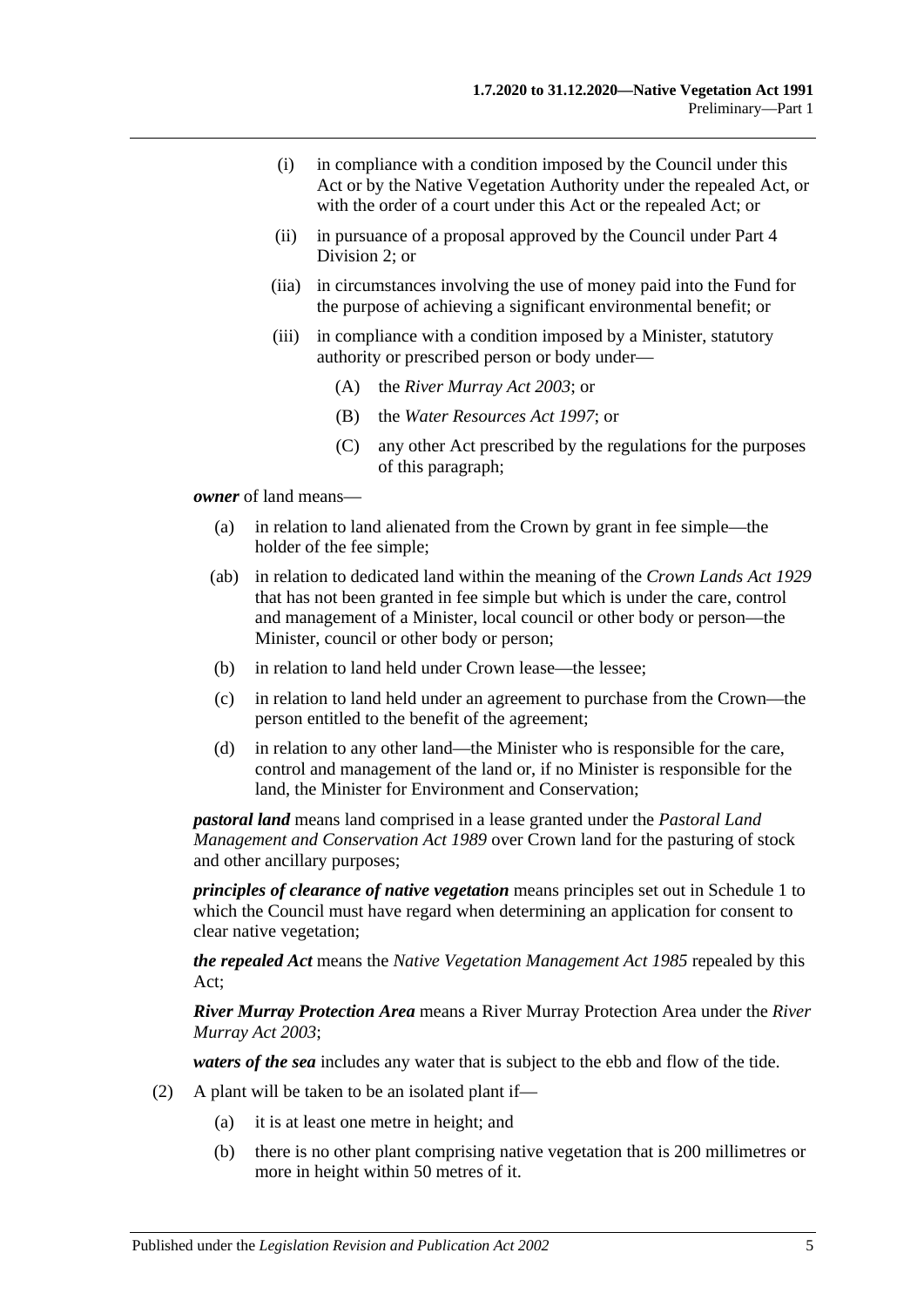- <span id="page-5-2"></span>(3) Each plant of a group of two or three plants or of a group of plants that is the subject of a determination by the Council under [subsection](#page-5-3) (4) will be taken to be an isolated plant if it would be an isolated plant under [subsection](#page-4-0) (2) except for its proximity to another plant, or other plants, in the group.
- <span id="page-5-3"></span>(4) The Council may, where in its opinion the circumstances of a particular case justify a determination under this subsection, determine that each plant of a group of four or more plants will be taken to be an isolated plant.
- (5) A determination under [subsection](#page-5-3) (4) must be agreed to by all the members of the Council present at the meeting at which it is made.
- (6) The distance between two plants for the purposes of [subsection](#page-4-0) (2) will be taken to be the distance between those parts of the plants that are above ground level and are closest to each other.

### <span id="page-5-0"></span>**3A—Substantially intact vegetation**

- (1) A stratum of native vegetation will be taken for the purposes of this Act to be substantially intact if, in the opinion of the Council—
	- (a) the stratum has not been seriously degraded by human activity during the immediately preceding period of 20 years; or
	- (b) the only serious degradation of the stratum by human activity during that period has been caused by fire.
- (2) In this section—

*stratum* of native vegetation means a layer of a plant community consisting of plants that comprise native vegetation and that have a similar growth habit.

### <span id="page-5-1"></span>**4—Application of Act**

- (1) Subject to this section, this Act applies to the whole of the State.
- <span id="page-5-6"></span>(2) This Act applies in those parts of the Hundreds of Adelaide, Munno Para, Noarlunga and Yatala—
	- (a) that are within the zone designated as the Metropolitan Open Space System or Hills Face Zone by a Development Plan or Development Plans under the *[Development Act](http://www.legislation.sa.gov.au/index.aspx?action=legref&type=act&legtitle=Development%20Act%201993) 1993*; or
	- (b) that are to the east of the Hills Face Zone; or
	- (c) that are within an area prescribed by regulation for the purposes of this subsection,

but does not, subject to [subsections](#page-5-4) (2a) and [\(2ab\),](#page-5-5) apply in any other part of those Hundreds.

- <span id="page-5-4"></span>(2a) This Act applies to the whole of the area of the City of Onkaparinga.
- <span id="page-5-5"></span>(2ab) This Act applies in that part of the City of Mitcham consisting of the following suburbs:
	- (a) Belair;
	- (b) Bellevue Heights;
	- (c) Blackwood;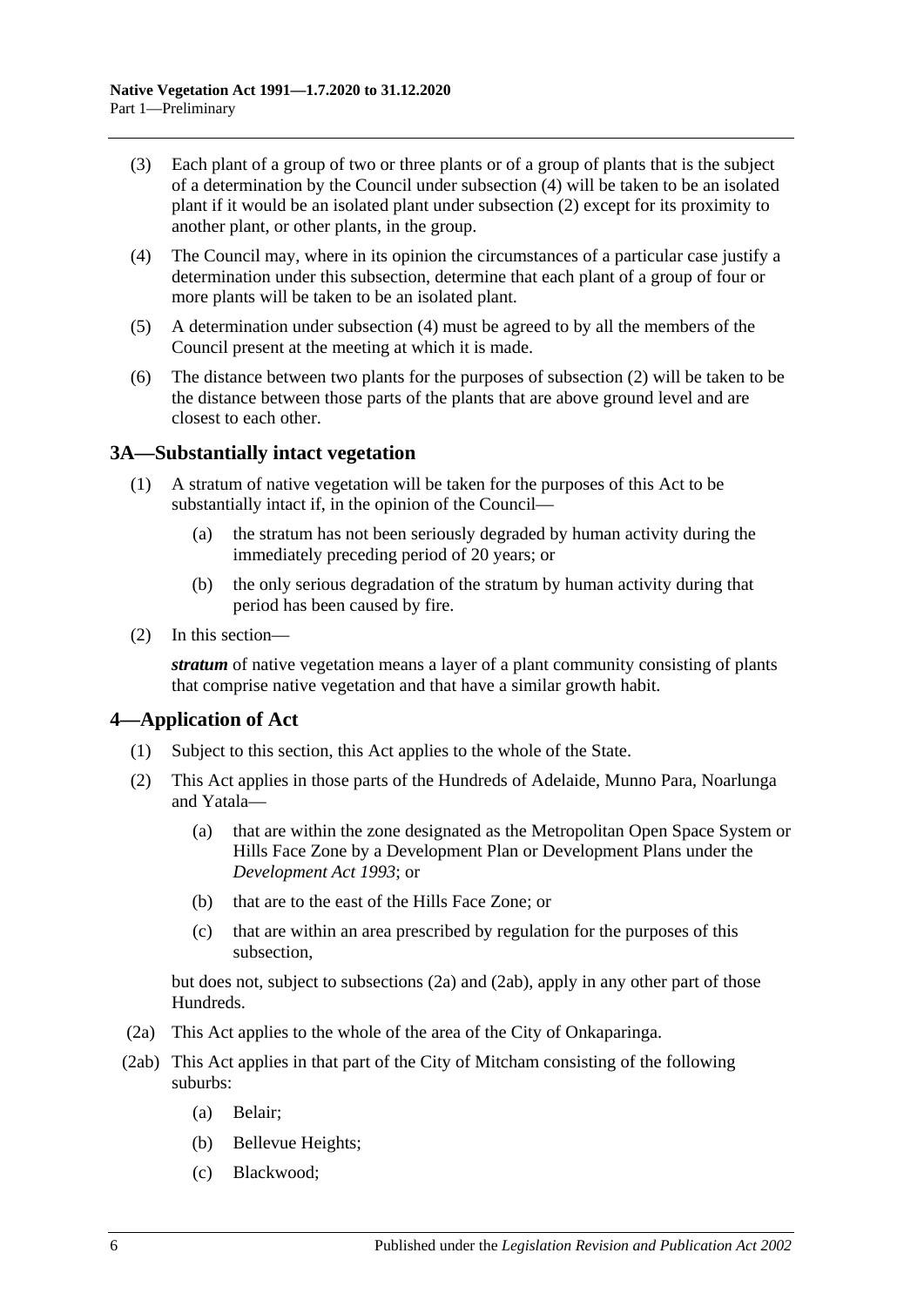- (d) Coromandel Valley;
- (e) Craigburn Farm;
- (f) Eden Hills;
- (g) Glenalta;
- (h) Hawthorndene.
- <span id="page-6-0"></span>(2b) This Act applies—
	- (a) in that part of the Hundred of Port Adelaide bounded on the east by the western boundary of Port Wakefield Road and on the south by the northern boundary of the area of the Corporation of the City of Salisbury; and
	- (b) in that part of the area of the Corporation of the City of Salisbury bounded on the east by the western boundary of Port Wakefield Road;
	- (c) in any other part of the Hundred of Port Adelaide prescribed by regulation for the purposes of this subsection,

but does not apply in any other part of the Hundred of Port Adelaide.

- <span id="page-6-1"></span>(2c) However, the Governor should not make a regulation under [subsection](#page-5-6) (2) or [\(2b\)](#page-6-0) unless—
	- $(a)$
- (i) the Governor considers that the regulation should be made in order to enhance the preservation or management of an area that includes significant native vegetation, or in order to assist in the provision of a significant environmental benefit in a particular respect; and
- (ii) the Governor is satisfied that the Minister has taken reasonable steps to consult with—
	- (A) any local council whose area includes any part of the area to which the regulation relates; and
	- (B) the Environment, Resources and Development Committee of the Parliament; and
	- (C) any member of the House of Assembly whose electoral district includes any part of the area to which the regulation relates,

about the proposal to make the regulation; or

 $(b)$ 

- (i) the Governor considers that the regulation should be made as an interim measure pending consultation under [paragraph](#page-6-1) (a); and
- (ii) the regulation is expressed to expire not more than two months after the day on which it is made.
- (3) The Governor may, by regulation, exclude any other part or parts of the State from the operation of this Act.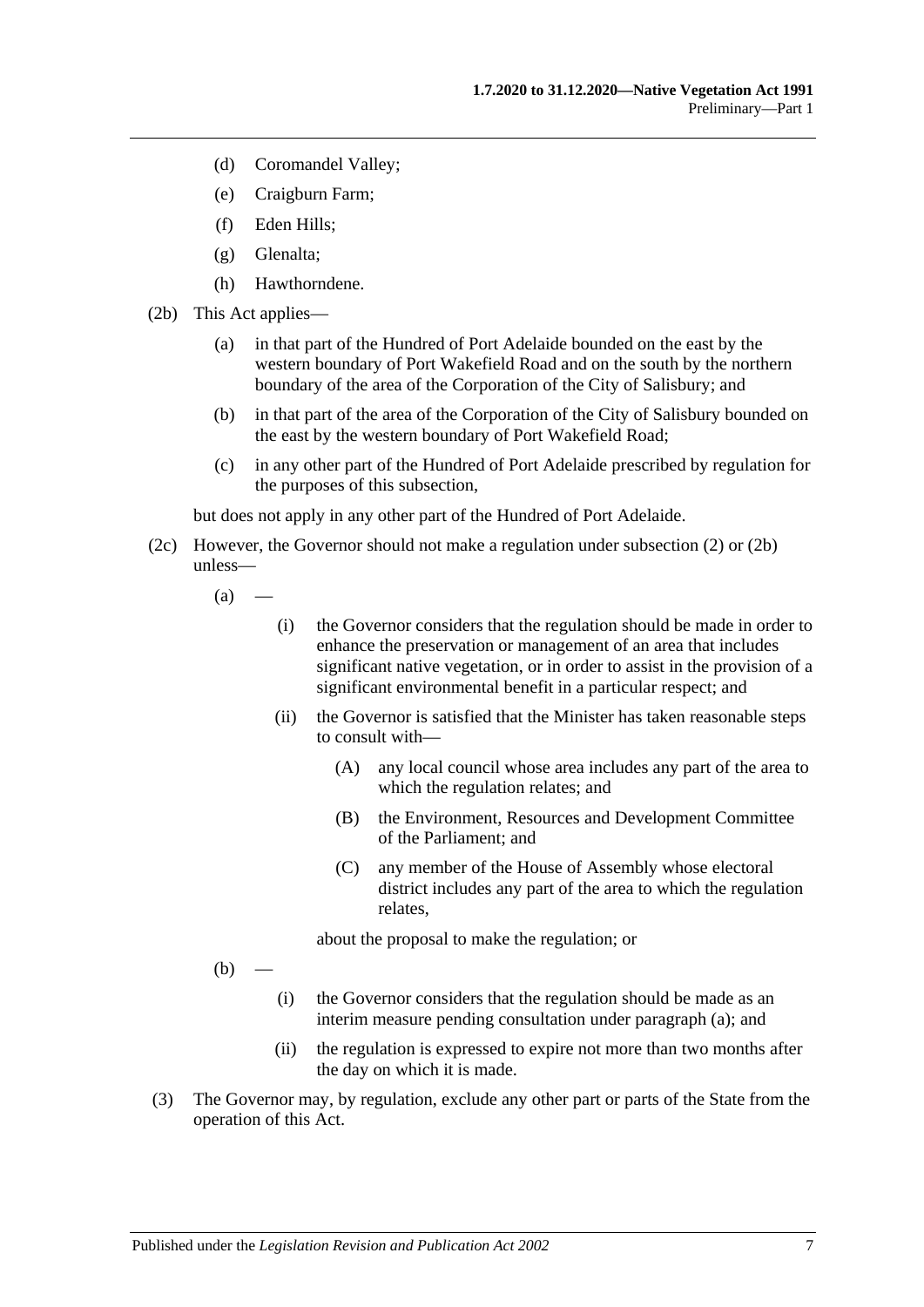## <span id="page-7-0"></span>**4A—Interaction with** *Fire and Emergency Services Act 2005*

In the event of an inconsistency between this Act and the *[Fire and Emergency](http://www.legislation.sa.gov.au/index.aspx?action=legref&type=act&legtitle=Fire%20and%20Emergency%20Services%20Act%202005)  [Services Act](http://www.legislation.sa.gov.au/index.aspx?action=legref&type=act&legtitle=Fire%20and%20Emergency%20Services%20Act%202005) 2005*, the *[Fire and Emergency Services Act](http://www.legislation.sa.gov.au/index.aspx?action=legref&type=act&legtitle=Fire%20and%20Emergency%20Services%20Act%202005) 2005* will prevail to the extent of the inconsistency.

#### <span id="page-7-1"></span>**5—Act to bind Crown**

This Act binds the Crown.

## <span id="page-7-2"></span>**Part 2—Objects of this Act**

#### <span id="page-7-3"></span>**6—Objects**

The objects of this Act include—

- (a) the conservation, protection and enhancement of the native vegetation of the State and, in particular, remnant native vegetation, in order to prevent further—
	- (i) reduction of biological diversity and degradation of the land and its soil; and
	- (ii) loss of quantity and quality of native vegetation in the State; and
	- (iii) loss of critical habitat; and
- (b) the provision of incentives and assistance to landowners to encourage the commonly held desire of landowners to preserve, enhance and properly manage the native vegetation on their land; and
- (c) the limitation of the clearance of native vegetation to clearance in particular circumstances including circumstances in which the clearance will facilitate the management of other native vegetation or will facilitate the sustainable use of land for primary production; and
- (d) the encouragement of research into the preservation, enhancement and management of native vegetation; and
- (e) the encouragement of the re-establishment of native vegetation in those parts of the State where native vegetation has been cleared or degraded.

## <span id="page-7-5"></span><span id="page-7-4"></span>**Part 3—Administration**

## **Division 1—The Native Vegetation Council**

### <span id="page-7-6"></span>**7—Establishment of the Council**

- (1) The Native Vegetation Council is established.
- (2) The Council has the powers, functions and duties conferred, assigned or imposed by this Act.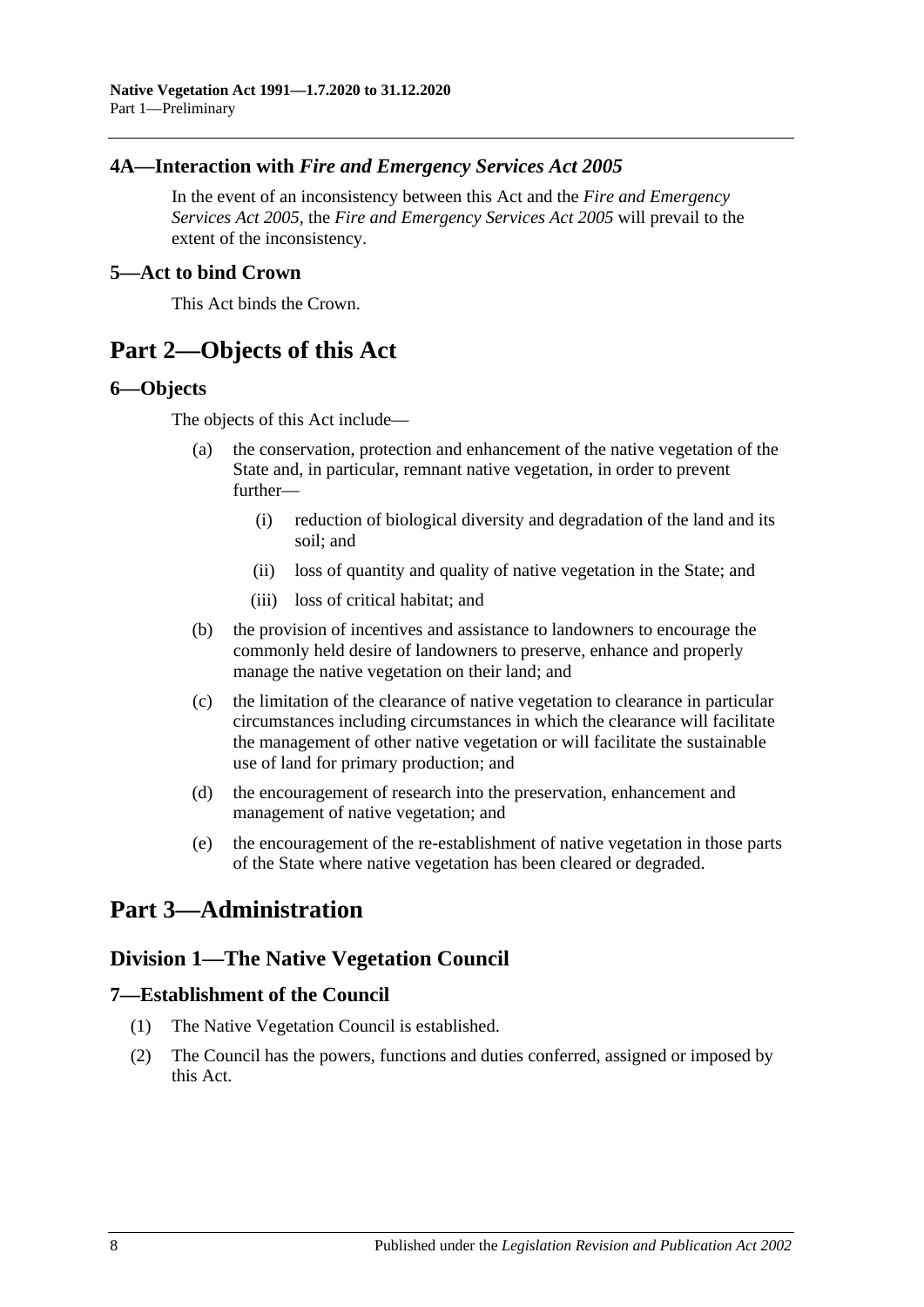## <span id="page-8-0"></span>**8—Membership of the Council**

- (1) The Council consists of seven members appointed by the Minister of whom—
	- (a) one (who will be the presiding member of the Council) must be nominated by the Minister; and
	- (b) one must be a person selected by the Minister from a panel of three persons nominated by Primary Producers SA Incorporated; and
	- (c) one must be a person selected by the Minister from a panel of three persons nominated by the Conservation Council of South Australia; and
	- (d) 1 must be a person selected by the Minister for the time being responsible for the administration of the *[Landscape South Australia Act](http://www.legislation.sa.gov.au/index.aspx?action=legref&type=act&legtitle=Landscape%20South%20Australia%20Act%202019) 2019*; and
	- (e) one must be a person selected by the Minister from a panel of three persons nominated by the Local Government Association of South Australia;
	- (f) 1 must be a person with extensive knowledge of, and experience in, planning, development or mining nominated by the Minister after consultation with the Minister for Planning; and
	- (g) one must be a person with extensive knowledge of, and experience in, the preservation and management of native vegetation nominated by the Minister.
- (2) All members of the Council must have some knowledge of, and experience in, the preservation and management of native vegetation.
- (3) The members nominated by Primary Producers SA Incorporated and the Local Government Association of South Australia must be persons who—
	- (a) carry on a business of primary production (whether as owner or manager of the business); and
	- (b) live on, or in close proximity to, the land on which the business is carried on; and
	- (c) manage the business on a daily basis.
- (4) At least one member of the Council must be a woman and one must be a man.
- (6) The Minister may appoint a deputy to a member of the Council and the deputy may, in the absence, or during a temporary vacancy in the office, of that member, act as a member of the Council.
- (7) The appointment of a deputy to a member is subject to the same nomination and qualification requirements as the appointment of the member.
- (8) In this section—

*Minister for Planning* means the Minister who has portfolio responsibility for urban and regional planning within the State.

#### <span id="page-8-1"></span>**9—Conditions of office**

(1) A member of the Council will be appointed for a term not exceeding two years on conditions determined by the Minister and will, on the expiration of a term of office, be eligible for reappointment.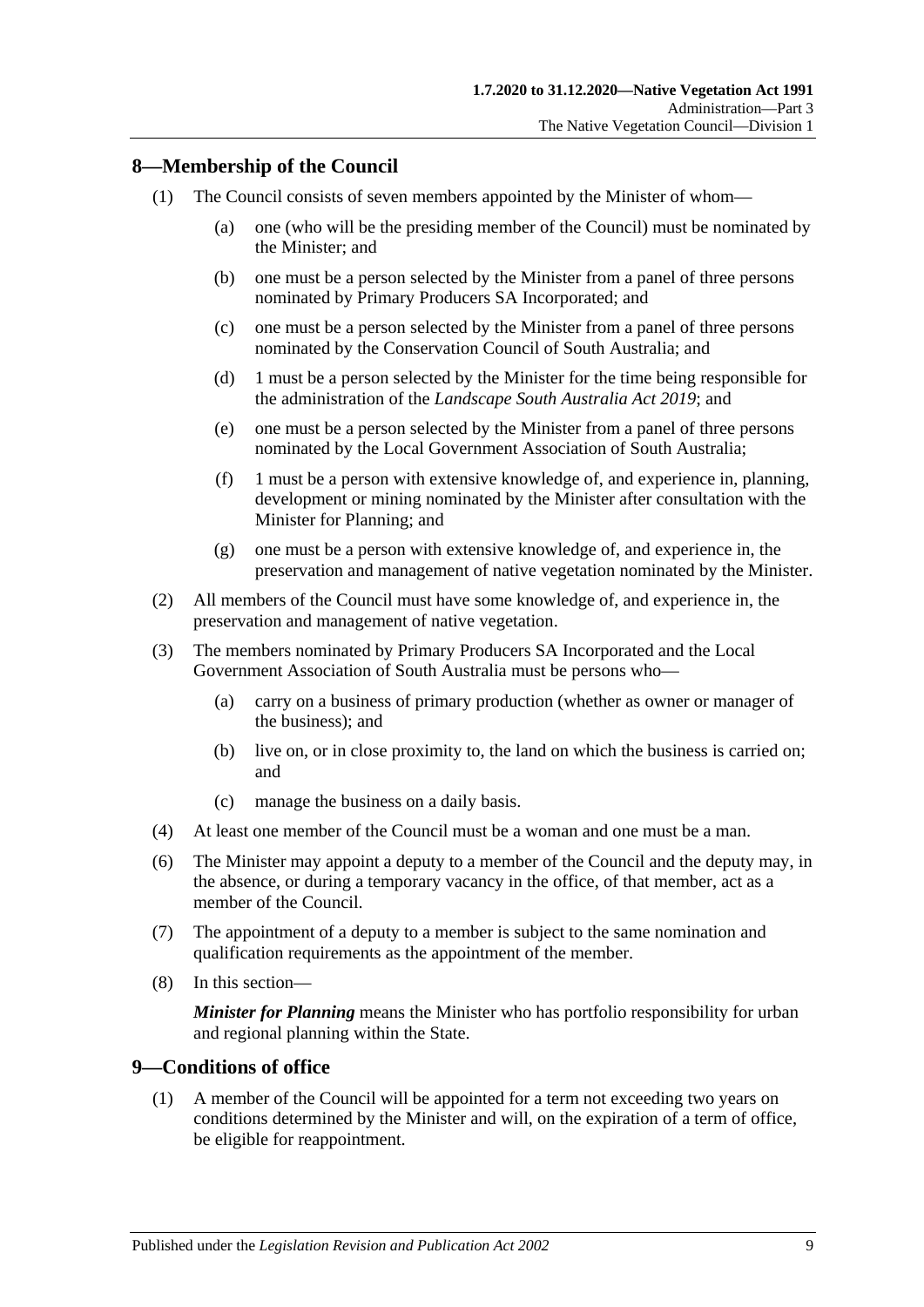- <span id="page-9-4"></span>(2) A member may be removed from office by the Minister—
	- (a) for misconduct; or
	- (b) for neglect of duty; or
	- (c) for incompetence; or
	- (d) for mental or physical incapacity to carry out the duties of office satisfactorily; or
	- (e) for breach of, or non-compliance with, a condition of appointment.
- (3) The office of a member becomes vacant if the member—
	- (a) dies; or
	- (b) completes a term of office and is not reappointed; or
	- (c) resigns by written notice addressed to the Minister; or
	- (d) is removed from office by the Minister under [subsection](#page-9-4) (2).
- (4) Upon the office of a member becoming vacant, a person must be appointed in accordance with this Act to the vacant office.

#### <span id="page-9-0"></span>**10—Allowances and expenses**

A member of the Council, or of a committee established by the Council, is entitled to such remuneration, allowances and expenses as the Minister may determine.

#### <span id="page-9-1"></span>**11—Procedures at meetings of the Council**

- (1) The presiding member will preside at meetings of the Council or, in his or her absence, his or her deputy will preside or, in the absence of both of them, a member chosen by those present will preside.
- (2) Subject to [subsection](#page-9-5) (3) the Council may act despite vacancies in its membership.
- <span id="page-9-5"></span>(3) Four members constitute a quorum of the Council.
- (4) A decision in which a majority of the members present at a meeting concur is a decision of the Council but if the members are equally divided the decision of the person presiding at the meeting is the decision of the Council.
- (5) Subject to this Act, the Council may determine its own procedures.

#### <span id="page-9-2"></span>**12—Validity of acts of Council**

(1) No act or proceeding of the Council is invalid by reason only of a vacancy in the office of a member, or a defect in the appointment of a member.

### <span id="page-9-3"></span>**13—Application of Public Sector (Honesty and Accountability) Act**

(1) The *[Public Sector \(Honesty and Accountability\) Act](http://www.legislation.sa.gov.au/index.aspx?action=legref&type=act&legtitle=Public%20Sector%20(Honesty%20and%20Accountability)%20Act%201995) 1995* applies to a member of the Council as an advisory body member (whether the Council is providing advice to the Minister or performing some other function).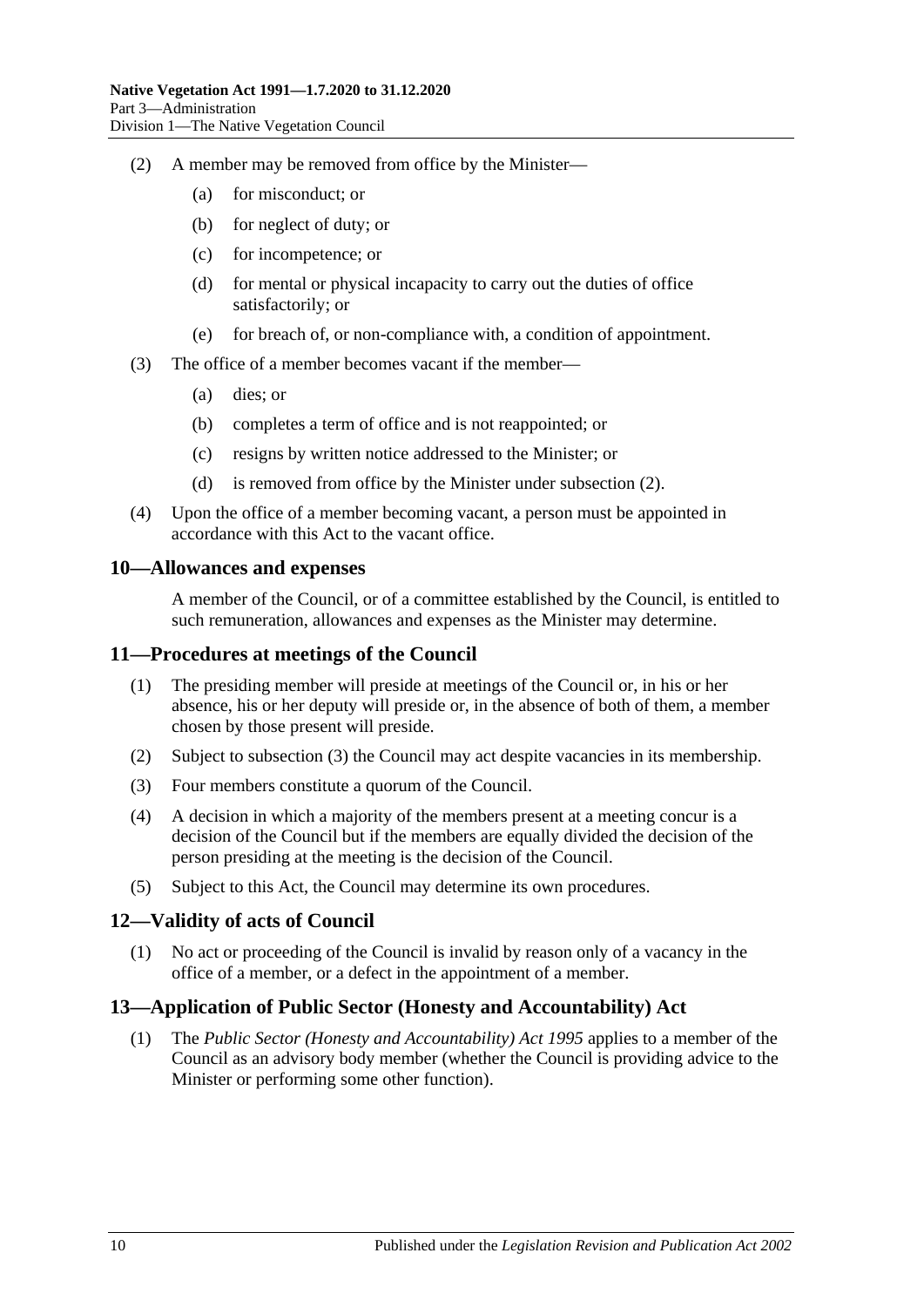(2) A member of the Council will not be taken to have a direct or indirect interest in a matter for the purposes of the *[Public Sector \(Honesty and Accountability\) Act](http://www.legislation.sa.gov.au/index.aspx?action=legref&type=act&legtitle=Public%20Sector%20(Honesty%20and%20Accountability)%20Act%201995) 1995* by reason only of the fact that the member has an interest in a matter that is shared in common with primary producers generally, or a substantial section of primary producers.

## <span id="page-10-0"></span>**14—Functions of the Council**

- (1) The Council has the following functions:
	- (a) to keep the condition of the native vegetation of the State under review; and
	- (b) to advise the Minister in relation to—
		- (i) the preservation, enhancement and management of existing native vegetation; and
		- (ii) the re-establishment of native vegetation on land where native vegetation has been cleared or degraded; and
		- (iii) research into the preservation, enhancement and management of native vegetation and the re-establishment of native vegetation on cleared land; and
	- (c) to keep the principles of clearance of native vegetation under review and to advise the Minister of any changes to the principles that it considers are necessary or desirable; and
	- (d) to determine applications for consent to clear native vegetation under [Part 5;](#page-23-1) and
	- (da) to assess and respond to applications referred to the Council under the *[Development Act](http://www.legislation.sa.gov.au/index.aspx?action=legref&type=act&legtitle=Development%20Act%201993) 1993*; and
	- (e) to encourage research into the preservation, enhancement and management of existing native vegetation; and
	- (f) to encourage the re-establishment of native vegetation on land from which native vegetation has been cleared; and
	- (g) to administer the Fund pursuant to [Division 3;](#page-12-2) and
	- (h) such other functions as are assigned to the Council under this or any other Act.
- (2) The Council, in performing a function, or exercising a power, under this Act—
	- (a) must take into account, and seek to further, the objects of this Act; and
	- (b) must take into account, and seek to further, the principles of clearance of native vegetation (insofar as they are relevant in the particular circumstances); and
	- (c) must take into account the provisions of the State Landscape Strategy, and any other relevant regional landscape plan, under the *[Landscape South](http://www.legislation.sa.gov.au/index.aspx?action=legref&type=act&legtitle=Landscape%20South%20Australia%20Act%202019)  [Australia Act](http://www.legislation.sa.gov.au/index.aspx?action=legref&type=act&legtitle=Landscape%20South%20Australia%20Act%202019) 2019*,

and, in any event, must not act in a manner that is seriously at variance with the principles of clearance of native vegetation.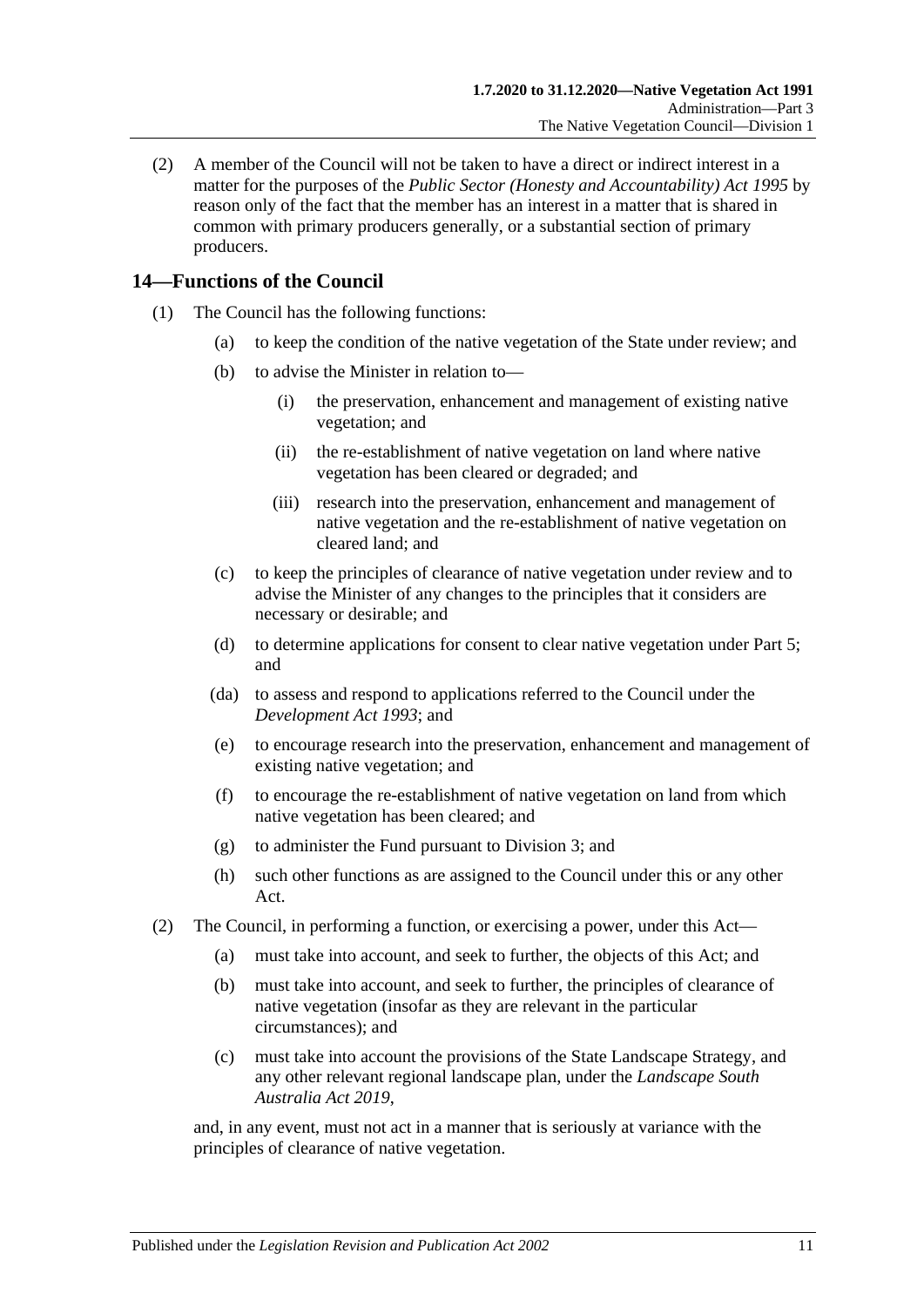(3) If the Council has reason to believe that a person may have acted in contravention of this Act, the Council should investigate the matter as expeditiously as possible.

#### <span id="page-11-0"></span>**15—Delegation of powers and functions**

- (1) Subject to this Act, the Council may, with the approval of the Minister, delegate any of its powers or functions.
- <span id="page-11-1"></span>(2) A delegation under this section—
	- (a) may be made to—
		- (i) the presiding member or another member of the Council; or
		- (ii) a committee established by the Council (whether or not it consists of or includes a member or members of the Council); or
		- (iii) a local council or other body corporate; or
		- (iv) any other person;
	- (b) may be made subject to such conditions as the Council thinks fit;
	- (c) is revocable at will and does not derogate from the power of the Council to act in any matter itself.
- (3) A delegation and the revocation of a delegation under this section must be in writing.
- (4) A delegation under this section may be made to the person for the time being holding an office or position specified in the delegation.
- <span id="page-11-2"></span>(5) Where the Council delegates powers or functions to a local council in pursuance of this section, the local council may, with the approval of the Council, subdelegate those powers to a committee or officer of the local council.
- (5a) The Council may only make a delegation to a local council or an officer of a local council under [subsection](#page-11-1) (2) with the written approval of the relevant council.
- (5b) The Council may only make a delegation to a local council or an officer of a local council under [subsection](#page-11-1) (2), or approve a subdelegation to a committee or officer of a local council under [subsection](#page-11-2) (5), if—
	- (a) in the case of a delegation to a local council or a subdelegation to a committee—the Council makes it a condition of the delegation or approval (as the case may be) that the local council or committee will, in the exercise or performance of a delegated power or function, seek the advice of a person who holds a qualification in a field of natural resource management, or in biology;
	- (b) in the case of a delegation or subdelegation to an officer of a local council—the officer is a person who holds a qualification in a field of natural resource management, or in biology.
- (6) A person to whom powers or functions are delegated under this section is disqualified from acting in pursuance of the delegation in relation to any matter in which the delegate has a personal interest or a direct or indirect pecuniary interest.

Maximum penalty: \$5 000.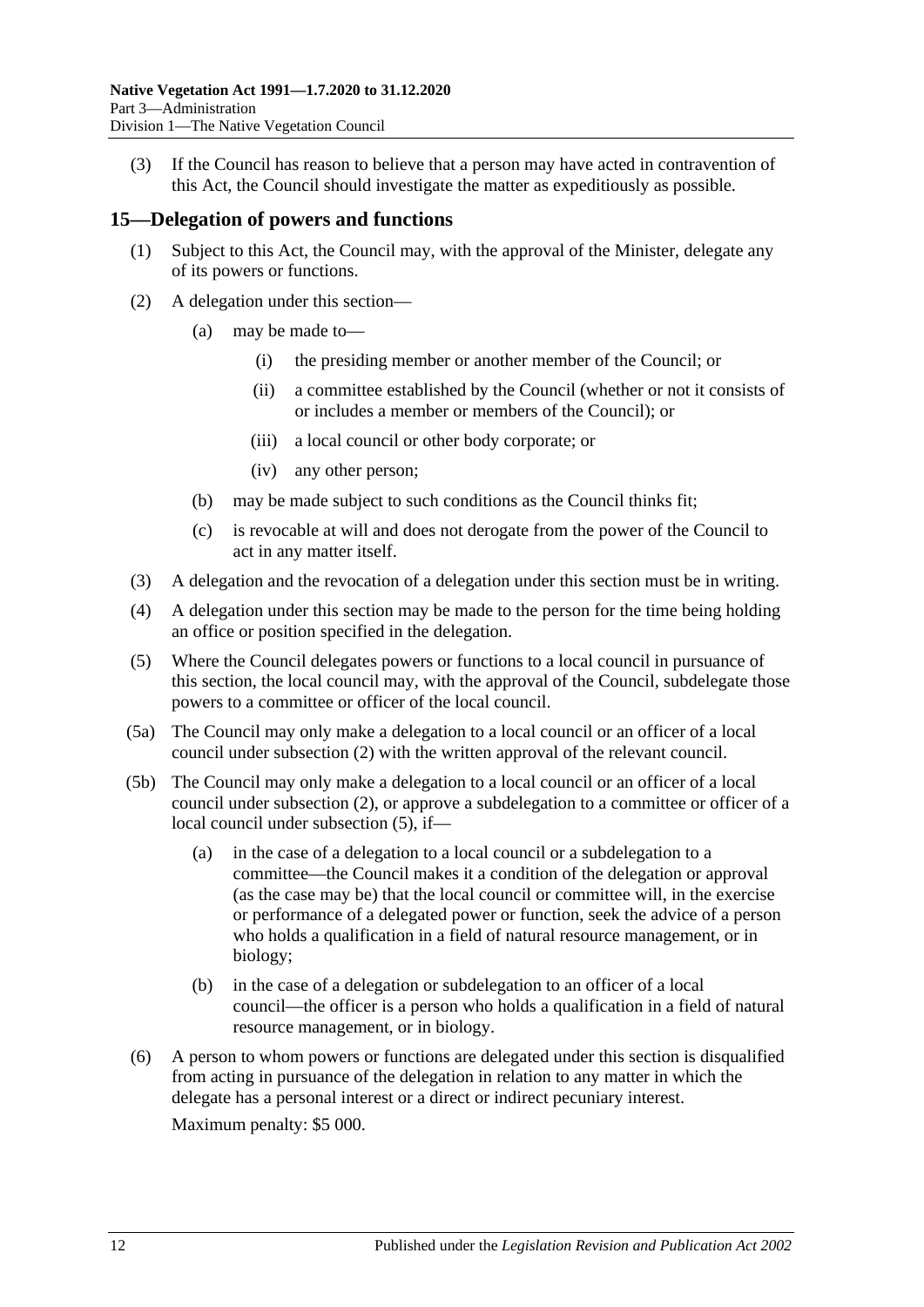(7) A person who is a member of a local council or the governing body of a body corporate to which powers or functions are delegated under this section is disqualified from taking part in any deliberations or decisions of the local council or body corporate made pursuant to the delegation in relation to any matter in which that person has a personal interest or a direct or indirect pecuniary interest.

Maximum penalty: \$5 000.

- (8) Despite a preceding subsection, the Council may only delegate a power to act in relation to any matter within the Murray-Darling Basin with the approval of the Minister to whom the administration of the *[River Murray Act](http://www.legislation.sa.gov.au/index.aspx?action=legref&type=act&legtitle=River%20Murray%20Act%202003) 2003* is committed.
- (9) Despite a preceding subsection, the Council may only delegate a power to act in relation to any matter within the Adelaide Dolphin Sanctuary with the approval of the Minister for the Adelaide Dolphin Sanctuary.

### <span id="page-12-0"></span>**16—Staff**

- (1) There must be a secretary to the Council and such other staff to assist the Council as the Minister thinks fit.
- (2) The secretary and other members of staff are to be Public Service employees.
- (3) The Council may, under an arrangement established by the Minister administering an administrative unit of the Public Service, make use of the services or staff of that administrative unit.

#### <span id="page-12-1"></span>**17—Annual report**

- (1) On or before 31 October in each year, the Council must prepare and present to the Minister a report upon the administration of this Act during the year that ended on the preceding 30 June and must as part of that report, report upon the work of the Council in carrying out its functions and achieving the objects of this Act.
- (2) The report must set out the purposes for which money from the Fund was applied in the relevant year and the amount applied for each purpose and must explain why the Fund was applied in that manner.
- (3) The Minister must, within six sitting days after receiving a report presented under this section, cause copies of the report to be laid before both Houses of Parliament.

## <span id="page-12-2"></span>**Division 3—The Native Vegetation Fund**

#### <span id="page-12-3"></span>**21—The Fund**

- (1) The Native Vegetation Fund is established.
- (2) The Fund is subject to the management and control of the Council.
- <span id="page-12-4"></span>(3) The Fund consists of—
	- (a) money appropriated by Parliament for the purposes of the Fund; and
	- (b) fees payable in respect of applications to the Council to clear native vegetation; and
	- (c) amounts paid into the Fund in accordance with a condition under section  $29(11)(d)$ ; and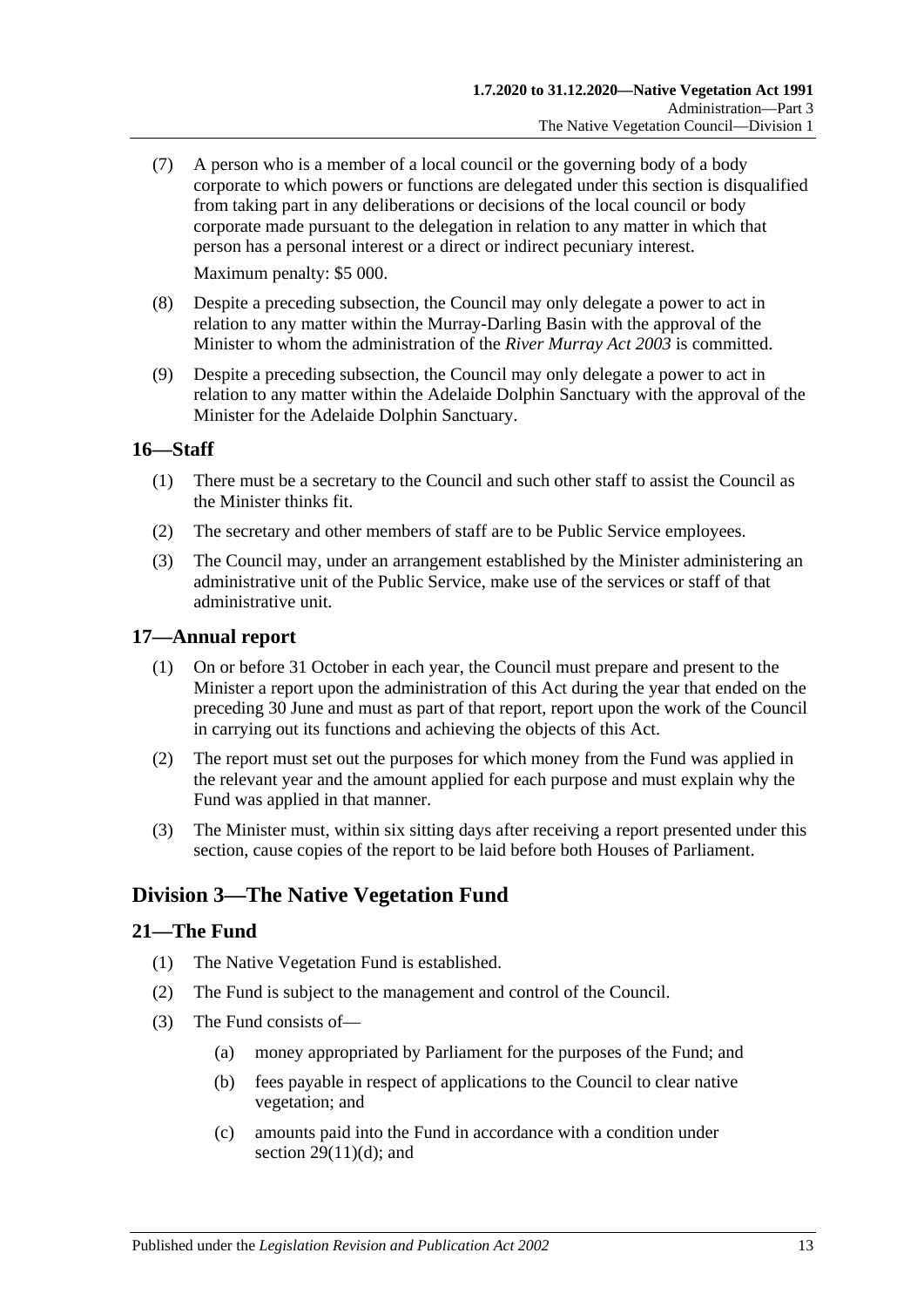- <span id="page-13-0"></span>(ca) expiation fees and penalties recovered in respect of offences against this Act; and
- <span id="page-13-1"></span>(cb) amounts paid into the Fund in accordance with an order under section  $31A(6)$ (f) or [\(g\);](#page-35-1) and
- <span id="page-13-2"></span>(cc) amounts paid into the Fund in accordance with an order under [section](#page-39-0) 31EA; and
- <span id="page-13-3"></span>(cd) amounts paid into the Fund in accordance with any provision made by the regulations; and
- (d) interest and accretions arising from investment of the Fund.
- (3a) If an application to clear native vegetation is made to a local council or other body corporate or other person acting under delegation from the Council, the prescribed fee paid by the applicant under section  $28(3)(b)(ii)(C)$  (excluding the fee prescribed for the report referred to in section  $28(3)(b)(ii)(A))$  may be retained by the local council or other body or person.
- (4) The Fund may, with the approval of the Minister, be invested in a manner determined by the Council.
- (5) The Council may make payments from the Fund in accordance with this Act.
- <span id="page-13-5"></span>(6) Money paid into the Fund under [subsection](#page-12-4)  $(3)(c)$ ,  $(ca)$ ,  $(cc)$  or  $(cd)$  must, as far as practicable, be used—
	- (a) to preserve and maintain native vegetation on land that is within the same region of the State as the relevant land (including preserving and maintaining native vegetation referred to in [paragraph](#page-13-4) (b)); or
	- (b) to establish or regenerate native vegetation on land that is within the same region of the State as the relevant land and that has been selected by the Council for that purpose after having regard to the Regional Biodiversity Plan or Plans (if any) approved by the Minister that apply within that region.
- <span id="page-13-6"></span><span id="page-13-4"></span>(6a) However, the Council may use the money referred to in [subsection](#page-13-5) (6) to establish, regenerate or maintain native vegetation in a region of the State other than the region where the relevant land is located if—
	- (a) the Council is satisfied that the environmental benefit to be achieved in the other region will outweigh the value of achieving a significant environmental benefit within the region where the relevant land is located; and
	- (b) the native vegetation includes or supports—
		- (i) plants of a rare, vulnerable or endangered species; or
		- (ii) plants that provide habitat for rare, vulnerable or endangered species of native animals; or
		- (iii) the whole, or a part, of a plant community that is rare, vulnerable or endangered; or
		- (iv) a significant remnant of vegetation in an area which has been extensively cleared; and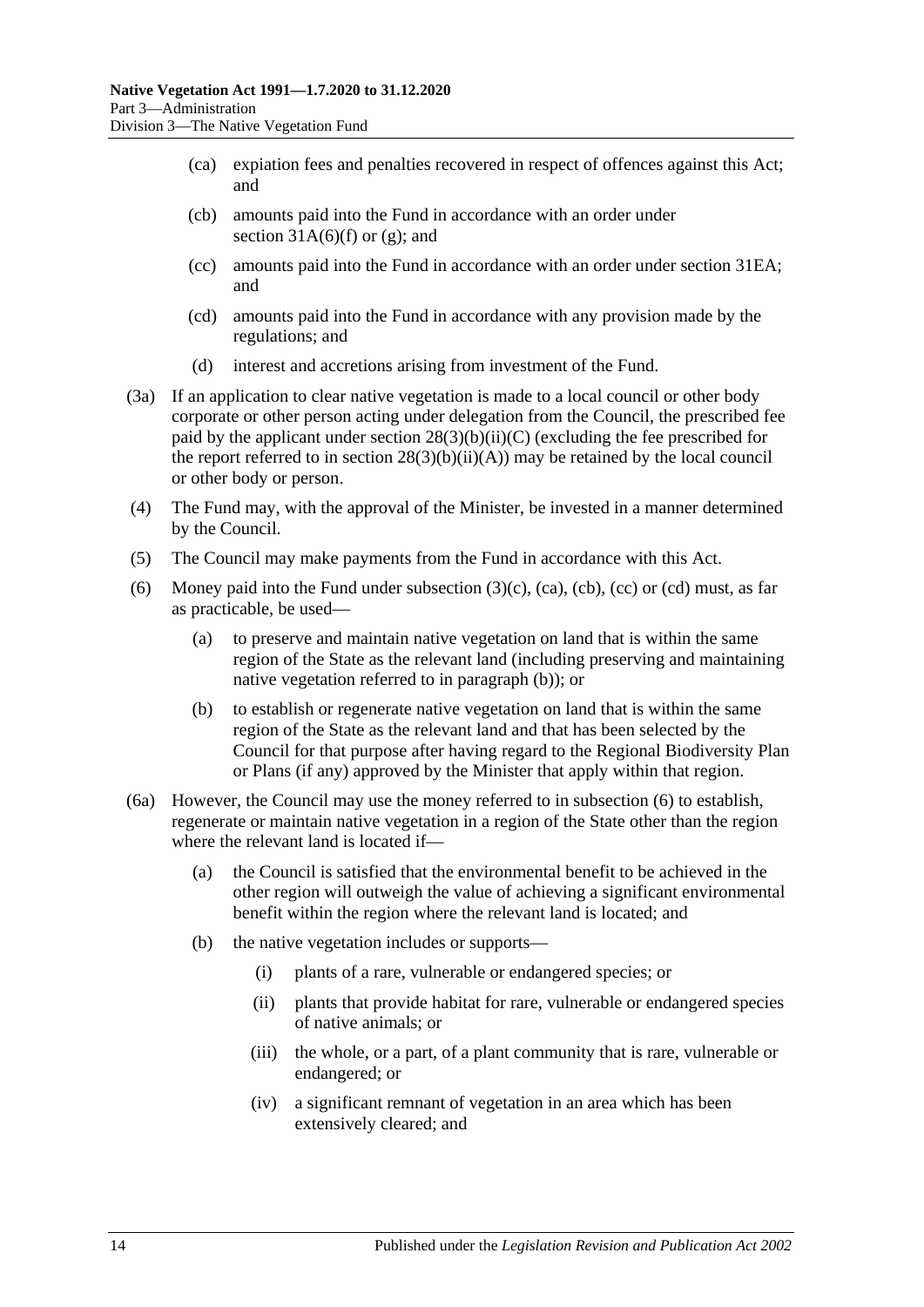- (c) the establishment, regeneration or maintenance of the native vegetation is carried out in accordance with guidelines adopted under [section](#page-18-0) 25 that apply to such establishment, regeneration or maintenance.
- (6b) For the purposes of making an assessment under this section as to whether 2 or more places are within the same region of the State, the Council may take into account such matters as it thinks fit.
- (6c) To avoid doubt, nothing in this section prevents the Council from making a payment from the Fund to the person or body who paid the money into the Fund so that the person or body can establish, regenerate or maintain native vegetation in accordance with this Act.
- (7) In this section—

#### *relevant land* means—

- (a) in a case where [subsection](#page-12-4) (3)(c) applies—land that is to be cleared under the consent to which the relevant condition relates;
- (b) in a case where [subsection](#page-13-0)  $(3)(ca)$ , [\(cb\)](#page-13-1) or [\(cc\)](#page-13-2) applies—land on which the native vegetation involved in the offence or breach of the Act by virtue of which the relevant amount became payable was grown or was situated;
- (c) in a case where [subsection](#page-13-3)  $(3)(cd)$  applies—land on which the native vegetation that is relevant to the operation of the particular regulation was grown or was situated.

### <span id="page-14-0"></span>**22—Accounts and audit**

- (1) The Council must keep proper accounts of receipts and payments in relation to the Fund.
- (2) The Auditor-General may at any time, and must at least once in each year, audit the accounts of the Fund.

## <span id="page-14-1"></span>**Part 4—Heritage agreements, proposals for revegetation and financial and other assistance**

## <span id="page-14-2"></span>**Division 1—Heritage agreements**

### <span id="page-14-3"></span>**23—Heritage agreements**

- (1) The Minister may enter into a heritage agreement with the owner of land—
	- (a) where native vegetation is growing or situated and the Minister considers that provision should be made for the preservation or enhancement of the native vegetation; or
	- (b) where the land has been re-vegetated with plants of one or more species indigenous to the local area so as to be representative of a naturally occurring plant community and the Minister considers, after having regard to the Regional Biodiversity Plan or Plans (if any) approved by the Minister, and associated pre-European vegetation mapping (if any) undertaken by the Minister, that apply in the vicinity of the relevant land, that provision should be made for the preservation or enhancement of that vegetation.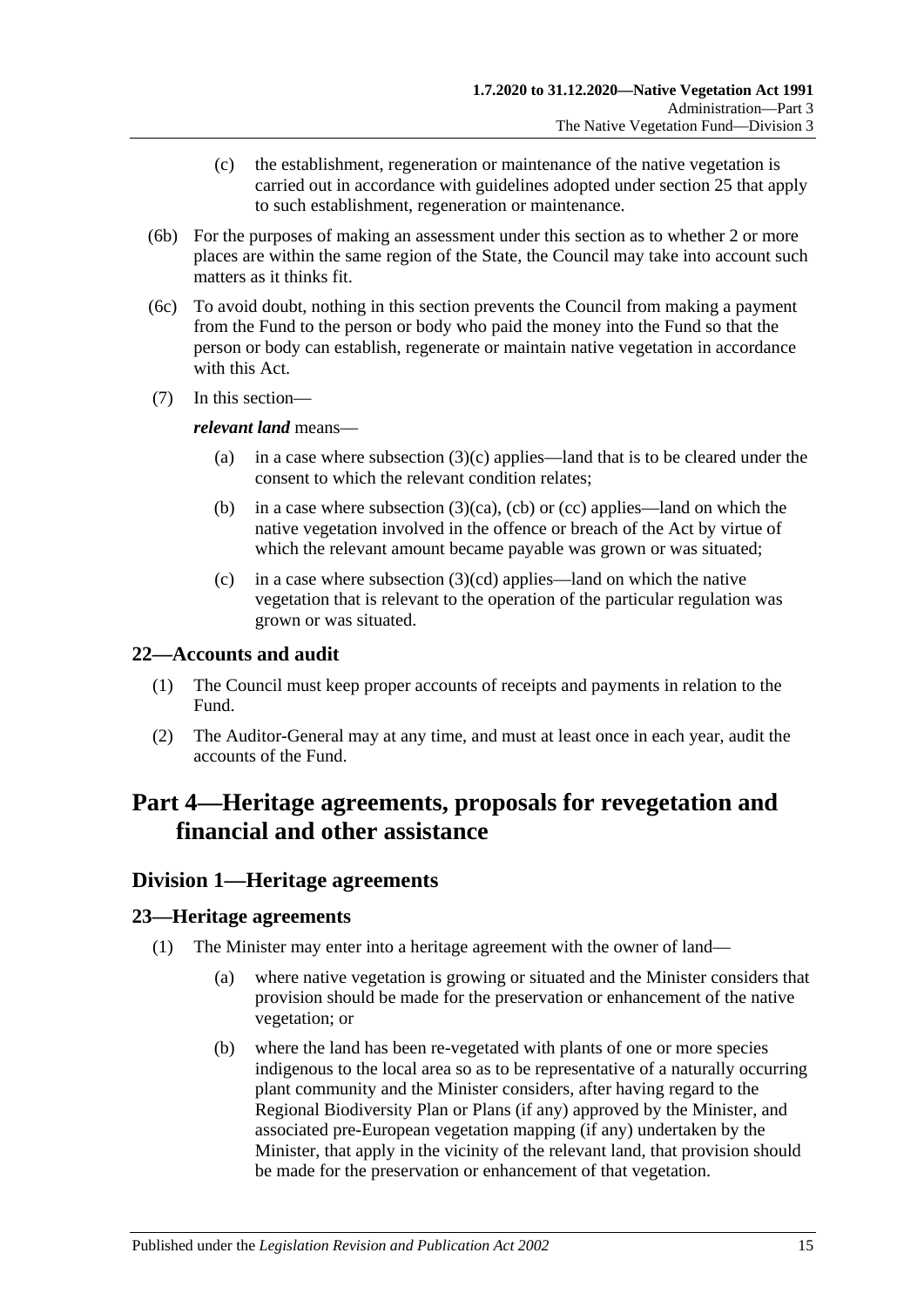Part 4—Heritage agreements, proposals for revegetation and financial and other assistance Division 1—Heritage agreements

- (2) A heritage agreement attaches to the land and is binding on the current owner of the land whether or not that owner was the person with whom the agreement was made.
- (3) The Minister may, by agreement with the owner of the land to which a heritage agreement applies, vary or terminate the agreement.
- (4) A heritage agreement is, to the extent specified in the agreement, binding on the occupier of the land.
- (5) The Minister must not enter into, vary or terminate a heritage agreement under this section without first consulting and obtaining the approval of the Council.

#### <span id="page-15-0"></span>**23A—Effect of heritage agreement**

- (1) A heritage agreement may contain any provision for the preservation or enhancement of native vegetation.
- <span id="page-15-2"></span>(2) A heritage agreement may, for example—
	- (a) restrict the use of land to which it applies;
	- (b) require specified work or work of a specified kind to be carried out in accordance with specified standards on the land;
	- (c) restrict the nature of work that may be carried out on the land;
	- (d) provide for the management of the land, native vegetation on the land or any animals living on or visiting the land in accordance with a particular management plan or in accordance with management plans to be agreed from time to time between the Minister and the owner;
	- (e) provide for remission of rates or taxes in respect of the land;
	- (f) provide for the Minister to pay to the owner of the land an amount in respect of the decrease in the value of the land resulting from the execution of the heritage agreement and noting by the Registrar-General of the fact that it has come into force;
	- (g) provide for the Minister to pay to the owner of the land an amount as an incentive to enter into the heritage agreement.
- (3) A term of a heritage agreement providing for the remission of rates or taxes has effect despite any law to the contrary.
- (4) The amount that the Minister agrees to pay in respect of the decrease in the value of the land referred to in [subsection](#page-15-2) (2) must not exceed the amount of the decrease determined by the Valuer-General.
- (5) Any money required by the Minister to meet his or her obligations under a heritage agreement entered into under this section must be paid to the Minister from the Fund.

#### <span id="page-15-1"></span>**23B—Registration of heritage agreements**

- (1) The Council must keep a register of heritage agreements entered into under this Act and must include in the register any agreement varying or terminating a heritage agreement.
- (2) The register must be kept available for public inspection at the office of the Council during ordinary office hours.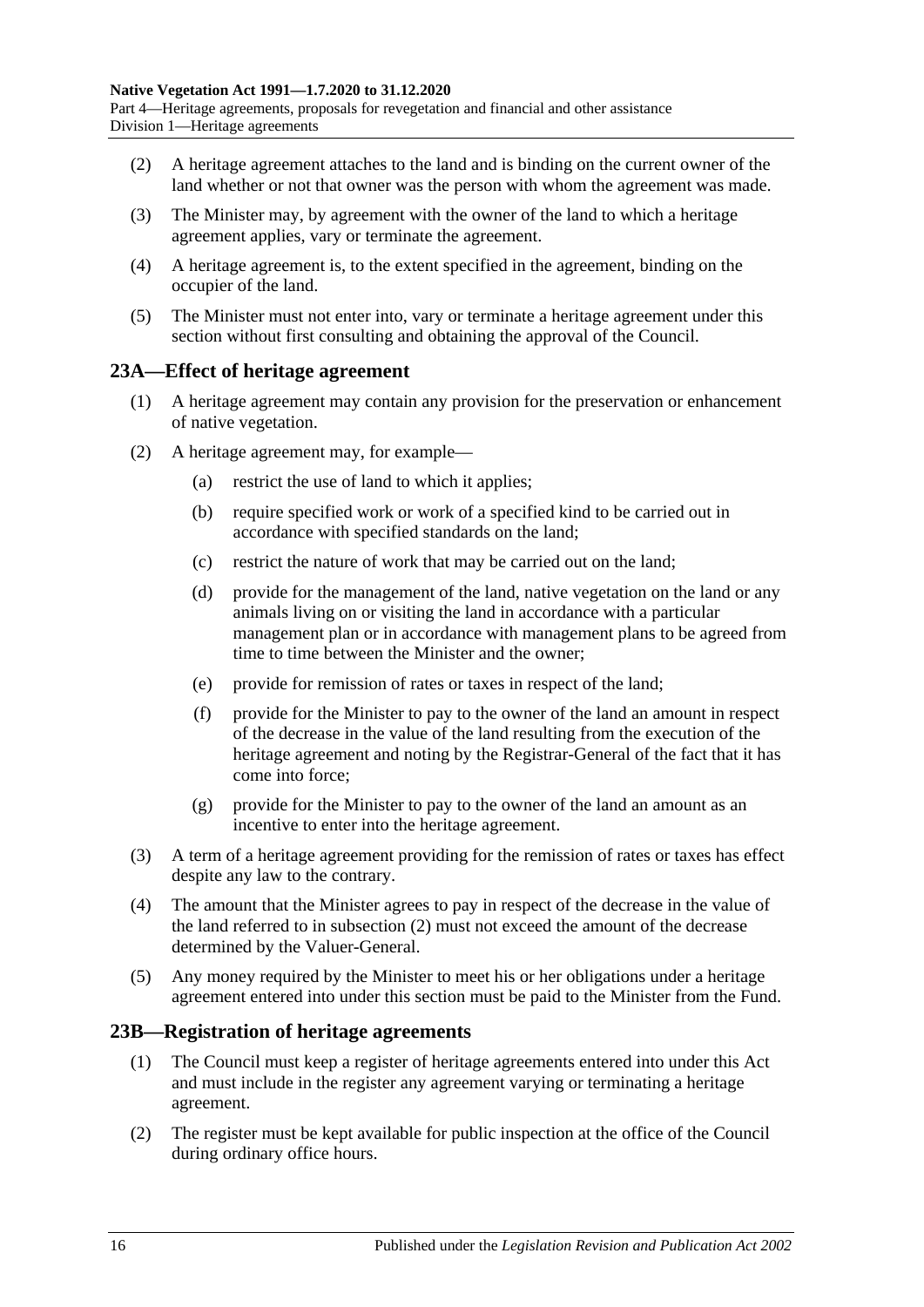(3) When the Minister enters into a heritage agreement, or an agreement varying or terminating a heritage agreement, the Registrar-General must, on application by the Minister or another party to the agreement, note the agreement against the relevant instrument of title or, in the case of land not under the *[Real Property Act](http://www.legislation.sa.gov.au/index.aspx?action=legref&type=act&legtitle=Real%20Property%20Act%201886) 1886*, against the land (and, subject to an appropriate application under this subsection, must ensure that the note is not removed once made).

## <span id="page-16-0"></span>**Division 2—Approval by the Council of proposal for revegetation**

## <span id="page-16-1"></span>**23D—Application of Division**

This Division applies to native vegetation if—

- (a) the Council has declared that this Division applies to the vegetation under [section](#page-16-2) 23E; or
- (b) the vegetation is established pursuant to a proposal approved by the Council under [section](#page-16-3) 23F.

## <span id="page-16-2"></span>**23E—Declaration in relation to existing vegetation**

The Council may, on the application of the owner of land that has been revegetated with plants of one or more species indigenous to South Australia, declare that this Division applies to the vegetation if, in its opinion, the value of the vegetation is sufficient to warrant the application of the controls against clearance under [Part 5.](#page-23-1)

## <span id="page-16-3"></span>**23F—Proposal for revegetation of land**

An owner of land who wishes to revegetate the land with plants of one or more species indigenous to the local area that will be representative of a naturally occurring plant community may submit the proposal to the Council for approval.

### <span id="page-16-4"></span>**23G—Information required on application or submission**

The landowner's application under [section](#page-16-2) 23E or submission under [section](#page-16-3) 23F must be in a form approved by the Council and must include, or be accompanied by, such information as the Council requires.

## <span id="page-16-5"></span>**23H—Decision by the Council**

- (1) If, in the opinion of the Council after having regard to the Regional Biodiversity Plan or Plans (if any) prepared by the Minister, and associated pre-European vegetation mapping (if any) undertaken by the Minister, that apply in the vicinity of the relevant land, and any other matter considered relevant by the Council, the value of the native vegetation referred to in [section](#page-16-2) 23E or [23F](#page-16-3) is, or will be, sufficient to warrant application of the controls against clearance under [Part 5,](#page-23-1) it may make a declaration in relation to the vegetation under [section](#page-16-2) 23E or approve the proposal under [section](#page-16-3) 23F.
- <span id="page-16-6"></span>(2) The Council may, if it thinks it appropriate to do so, vary or revoke a declaration or approval made or given under this Division.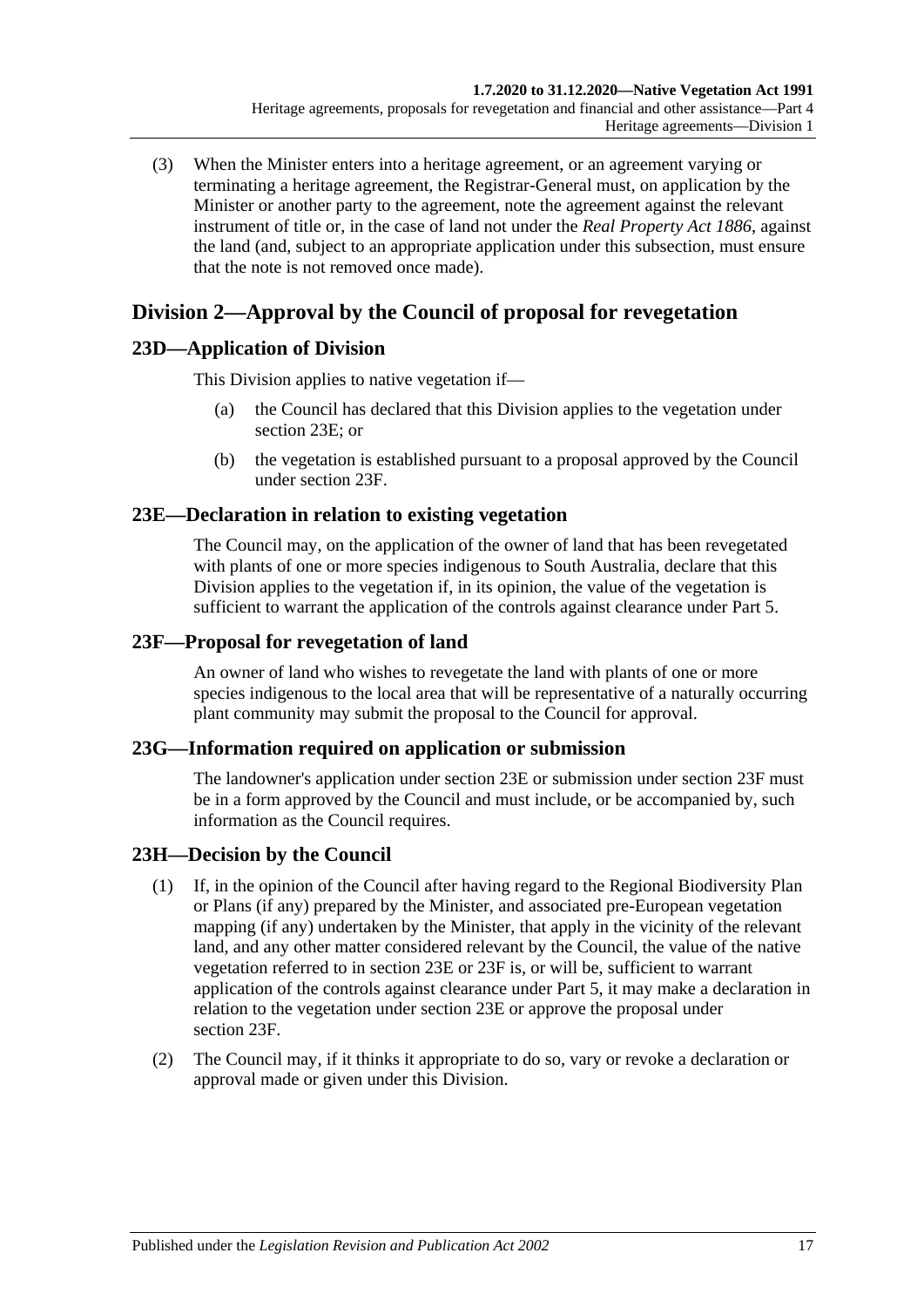Part 4—Heritage agreements, proposals for revegetation and financial and other assistance Division 2—Approval by the Council of proposal for revegetation

## <span id="page-17-0"></span>**23I—Noting of Council's approval against the title to the land**

- (1) Where the Council has made a declaration or given its approval under this Division, it must inform the Registrar-General in writing of the declaration or approval and must provide the Registrar-General with such further information as he or she requires to comply with [subsection](#page-17-3) (3).
- (2) However, the Council need not proceed to inform the Registrar-General of an approval under [section](#page-16-3) 23F until the Council is satisfied that it is appropriate to do so in accordance with the terms of the approval.
- <span id="page-17-3"></span>(3) The Registrar-General must note the declaration or approval against the relevant instrument of title for the land or, in the case of land not under the *[Real Property](http://www.legislation.sa.gov.au/index.aspx?action=legref&type=act&legtitle=Real%20Property%20Act%201886)  Act [1886](http://www.legislation.sa.gov.au/index.aspx?action=legref&type=act&legtitle=Real%20Property%20Act%201886)*, against the land.
- (4) The Registrar-General must, on application by the Council after the making of a decision under section [23H\(2\),](#page-16-6) vary or cancel a note under [subsection](#page-17-3) (3) (but must otherwise ensure that the note is not removed once made).

## <span id="page-17-1"></span>**Division 3—Financial and other assistance**

#### <span id="page-17-4"></span><span id="page-17-2"></span>**24—Assistance to landowners**

- (1) An owner of land that is subject to a heritage agreement may apply to the Council for financial or other assistance in—
	- (a) managing the land, native vegetation on the land or any animals living on or visiting the land;
	- (b) preserving or enhancing native vegetation on the land;
	- (c) establishing native vegetation on the land;
	- (d) undertaking research in relation to the preservation, enhancement or management of native vegetation on the land or of animals living on or visiting the land.
- (1a) An owner of land in relation to which a proposal has been approved by the Council under [Division 2](#page-16-0) may apply to the Council for financial assistance in establishing native vegetation on the land in accordance with the proposal.
- (2) An application must be in a form approved by the Council and must set out the applicant's proposals for the application of the assistance requested by the applicant.
- (3) The applicant's proposals must be based on guidelines adopted by the Council under this Part.
- (4) The Council may grant an application for assistance subject to such conditions as it thinks fit including, in the case of an application under [subsection](#page-17-4) (1), the execution of an agreement varying the heritage agreement in a manner approved by the Council.
- (5) Money payable by way of financial assistance under this section must be paid from the Fund.
- <span id="page-17-5"></span>(6) Where, in the opinion of the Council, a person to whom the Council has granted financial assistance under this section—
	- (a) contravenes or fails to comply with a condition attached to the grant of the assistance; or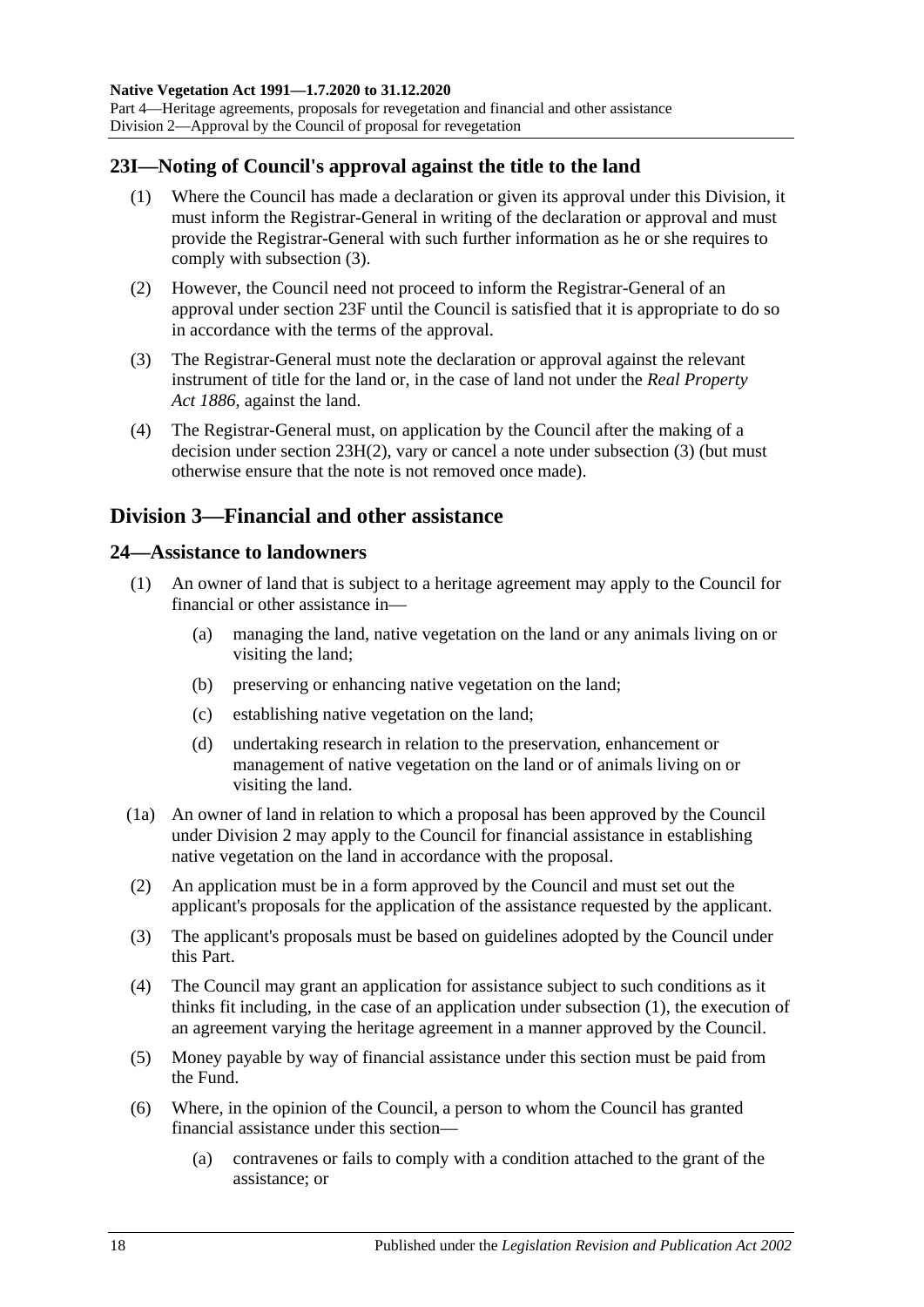(b) fails, within a reasonable time, to apply the amount granted for the purpose for which it was granted,

the Council may serve written notice on that person demanding repayment of the amount granted or such lesser amount as is specified in the notice.

- <span id="page-18-1"></span>(7) An amount demanded by the Council under [subsection](#page-17-5) (6) is a debt due by the person from whom it is demanded to the Council and upon recovery must be paid by the Council into the Fund.
- (8) A court that is considering a claim for payment of a debt referred to in [subsection](#page-18-1) (7) may refuse to order payment of all or part of the amount claimed if, in its opinion, the person to whom the financial assistance was granted has applied it in accordance with the conditions on which it was granted or in accordance with what he or she genuinely believed to be the conditions on which it was granted.

## <span id="page-18-0"></span>**25—Guidelines for the application of assistance and the management of native vegetation**

- (1) The Council must prepare draft guidelines in relation to—
	- (a) the application of financial and other assistance provided by the Council; and
	- (b) the management of native vegetation; and
	- (ba) the establishment, regeneration or maintenance of native vegetation under [section](#page-13-6) 21(6a); and
	- (c) the operation of [section](#page-29-0) 29(4a); and
	- (d) clearing vegetation by the process commonly known as a cold burn; and
	- (e) any other matter required by the regulations.
- <span id="page-18-4"></span><span id="page-18-3"></span><span id="page-18-2"></span>(2) After preparation of the draft guidelines the Council must—
	- (a) by public advertisement, invite members of the public to make representations to the Council (within a period of not less than two months following publication of the advertisement) as to matters that should be addressed by the guidelines; and
	- (ab) submit the guidelines to the Minister for comment; and
	- (b) submit the guidelines for comment by the regional landscape board for the landscape management region to which the guidelines relate; and
	- (c) where the guidelines relate to pastoral land, submit the guidelines to the Pastoral Board for comment; and
	- (e) where the guidelines relate to land within the area of a local council, submit the guidelines to the Local Government Association of South Australia for comment; and
	- (f) submit the guidelines to Primary Producers SA Incorporated and to the Conservation Council of South Australia Incorporated for comment; and
	- (g) where the guidelines relate to land within the Murray-Darling Basin, submit the guidelines to the Minister to whom the administration of the *[River Murray](http://www.legislation.sa.gov.au/index.aspx?action=legref&type=act&legtitle=River%20Murray%20Act%202003)  Act [2003](http://www.legislation.sa.gov.au/index.aspx?action=legref&type=act&legtitle=River%20Murray%20Act%202003)* is committed for comment.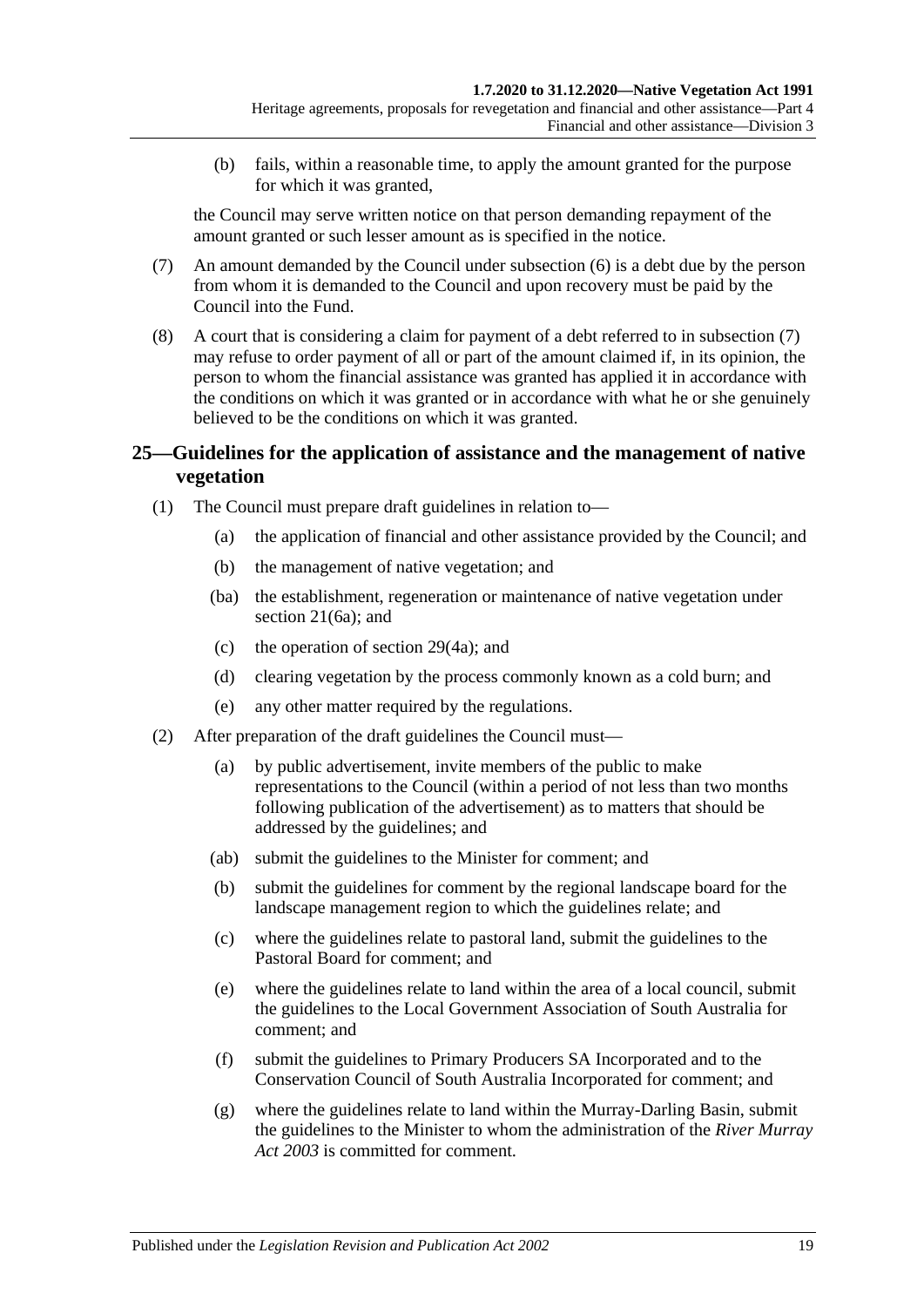- (3) The public advertisement referred to in [subsection](#page-18-2)  $(2)(a)$  must—
	- (a) specify an address at which copies of the draft guidelines may be purchased or inspected;
	- (b) specify an address to which representations in connection with the draft guidelines may be forwarded.
- (3a) Where the guidelines relate to land within the Murray-Darling Basin, the guidelines must seek to further the objects of the *[River Murray Act](http://www.legislation.sa.gov.au/index.aspx?action=legref&type=act&legtitle=River%20Murray%20Act%202003) 2003* and the *Objectives for a Healthy River Murray* under the *[River Murray Act](http://www.legislation.sa.gov.au/index.aspx?action=legref&type=act&legtitle=River%20Murray%20Act%202003) 2003* (insofar as they may be relevant).
- (3b) Where the guidelines relate to land within the Adelaide Dolphin Sanctuary, the guidelines must seek to further the objects and objectives of the *[Adelaide Dolphin](http://www.legislation.sa.gov.au/index.aspx?action=legref&type=act&legtitle=Adelaide%20Dolphin%20Sanctuary%20Act%202005)  [Sanctuary Act](http://www.legislation.sa.gov.au/index.aspx?action=legref&type=act&legtitle=Adelaide%20Dolphin%20Sanctuary%20Act%202005) 2005* (insofar as they may be relevant).
- (4) The Council may adopt the draft guidelines with, or without, amendment but must, before adopting them, consider all representations made by members of the public and comments made pursuant to [subsection](#page-18-3) (2).
- (5) The Council must, by public advertisement, specify an address at which copies of guidelines adopted by the Council may be purchased or inspected.
- (5a) The Council may, by following the procedures required by this section for the preparation and adoption of the initial guidelines, prepare and adopt guidelines varying or replacing guidelines previously adopted under this section.
- (5b) Where the Council thinks it is desirable to take the time to consult on proposed guidelines in more detail than is required by this section, it may prepare and adopt guidelines under this section as an interim measure with the intention of varying or replacing them if necessary after it has had time for further consultation.
- (5c) For the purposes of this section, draft guidelines in relation to the application of financial and other assistance will only be taken to relate to a landscape management region, pastoral land, the Murray-Darling Basin or the Adelaide Dolphin Sanctuary if the guidelines explicitly state that they do.
- (6) In this section—

*public advertisement* means an advertisement published in the Gazette and in a newspaper circulating throughout the State.

## <span id="page-19-0"></span>**Part 4A—Credit, assignment and third party establishment of environmental benefits**

### <span id="page-19-1"></span>**25A—Credit for environmental benefits**

- $(1)$  If—
	- (a) a person—
		- (i) has achieved an environmental benefit (not being a benefit required in relation to a consent to clear native vegetation or under any other requirement under this Act); or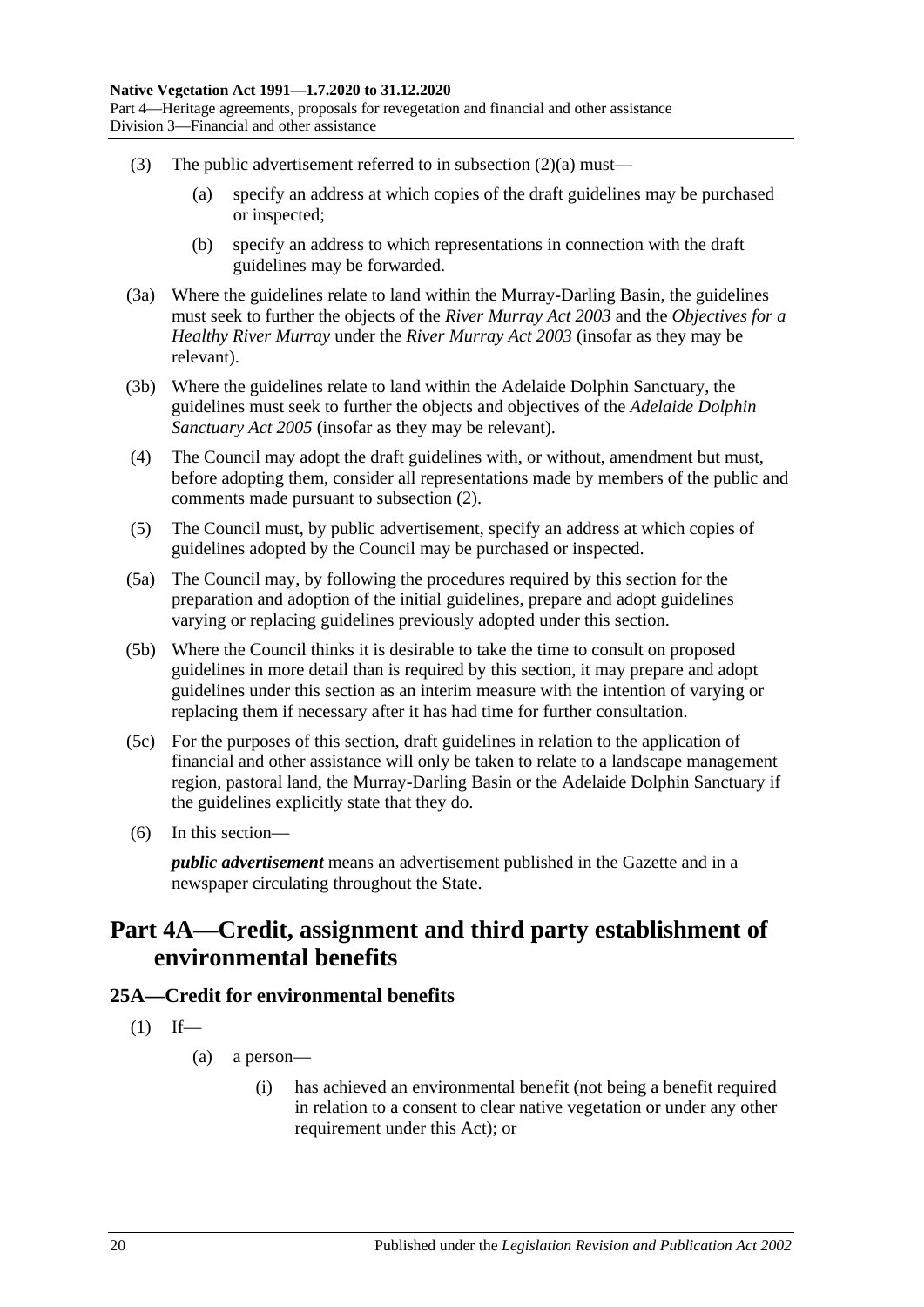- (ii) has, in accordance with a consent to clear native vegetation, achieved an environmental benefit that exceeds the value of the minimum benefit needed to offset the loss of the cleared vegetation; and
- <span id="page-20-1"></span>(b) the Council is satisfied that the benefit or excess benefit (as the case requires) is of a significant value,

the Council may, for the purposes of this Act—

- (c) credit the person with having achieved an environmental benefit of a value determined by the Council (whether monetary or otherwise); and
- <span id="page-20-3"></span>(d) take into account and apply the value of the credit (adjusted to reflect the value, in the Council's opinion, of the native vegetation the subject of the credit at the time it is so applied) to—
	- (i) an amount of environmental benefit the person must achieve; or
	- (ii) an amount of compensation proposed to be paid into the Fund under [section](#page-28-2) 28(4); or
	- (iii) an amount to be paid into the Fund under any other provision of this Act as an alternative to achieving an environmental benefit.
- (2) In determining the value of an excess benefit contemplated by [subsection](#page-20-1)  $(1)(a)(ii)$ , the Council must have regard to the approximate difference between the value of the environmental benefit achieved by the person and the value of the environmental benefit that would, in the Council's opinion, have been the minimum the person would have been required to achieve in the circumstances.

## <span id="page-20-2"></span><span id="page-20-0"></span>**25B—Assignment of credit**

- (1) Subject to this section, a person credited under [section](#page-19-1) 25A with having achieved an environmental benefit (the *assignor*) may, with the written approval of the Council, assign the whole or part of the credit to another person or body (the *assignee*).
- (2) An application for approval under [subsection](#page-20-2) (1)—
	- (a) must be made in a manner and form determined by the Council; and
	- (b) must be accompanied by such information as the Council may reasonably require; and
	- (c) must be accompanied by the prescribed fee.
- (3) The Council must not give its approval under [subsection](#page-20-2) (1) unless the assignor has complied with any requirement of the Council to do 1 or more of the following:
	- (a) enter into a heritage agreement in respect of the native vegetation that is the subject of the credit to be assigned;
	- (b) enter into a management agreement under [section](#page-22-0) 25D in respect of the native vegetation that is the subject of the credit to be assigned.
- (4) Before giving its approval under [subsection](#page-20-2) (1), the Council must have regard to any Regional Biodiversity Plan or Plans approved by the Minister that apply within any region relevant to the application.
- (5) An approval may be conditional or unconditional.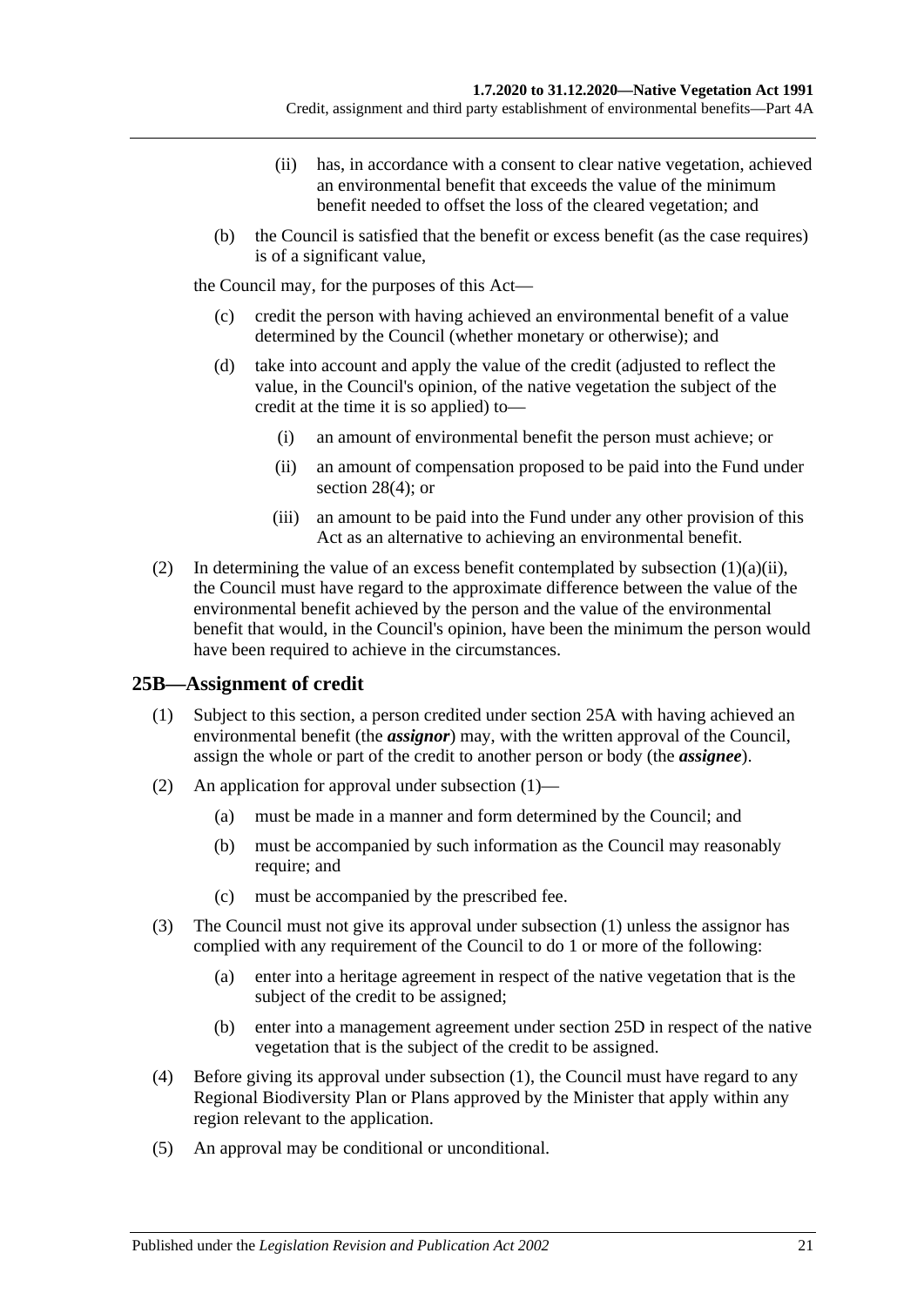Part 4A—Credit, assignment and third party establishment of environmental benefits

- (6) A condition of an approval is binding on, and enforceable against—
	- (a) the assignor; and
	- (b) all owners and occupiers, and subsequent owners and occupiers, of the land on which the native vegetation that is the subject of the assigned credit is growing or situated.
- (7) The Council may, by notice in writing, vary or revoke a condition of an approval.
- (8) An approval remains in force for the period specified by the Council in the approval, or for such longer period as the Council may fix on application by the assignor or assignee.
- (9) The Council must inform the Registrar-General in writing of all conditions imposed under this section that relate to land and must provide the Registrar-General with such further information as the Registrar-General requires to comply with [subsection](#page-21-1) (10).
- <span id="page-21-1"></span>(10) The Registrar-General must note the conditions against the relevant instrument of title for the land or, in the case of land not under the *[Real Property Act](http://www.legislation.sa.gov.au/index.aspx?action=legref&type=act&legtitle=Real%20Property%20Act%201886) 1886*, against the land.
- (11) The Registrar-General must, on the application of the Council after the variation or revocation of a condition under this section, vary or cancel a note under [subsection](#page-21-1) (10) (but must otherwise ensure that the note is not removed once made).
- (12) For the purposes of this Act—
	- (a) credit assigned under this section will be taken to be credit of the assignee;
	- (b) an assignment of credit that contravenes this section is, unless the Council determines otherwise, void and of no effect.

## <span id="page-21-0"></span>**25C—Achievement of environmental benefit by accredited third party provider**

- <span id="page-21-2"></span>(1) Subject to this section, a requirement under this Act that an environmental benefit be achieved by a person (the *proponent*) may, with the written approval of the Council, be satisfied by means of the achievement of the environmental benefit by an accredited third party provider.
- (2) An application for approval under [subsection](#page-21-2) (1)—
	- (a) must be made in a manner and form determined by the Council; and
	- (b) must be accompanied by such information as the Council may reasonably require; and
	- (c) must be accompanied by the prescribed fee.
- (3) The Council must not give its approval under [subsection](#page-21-2) (1) unless the accredited third party provider—
	- (a) has entered into a management agreement under [section](#page-22-0) 25D in respect of the native vegetation comprising the environmental benefit; and
	- (b) has complied with any other requirements prescribed by the regulations for the purposes of this section.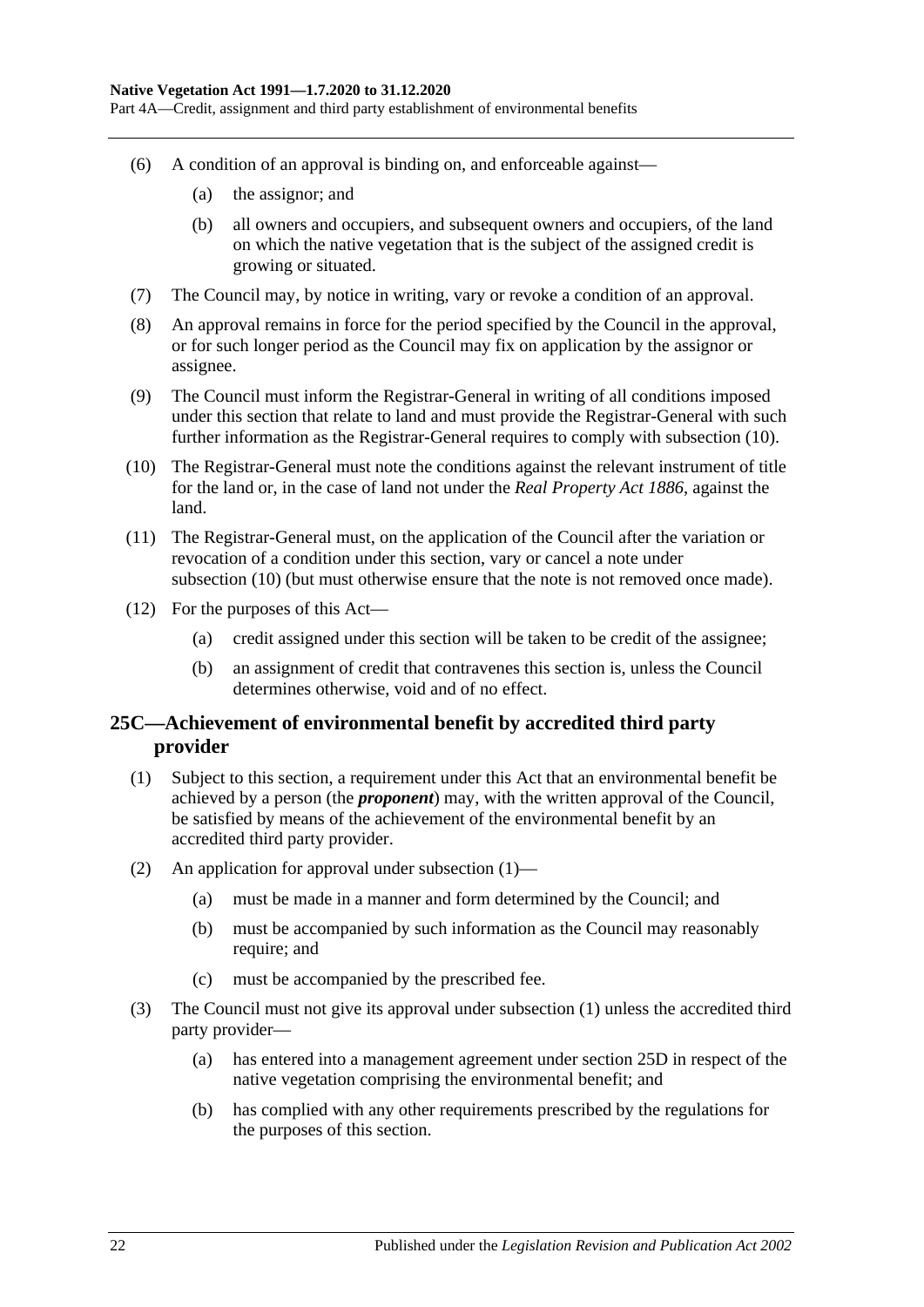- (4) Before giving its approval under [subsection](#page-21-2) (1), the Council must have regard to any Regional Biodiversity Plan or Plans approved by the Minister that apply within any region relevant to the application.
- (5) An approval may be conditional or unconditional.
- (6) A condition of an approval is binding on, and enforceable against—
	- (a) the accredited third party provider; and
	- (b) all owners and occupiers, and subsequent owners and occupiers, of the land on which the native vegetation comprising the environmental benefit is growing or situated.
- (7) The Council may, by notice in writing, vary or revoke a condition of an approval.
- (8) An approval remains in force for the period specified by the Council in the approval, or for such longer period as the Council may fix on application by the proponent or provider.
- (9) The Council must inform the Registrar-General in writing of all conditions imposed under this section that relate to land and must provide the Registrar-General with such further information as the Registrar-General requires to comply with [subsection](#page-22-1) (10).
- <span id="page-22-1"></span>(10) The Registrar-General must note the conditions against the relevant instrument of title for the land or, in the case of land not under the *[Real Property Act](http://www.legislation.sa.gov.au/index.aspx?action=legref&type=act&legtitle=Real%20Property%20Act%201886) 1886*, against the land.
- (11) The Registrar-General must, on the application of the Council after the variation or revocation of a condition under this section, vary or cancel a note under [subsection](#page-22-1) (10) (but must otherwise ensure that the note is not removed once made).
- (12) In this section—

*accredited third party provider* means a person or body accredited for the purposes of this section in accordance with the regulations.

### <span id="page-22-0"></span>**25D—Management agreements**

- (1) The Minister may enter into a management agreement with—
	- (a) an assignor of credit under [section](#page-20-0) 25B; or
	- (b) an accredited third party provider of an environmental benefit under [section](#page-21-0) 25C.
- (2) A management agreement may contain such provisions for the management of the relevant native vegetation as the Minister thinks fit, including (without limiting the generality of this subsection)—
	- (a) requiring specified work or work of a specified kind to be carried out in accordance with specified standards on the land on which the relevant native vegetation is growing or situated (the *subject land*); and
	- (b) restricting the nature of work or other activities that may be carried out on the subject land.
- (3) A management agreement attaches to the subject land and is binding on the current owner of the subject land whether or not that owner was the person with whom the agreement was made.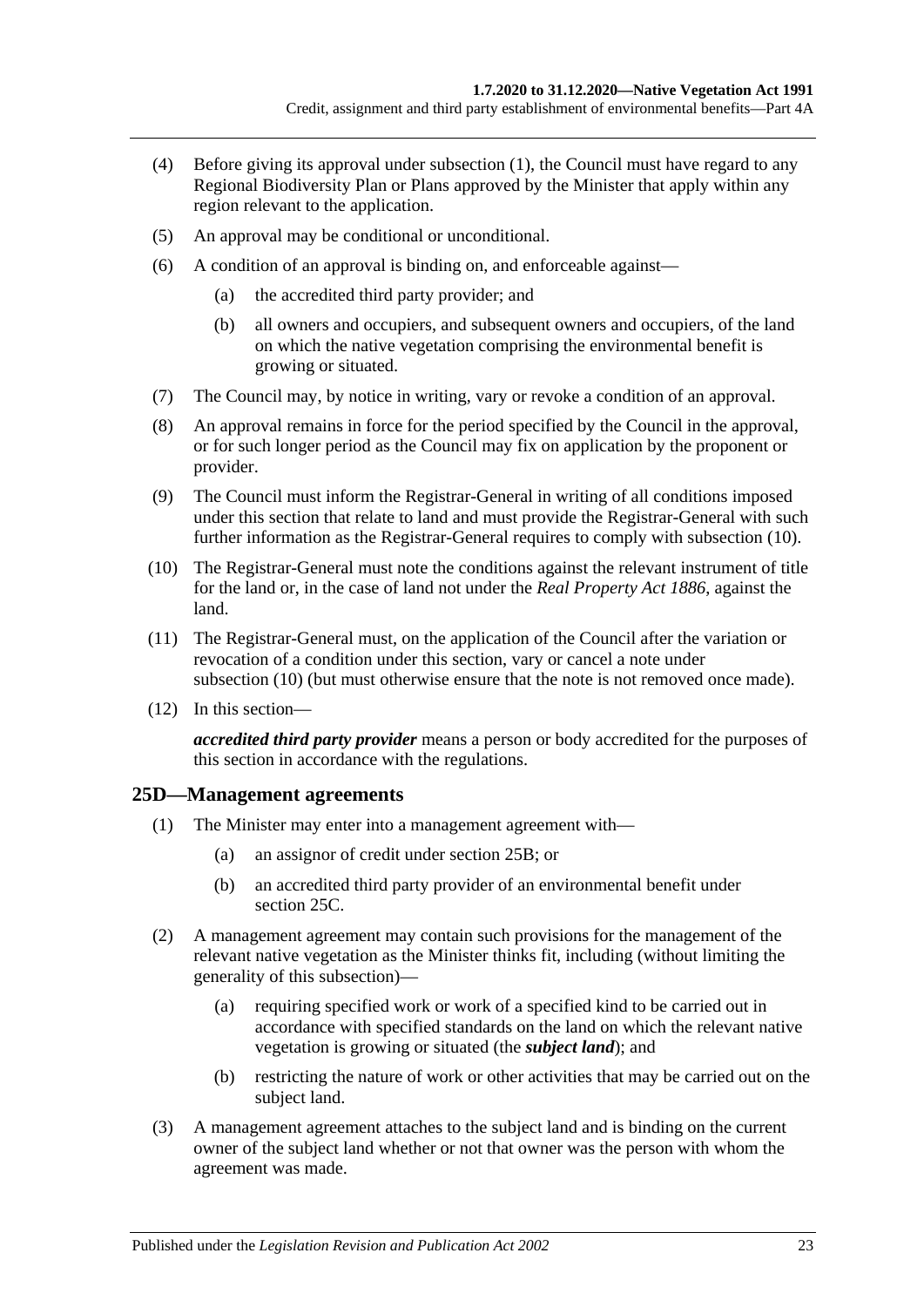Part 4A—Credit, assignment and third party establishment of environmental benefits

- (4) The Minister may, by agreement with the owner of the subject land to which a management agreement applies, vary or terminate the agreement.
- (5) A management agreement is, to the extent specified in the agreement, binding on the occupier of the subject land.
- (6) The Minister must not enter into, vary or terminate a management agreement under this section without first consulting and obtaining the approval of the Council.
- (7) If the Minister enters into a management agreement, or an agreement varying or terminating a management agreement, the Registrar-General must, on application by the Minister, note the agreement against the relevant instrument of title or, in the case of subject land not under the *[Real Property Act](http://www.legislation.sa.gov.au/index.aspx?action=legref&type=act&legtitle=Real%20Property%20Act%201886) 1886*, against the land (and, subject to an appropriate application under this subsection, must ensure that the note is not removed once made).
- (8) In this section—

*relevant native vegetation* means the native vegetation that is the subject of credit assigned under [section](#page-20-0) 25B or that comprises the environmental benefit achieved, or to be achieved, by the accredited third party provider under [section](#page-21-0) 25C (as the case requires).

#### <span id="page-23-0"></span>**25E—Register**

- (1) The Council must keep a register for the purposes of this Part.
- (2) The register must contain the information required by the regulations in relation to—
	- (a) each credit under [section](#page-19-1) 25A; and
	- (b) each application of credit toward the matters contemplated by section  $25A(1)(d)$ ; and
	- (c) each assignment of credit under [section](#page-20-0) 25B; and
	- (d) each achievement of an environmental benefit by accredited third party providers under [section](#page-21-0) 25C; and
	- (e) each management agreement under [section](#page-22-0) 25D,

and may contain any other information the Council thinks fit.

(3) The register must be kept available for public inspection, without fee, at the office of the Council during ordinary office hours.

## <span id="page-23-2"></span><span id="page-23-1"></span>**Part 5—Clearance and enforcement**

### **Division 1—Control of clearance**

## <span id="page-23-4"></span><span id="page-23-3"></span>**26—Offence of clearing native vegetation contrary to this Part**

(1) A person must not clear native vegetation unless the clearance is in accordance with this Part.

Maximum penalty: A sum calculated at the prescribed rate for each hectare (or part of a hectare) of the land in relation to which the offence was committed or \$100 000, whichever is greater.

Expiation fee: \$750.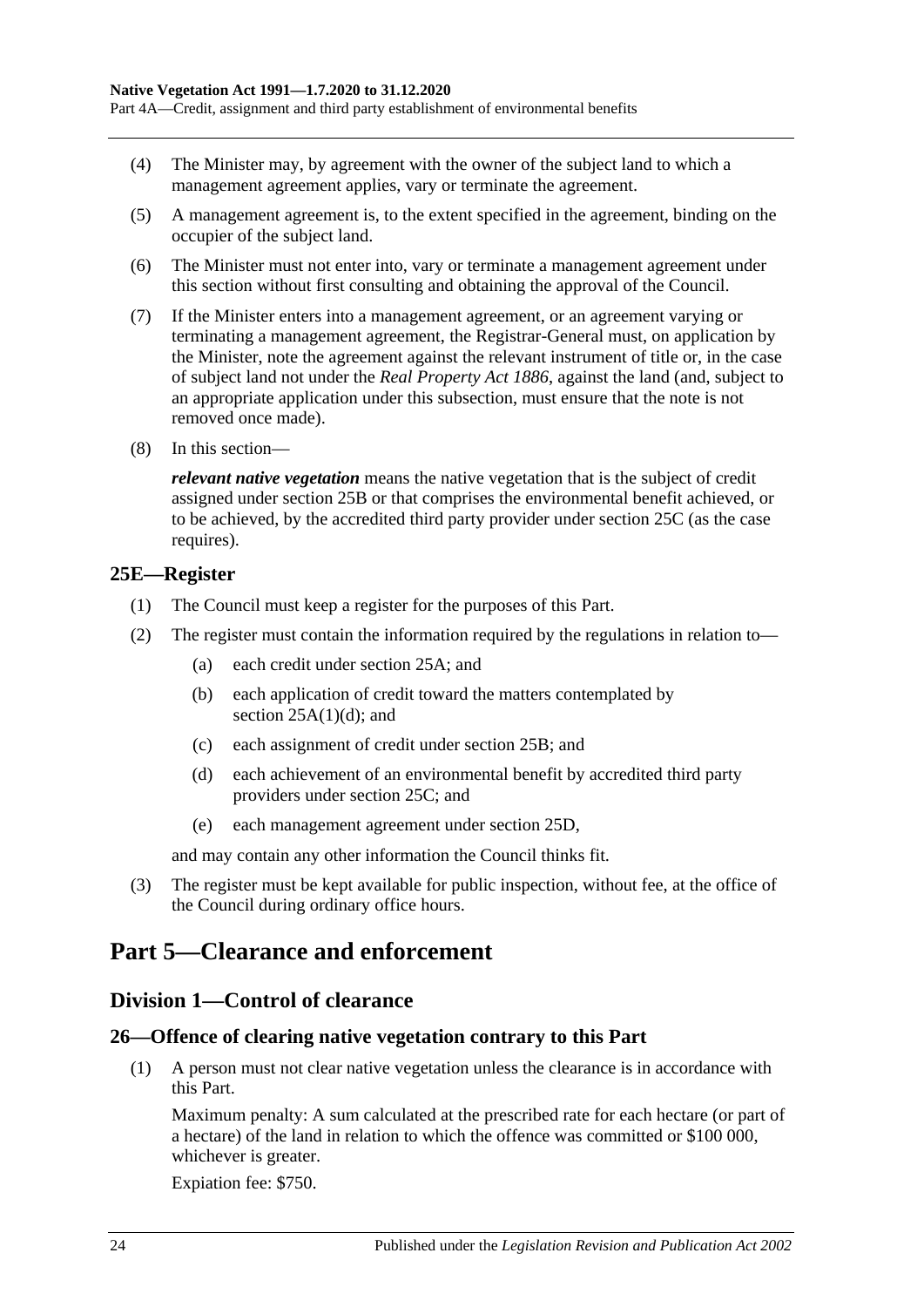<span id="page-24-0"></span>(2) A person must not contravene or fail to comply with a condition attached to a consent granted under this Part.

Maximum penalty: A sum calculated at the prescribed rate for each hectare (or part of a hectare) of the land in relation to which the offence was committed or \$100 000, whichever is greater.

Expiation fee: \$750.

- (2a) If a court convicts a person—
	- (a) of an offence against [subsection](#page-23-4) (1); or
	- (b) of an offence against [subsection](#page-24-0) (2) where the effect of the contravention of or failure to comply with the condition that constitutes the offence is that native vegetation has been cleared without the consent of the Council,

the Council must, within the prescribed period, initiate civil proceedings under [Division 2](#page-34-1) in order to require the offender to make good the breach of this Act unless such proceedings have already been commenced, or an order has already been made, under that Division in relation to the matter, or the conviction is overturned on appeal.

(3) In this section—

#### *land in relation to which the offence was committed* means—

- (a) land on which the vegetation is or was growing or is or was situated; and
- (b) land that has been, or will be, affected in any way (including by an increase in its value) by reason of the commission of the offence;

*the prescribed period*, in relation to the initiation of civil proceedings against an offender, means—

- (a) 6 months after the time within which the offender may appeal against the relevant conviction; or
- (b) if an appeal is commenced—6 months after—
	- (i) the appeal is dismissed, struck out or withdrawn; or
	- (ii) any questions raised by the appeal have been finally determined;

#### *the prescribed rate* means—

- (a) the amount (if any) per hectare by which the land in relation to which the offence was committed has increased in value as a direct result of the commission of the offence; or
- (b) \$2 500,

whichever is the greater.

(4) In determining the amount by which the value of land has increased as the result of the commission of an offence under this section, no account may be taken of the possibility that the establishment of vegetation on the cleared land may be ordered under [Division 2.](#page-34-1)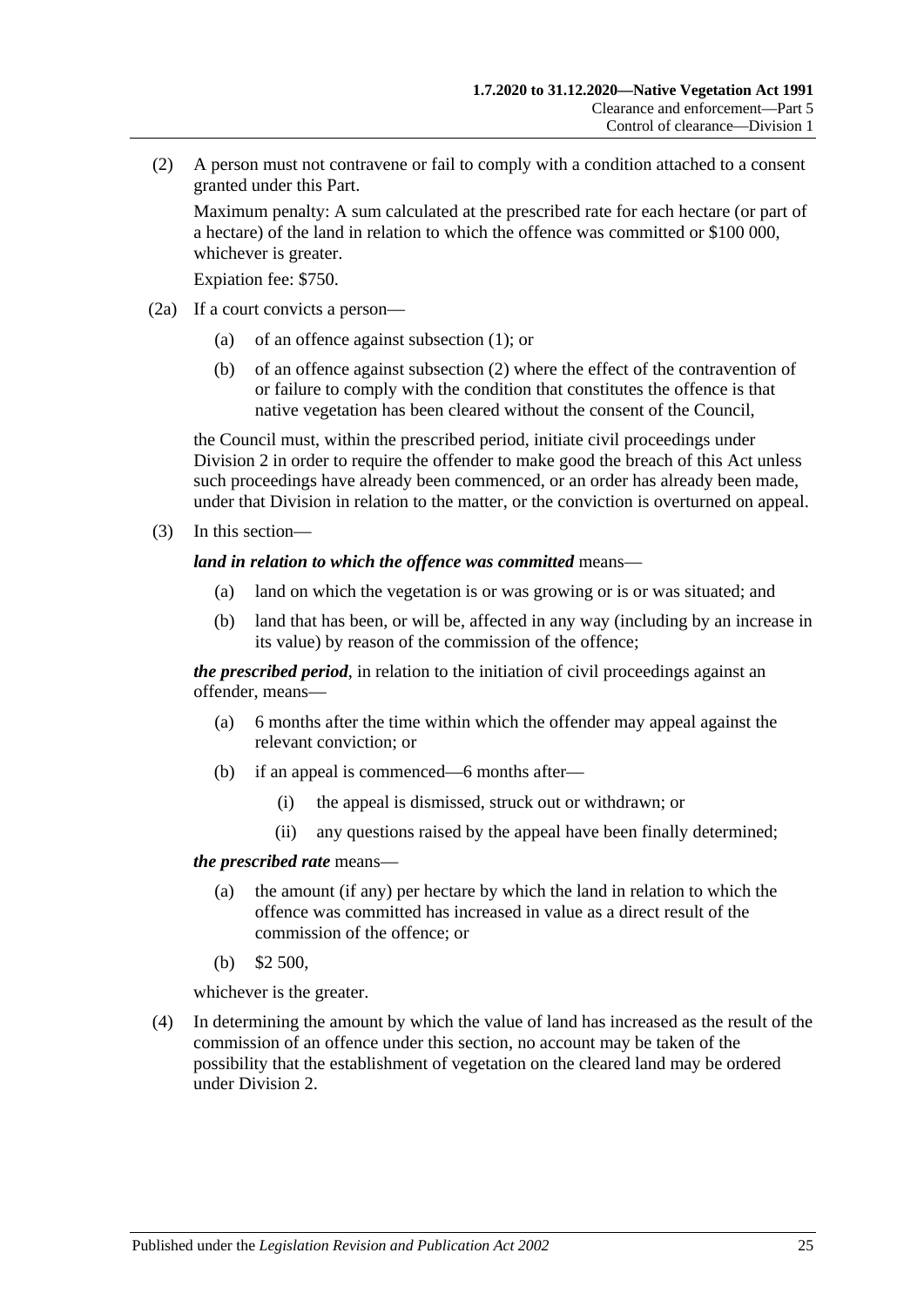## <span id="page-25-0"></span>**27—Clearance of native vegetation**

- <span id="page-25-8"></span><span id="page-25-7"></span><span id="page-25-3"></span>(1) Subject to any other Act or law to the contrary—
	- (a) native vegetation may, subject to this section, be cleared with the consent of the Council given in accordance with [section](#page-28-0) 29;
	- (b) native vegetation may, subject to [subsection](#page-26-1) (5)(b), be cleared—
		- (i) if the vegetation is of a prescribed class; or
		- (ii) in prescribed circumstances;
	- (c) native vegetation may, subject to subsection  $(5)(c)$ , be cleared without any other restriction under this Act if the clearance falls within the ambit of [subsection](#page-25-1) (4a).
- <span id="page-25-9"></span><span id="page-25-4"></span>(2) Subject to [subsection](#page-25-2) (3), the Council cannot give its consent to the clearance of native vegetation under [subsection](#page-25-3)  $(1)(a)$  if the vegetation comprises or forms part of a stratum of native vegetation that is substantially intact (see [section](#page-5-0) 3A).
- <span id="page-25-2"></span>(3) The Council may, despite [subsection](#page-25-4) (2) but subject to the other requirements of this Division, give its consent to the harvesting of native vegetation if, in its opinion, the harvesting will not result in any lasting damage to the plants comprising the vegetation, lead to significant soil damage or erosion, or result in any long-term loss of biodiversity.
- (4) The Council may give its consent under [subsection](#page-25-2) (3) subject to such conditions (if any) as the Council thinks fit to impose.
- <span id="page-25-1"></span>(4a) The clearance of native vegetation falls within the ambit of this subsection if—
	- (a) the clearance occurs in the course of clearing vegetation by the process commonly known as a cold burn (being a cold burn conducted in accordance with any relevant guidelines adopted by the Council under [section](#page-18-0) 25); or
	- (b) the clearance is authorised by the relevant Chief Officer under [subsection](#page-25-5) (4b).
- <span id="page-25-5"></span>(4b) The relevant Chief Officer may authorise the clearance of native vegetation under this subsection if the Chief Officer considers—
	- (a) that the clearance is reasonably necessary and appropriate for the purpose of protecting the life, health or safety of any person from a serious risk of bushfire after taking into account any guidelines developed by the Council after consultation with the Chief Officer of SACFS and the Chief Officer of SAMFS; and
	- (b) that it is appropriate to proceed under this subsection rather than the other provisions of this Act due to the circumstances of the particular case.
- <span id="page-25-6"></span>(4c) A Chief Officer may—
	- (a) give an authorisation under [subsection](#page-25-5) (4b) subject to such conditions (if any) as the Chief Officer thinks fit to impose; and
	- (b) vary or revoke an authorisation under [subsection](#page-25-5) (4b) due to a change in circumstances.
- (4d) A Chief Officer may only delegate a power under [subsection](#page-25-5) (4b) or [\(4c\)](#page-25-6) to a Deputy Chief Officer or Assistant Chief Officer of the relevant service.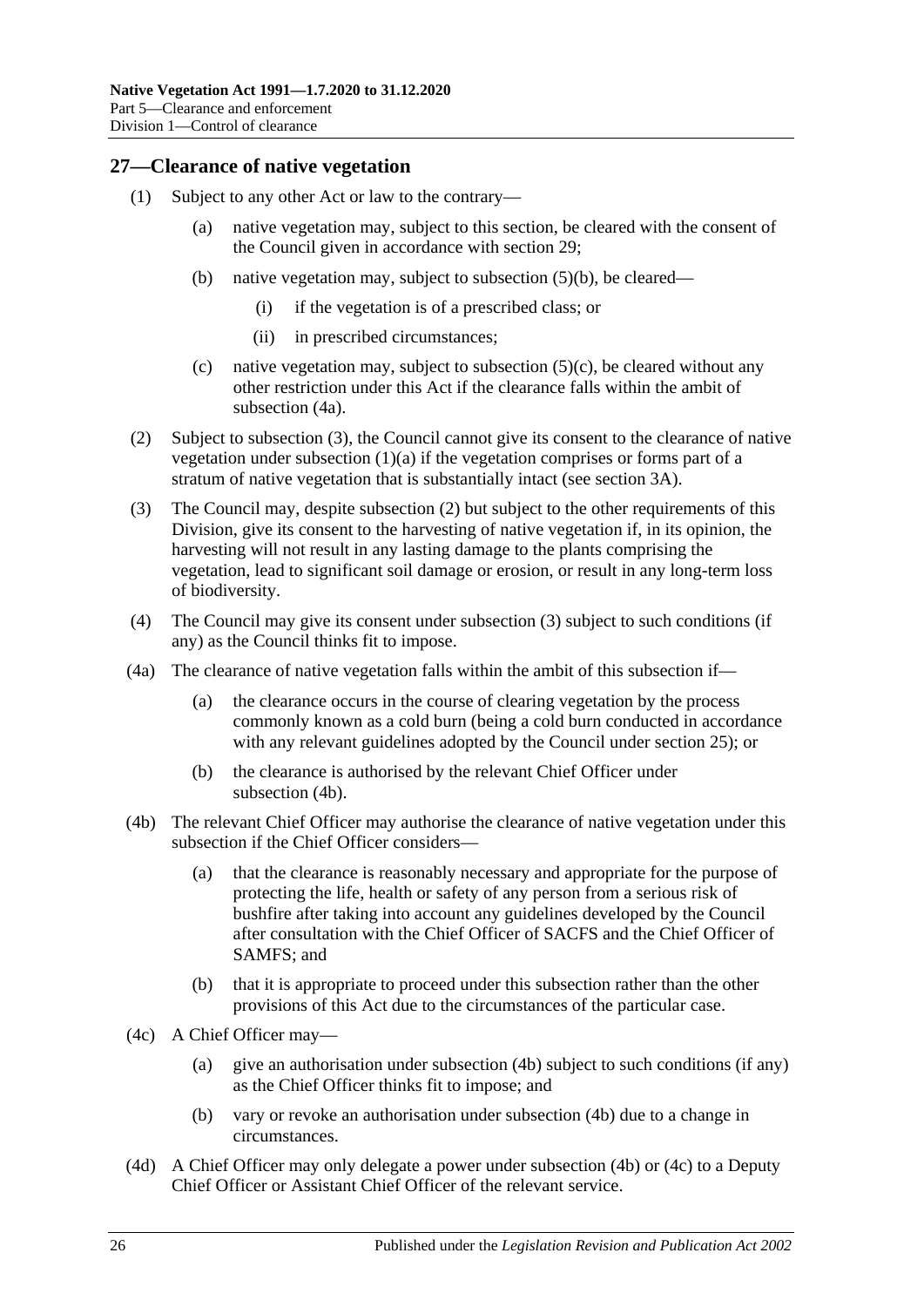- <span id="page-26-2"></span>(5) Native vegetation that is growing or is situated on land that is subject to a heritage agreement under this Act, a heritage agreement that was entered into in compliance with a condition of consent to clear native vegetation under the repealed Act or a management agreement under section 25D cannot be cleared
	- (a) under [subsection](#page-25-3)  $(1)(a)$  unless the Minister has also given his or her consent to the clearance;
	- (b) under [subsection](#page-25-7) (1)(b) unless a regulation prescribing a class of vegetation under [paragraph](#page-25-8) (b)(i) or circumstances under [paragraph](#page-25-9) (b)(ii) explicitly extends its operation to vegetation on land that is subject to such an agreement.
- <span id="page-26-1"></span>(6) If the Minister attaches conditions to his or her consent under [subsection](#page-26-2)  $(5)(a)$ , the Council's consent to the clearance will be taken to be subject to the same conditions, in addition to any other conditions imposed by the Council.
- (7) In this section—

*Chief Officer* means a Chief Officer of SACFS or a Chief Officer of SAMFS (as the case requires) and includes a person for the time being acting in the relevant office;

*fire-control purposes*—these are purposes associated with preventing or controlling the spread of fires or potential fires;

*relevant Chief Officer*, in relation to an authorisation under [subsection](#page-25-5) (4b), means—

- (a) if the relevant land is in a fire district established for the purposes of SAMFS—the Chief Officer of SAMFS;
- (b) in any other case—the Chief Officer of SACFS;

*SACFS* means the South Australian Country Fire Service;

*SAMFS* means the South Australian Metropolitan Fire Service.

#### <span id="page-26-0"></span>**28—Application for consent**

- (1) Subject to [subsection](#page-26-3) (2), the owner of land on which native vegetation is growing or is situated, or a person acting on his or her behalf, (but no other person) may apply for consent to clear the vegetation.
- <span id="page-26-3"></span>(2) Where the land is held from the Crown under a miscellaneous lease, an application for consent to clear vegetation can only be made by the Minister for Environment and Conservation.
- (3) An application for consent—
	- (a) must be in a form approved by the Council;
	- (b) must be accompanied by—
		- $(i)$ 
			- (A) if an environmental benefit required under this Act is to be satisfied by the application of a credit under [section](#page-19-1) 25A
				- if the credit has been assigned in accordance with [section](#page-20-0) 25B—a management agreement prepared under [section](#page-22-0) 25D; and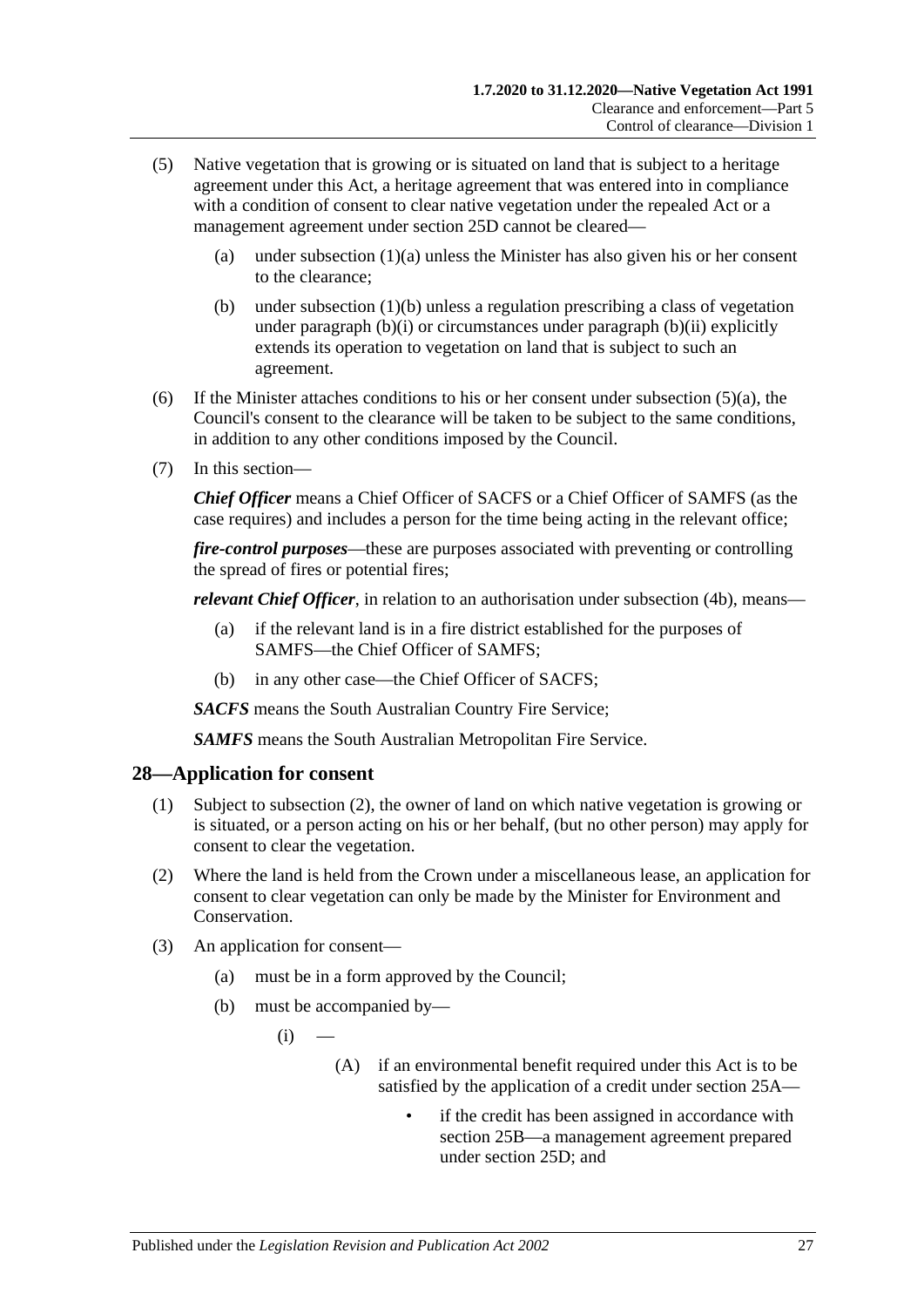- in any case—
	- information that establishes that the applicant has been credited, in accordance with [section](#page-19-1) 25A or [25B,](#page-20-0) with having achieved an environmental benefit of a particular value; and
	- information that establishes that the environmental benefit the subject of the credit amounts, after allowing for the loss of the vegetation to be cleared, to a significant environmental benefit; or
- (B) if an environmental benefit required under this Act has been, or is to be, achieved by an accredited third party provider in accordance with [section](#page-21-0) 25C—
	- a management agreement prepared under [section](#page-22-0) 25D; and
	- information that establishes that the environmental benefit achieved, or to be achieved, by the accredited third party provider will, after allowing for the loss of the vegetation to be cleared, result in a significant environmental benefit; or
- (C) if an environmental benefit required under this Act is to be achieved in any other way
	- a native vegetation management plan prepared by the applicant in accordance with guidelines adopted by the Council under [Part 4;](#page-14-1) and
	- information that establishes that subsequent establishment, regeneration or maintenance of native vegetation (whether on the land after the proposed clearance or on other land) in accordance with the native vegetation management plan will, after allowing for the loss of the vegetation to be cleared, result in a significant environmental benefit; or
- (D) information that establishes that it is not possible for the applicant to achieve a significant environmental benefit in the manner contemplated by subsubparagraph (C); and
- <span id="page-27-1"></span><span id="page-27-0"></span>(ii) in any case—
	- (A) the prescribed number of copies of a report relating to the proposed clearance prepared in a form approved by the Council; and
	- (B) such other information as the Council reasonably requires; and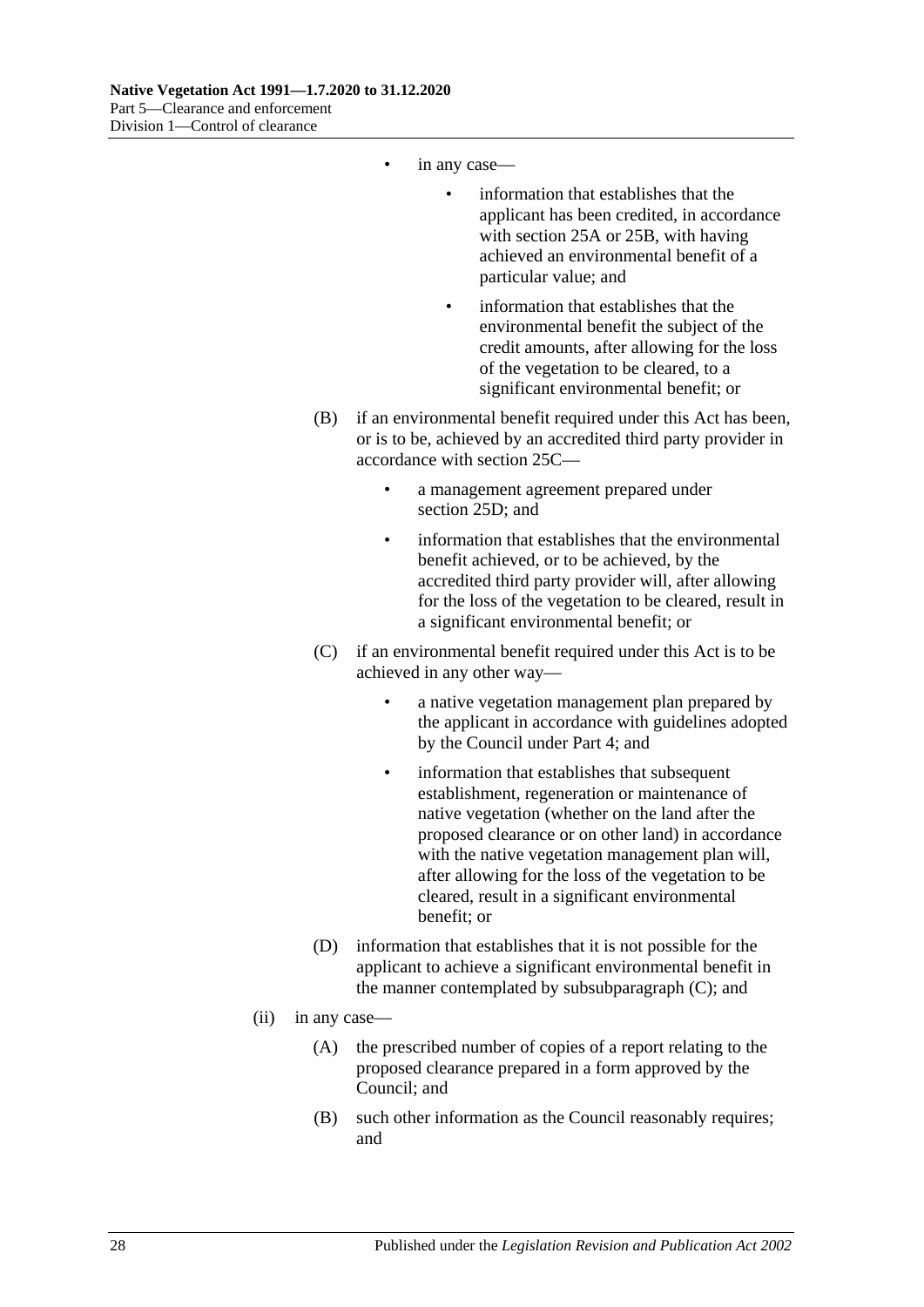- (C) the prescribed fee (including the fee prescribed for the report referred to in subsubparagraph (A)).
- <span id="page-28-2"></span><span id="page-28-1"></span>(4) Where an applicant provides information referred to in subsection [\(3\)\(b\)\(i\)\(D\),](#page-27-1) he or she may propose that he or she make a payment into the Fund to compensate for the fact that there will not be a significant environmental benefit associated with the proposed clearance.
- <span id="page-28-5"></span>(5) The report referred to in subsection  $(3)(b)(ii)(A)$  must be prepared by the agency or instrumentality of the Crown or other person or body specified by the regulations.
- (6) On receipt of the fee prescribed for the report referred to in subsection  $(3)(b)(ii)(A)$ , the Council (or a local council or other body or person acting under delegation from the Council) must pay the amount of the fee to the Minister who must apply the amount received towards the cost of administering this Act.
- (7) The Council must ensure that a copy of the report referred to in subsection [\(3\)\(b\)\(ii\)\(A\),](#page-27-0) and of any *Assessment Report* prepared by the Minister's department in response to the making of an application under this section, is available for inspection, without fee, during ordinary office hours at the principal office of the Council, and is also available in any other manner, or at any other place, determined by the Minister.

### <span id="page-28-3"></span><span id="page-28-0"></span>**29—Provisions relating to consent**

- (1) Subject to this section, in deciding whether to consent to an application to clear native vegetation, the Council—
	- (a) must have regard to the principles of clearance of native vegetation so far as they are relevant to that decision; and
	- (b) must not make a decision that is seriously at variance with those principles.
- <span id="page-28-4"></span>(2) When determining an application to clear native vegetation in order to facilitate the management of other native vegetation, the Council must, in exercising its limited discretion under [subsection](#page-28-3) (1), have regard to the applicant's desire to facilitate the management of that other vegetation.
- (3) When determining an application to clear native vegetation that is growing or is situated on land that forms part of a property that is used for the business of primary production, the Council must, in exercising its limited discretion under [subsection](#page-28-3) (1), have regard to the applicant's desire to operate the business as efficiently as possible.
- (4) The Council may give its consent to clearance of native vegetation that is in contravention of [subsection](#page-28-4) (1)(b) if—
	- (a) the vegetation comprises one or more isolated plants; and
	- (b) the applicant is engaged in the business of primary production; and
	- (c) in the opinion of the Council, the retention of that plant, or those plants, would put the applicant to unreasonable expense in carrying on that business or would result in an unreasonable reduction of potential income from that business.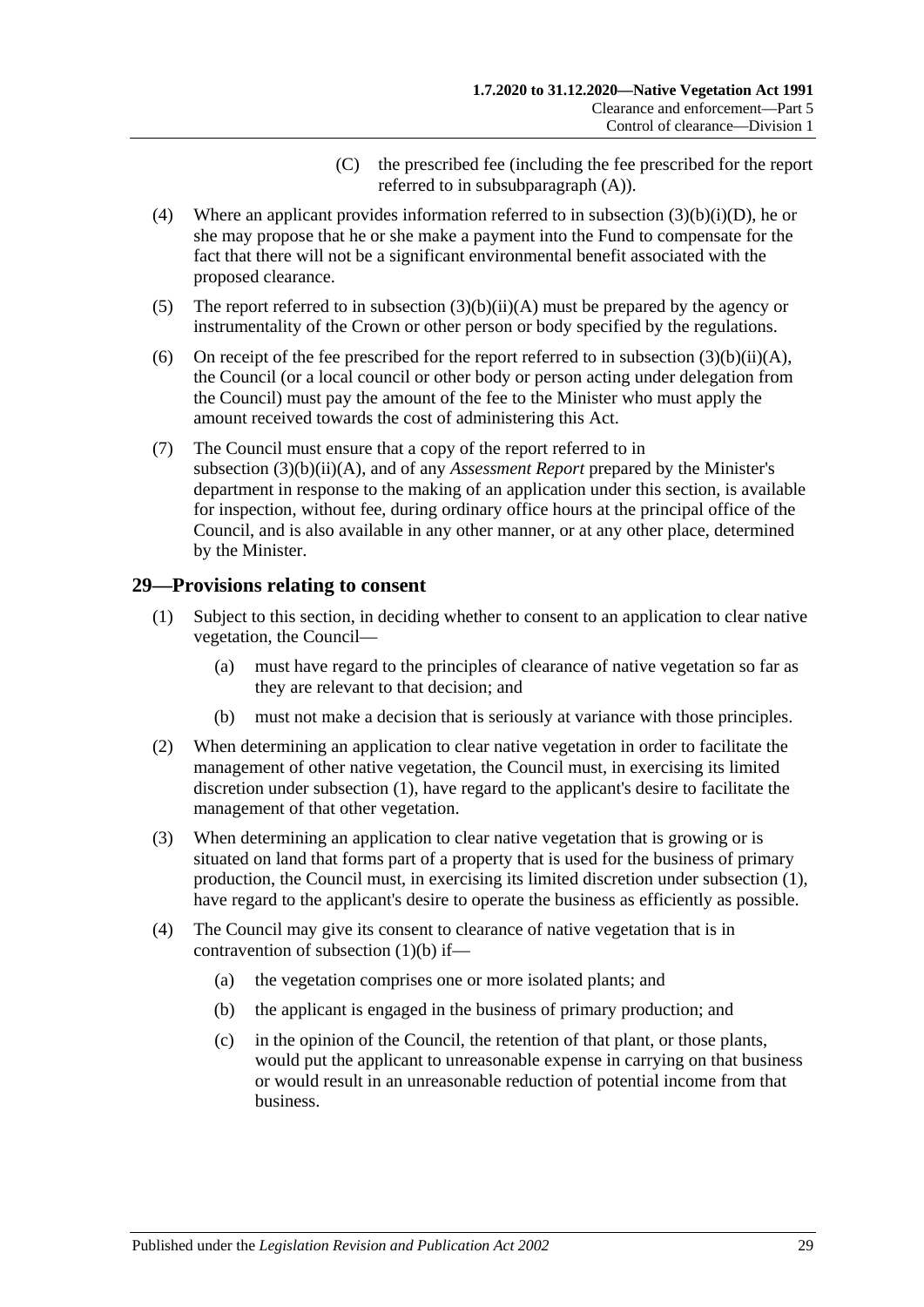- <span id="page-29-0"></span>(4a) The Council may give its consent to the clearance of native vegetation that is in contravention of [subsection](#page-28-4) (1)(b) if—
	- (a) the Council has adopted guidelines under [section](#page-18-0) 25 that apply in relation to the region where the native vegetation is situated (being guidelines envisaged under [subsection](#page-18-4)  $(1)(c)$  of that section); and
	- (b) the Council is satisfied—
		- (i) that a significant environmental benefit, which outweighs the value of retaining the vegetation, is to be achieved through the imposition of conditions and the taking of other action by the applicant; and
		- (ii) that the particular circumstances justify the giving of consent.
- <span id="page-29-4"></span><span id="page-29-3"></span><span id="page-29-2"></span>(4b) The Council may give its consent to the clearance of native vegetation that is in contravention of [subsection](#page-28-4)  $(1)(b)$  if the Council is satisfied that—
	- $(a)$ 
		- (i) a significant environmental benefit, which outweighs the value of retaining the vegetation, has been achieved and credited to the applicant under [section](#page-19-1) 25A, or assigned to the applicant under [section](#page-20-0) 25B; or
		- (ii) a significant environmental benefit, which outweighs the value of retaining the vegetation, has been, or is to be, achieved by an accredited third party provider in accordance with [section](#page-21-0) 25C; or
		- (iii) a significant environmental benefit, which outweighs the value of retaining the vegetation, has been, or is to be, achieved by or on behalf of the applicant, having regard to the combined value of—
			- (A) the value of any environmental benefit credited to the applicant under [section](#page-19-1) 25A, or assigned to the applicant under [section](#page-20-0) 25B; and
			- (B) the value of any environmental benefit that has been, or is to be, achieved by an accredited third party provider in accordance with [section](#page-21-0) 25C; and
			- (C) the value of any environmental benefit to be achieved through the imposition of conditions and the taking of other action by the applicant; and
	- (b) that the particular circumstances justify the giving of consent.
- (5) The Council must, before giving its consent, consult the regional landscape board for the landscape management region where the native vegetation is situated and have regard to the board's recommendations (if any) in relation to the application.
- <span id="page-29-1"></span>(6) Where native vegetation that is the subject of an application for the Council's consent to clear under this Division is on pastoral land, the Council must, before giving its consent, consult the Pastoral Board and have regard to the Board's recommendations (if any) in relation to the application.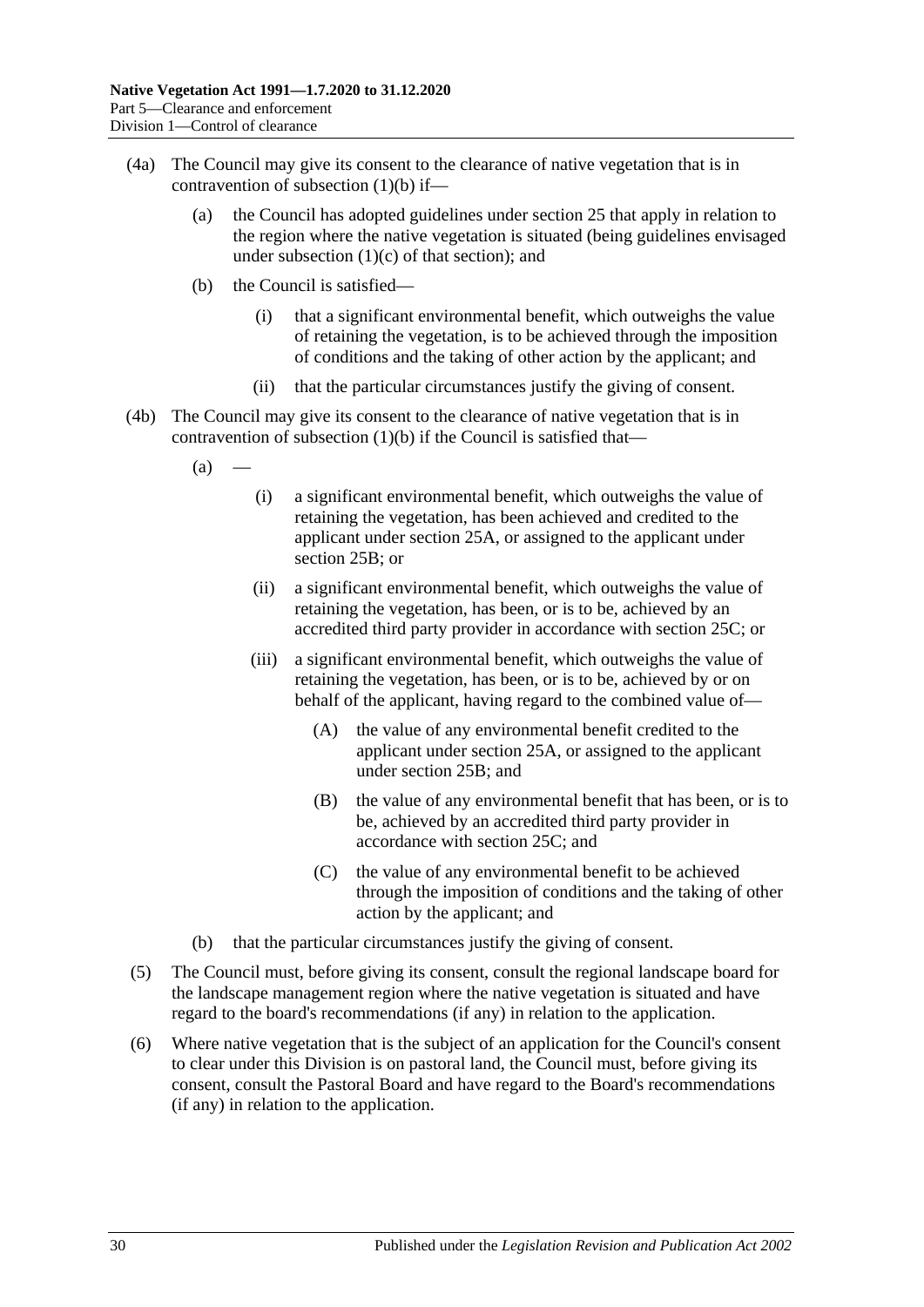- <span id="page-30-0"></span>(8) Where the Pastoral Board has been consulted by the Council under [subsection](#page-29-1) (6), the board may request the owner of the land to submit to it a property plan under the *[Pastoral Land Management and Conservation Act](http://www.legislation.sa.gov.au/index.aspx?action=legref&type=act&legtitle=Pastoral%20Land%20Management%20and%20Conservation%20Act%201989) 1989* and, until the plan has been submitted to it, the board may recommend to the Council that it refuse consent solely on the ground that the plan has not been submitted.
- (9) Section 41(10) of the *[Pastoral Land Management and Conservation Act](http://www.legislation.sa.gov.au/index.aspx?action=legref&type=act&legtitle=Pastoral%20Land%20Management%20and%20Conservation%20Act%201989) 1989* does not apply to, or in relation to, a property plan requested by the Pastoral Board under [subsection](#page-30-0) (8).
- (9a) If an application for the Council's consent relates to native vegetation within a River Murray Protection Area and is within a class of applications prescribed by the regulations for the purposes of this provision (which class may be prescribed so as to consist of applications for all such consents), the Council must, before giving its consent—
	- (a) consult the Minister to whom the administration of the *[River Murray](http://www.legislation.sa.gov.au/index.aspx?action=legref&type=act&legtitle=River%20Murray%20Act%202003)  Act [2003](http://www.legislation.sa.gov.au/index.aspx?action=legref&type=act&legtitle=River%20Murray%20Act%202003)* is committed; and
	- (b) comply with the Minister's directions (if any) in relation to the application (including a direction that the application not be granted, or that if it is to be granted, then it be subject to conditions specified by the Minister).
- (9b) If an application for the Council's consent relates to native vegetation, other than mangroves, within the Adelaide Dolphin Sanctuary and is within a class of applications prescribed by the regulations for the purposes of this provision (which class may be prescribed so as to consist of applications for all such consents), the Council must, before giving its consent, consult with and have regard to the views of the Minister for the Adelaide Dolphin Sanctuary.
- (9c) If an application for the Council's consent relates to mangroves (*Avicennia marina*) within the Adelaide Dolphin Sanctuary, the Council must, before giving its consent—
	- (a) consult with the Minister for the Adelaide Dolphin Sanctuary; and
	- (b) comply with the Minister's directions (if any) in relation to the application (including a direction that the application not be granted, or that if it is to be granted, then it be subject to conditions specified by the Minister).
- (10) In addition to the other requirements for consultation under this section—
	- (a) the Council must allow any person who desires to do so to make representations in writing to the Council, within the period prescribed by the regulations, in relation to the granting or refusal of consent to an application to clear native vegetation; and
	- (b) the Council may, as it thinks fit, allow a person to appear personally or by representative before it to be heard on whether the Council should or should not consent to an application to clear native vegetation.
- <span id="page-30-1"></span>(11) Subject to [subsection](#page-31-1) (12), the Council may give its consent to clearance of native vegetation under this section if, and only if—
	- $(a)$
- (i) it attaches to the consent a condition requiring the applicant to establish and manage native vegetation on land specified by the Council; and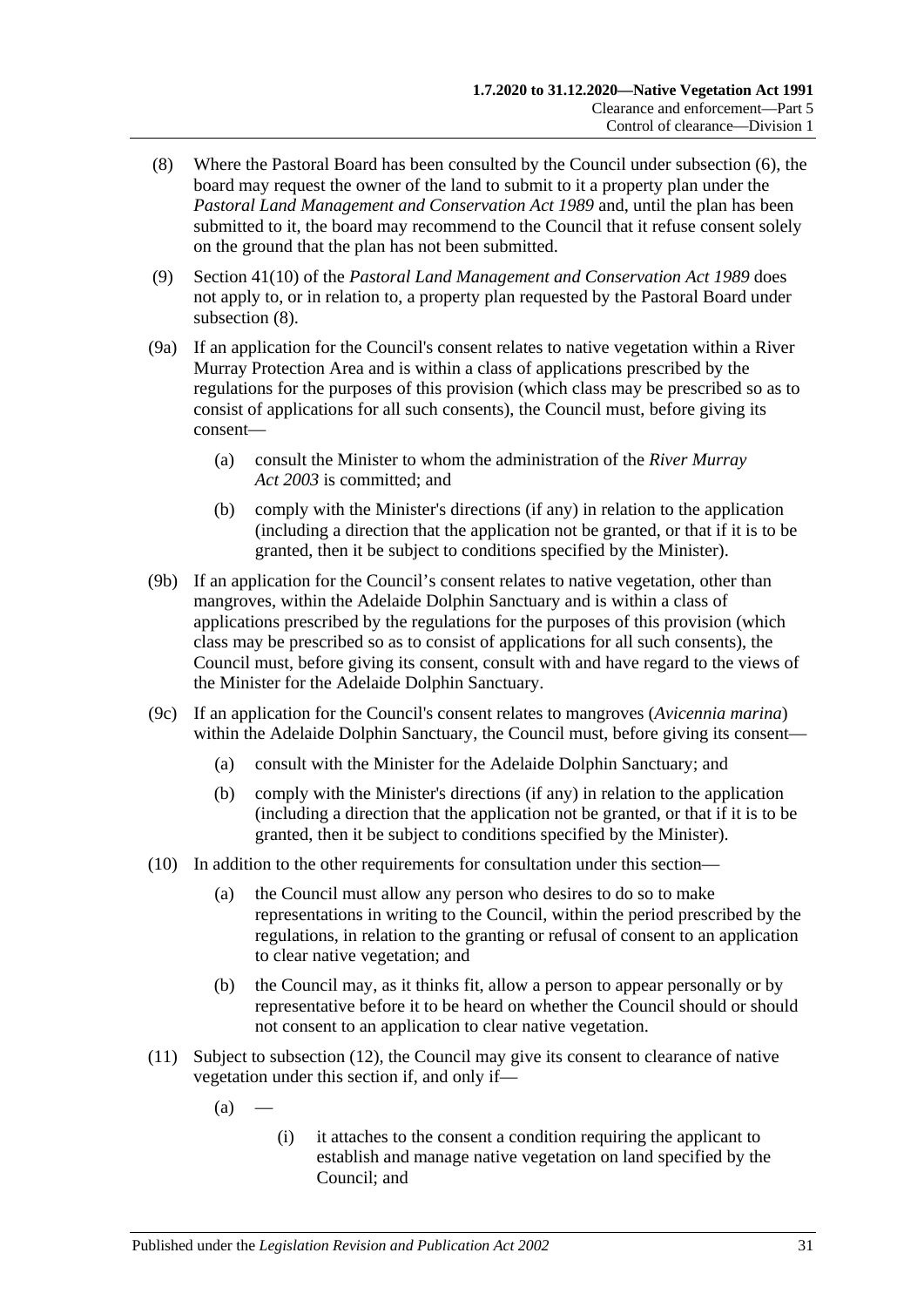- (ii) the Council is satisfied that the establishment and management of vegetation in accordance with that condition will, after allowing for the loss of the vegetation to be cleared, result in a significant environmental benefit; or
- $(b)$
- (i) it attaches to the consent a condition requiring the applicant to protect native vegetation growing or situated on land specified by the Council by erecting, improving or maintaining a fence or other barrier on the boundary of the land or on the boundary of land that includes the land to be protected to the specifications included in the condition by the Council so as to prevent livestock or other animals from entering the land; and
- (ii) the Council is satisfied that the erection, improvement or maintenance of the fence or other barrier in accordance with that condition will, after allowing for the loss of the vegetation to be cleared, result in a significant environmental benefit; or
- $(c)$ 
	- (i) it attaches to the consent a condition requiring the applicant to enter into a heritage agreement under this Act with respect to specified native vegetation; and
	- (ii) the Council is satisfied that the management and protection of that vegetation in accordance with the heritage agreement will, after allowing for the loss of the vegetation to be cleared, result in a significant environmental benefit; or
- <span id="page-31-0"></span>(d) in a case where [section](#page-28-2) 28(4) applies, it attaches to the consent a condition requiring the applicant to make a payment into the Fund of an amount considered by the Council to be sufficient to achieve a significant environmental benefit in the manner contemplated by [section](#page-13-5) 21(6).
- <span id="page-31-1"></span>(12) A consent to clearance of native vegetation under this section may be unconditional if, and only if, the Council is satisfied that—
	- (a) the clearance would not result in any loss of biodiversity; and
	- (b) the attachment of a condition to the consent under [subsection](#page-30-1) (11) would place an unreasonable burden on the applicant.
- (12a) [Subsections](#page-30-1) (11) and [\(12\)](#page-31-1) do not apply in relation to a consent to which [subsection](#page-29-2)  $(4b)(a)(i)$ ,  $(ii)$  or  $(iii)$  applies.
- (12b) The Council must account for the application of any credited environmental benefit to a consent under this Division in accordance with the scheme prescribed by the regulations.
- (13) Consent to undertake clearance under this Division remains in force for two years or for such longer period as the Council may fix at the time of granting consent or subsequently on application by a person who has the benefit of the consent.
- (14) An applicant for consent under this Division may appear before the Council in support of the application and the Council must observe the rules of natural justice when considering and determining the application.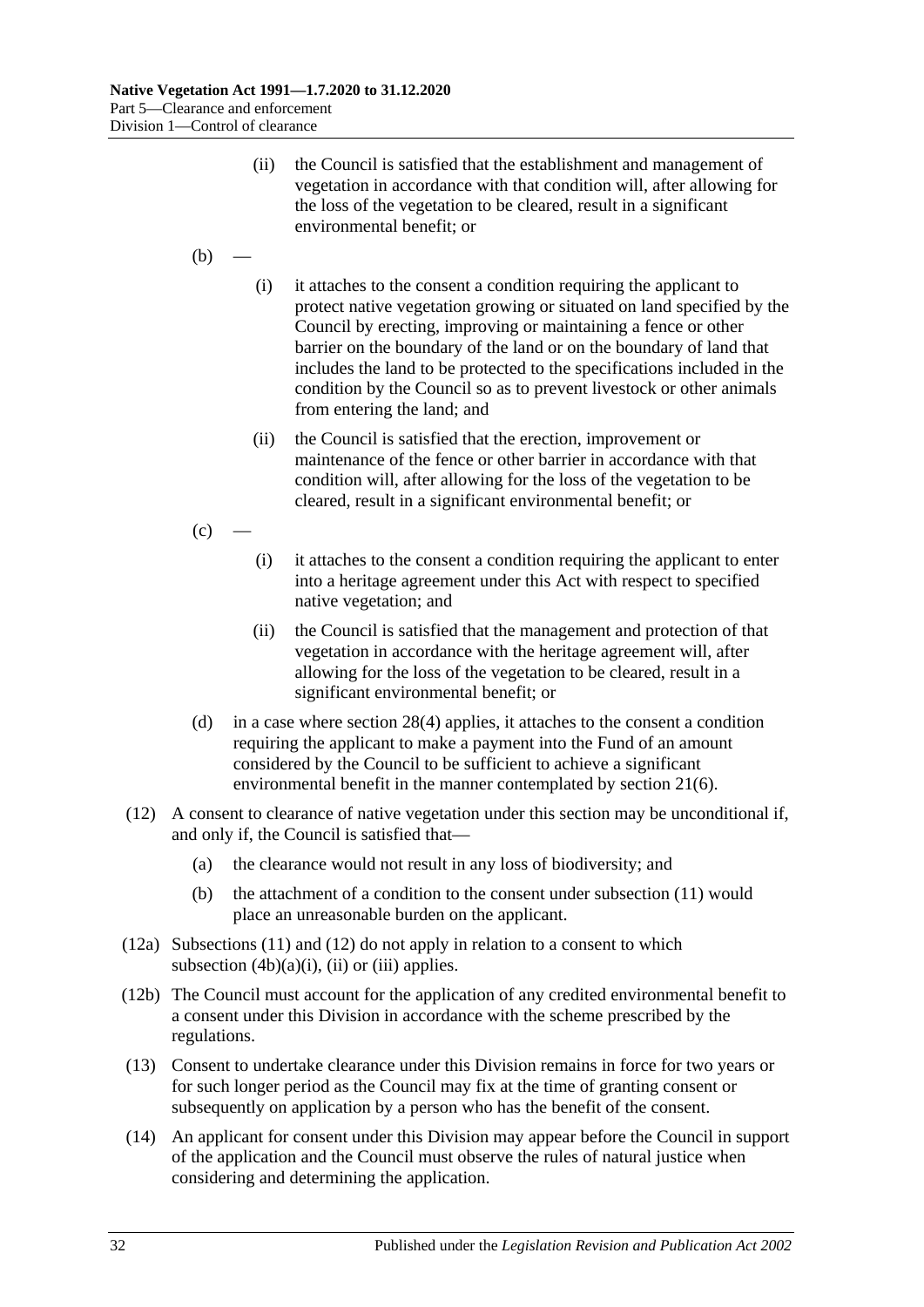- (16) Where the Council refuses an application in whole or in part or attaches conditions to its consent, it must provide the applicant with a written statement of the reasons for its decision.
- (17) The provisions of this section also apply to circumstances where the Council is considering an application referred to the Council under the *[Development Act](http://www.legislation.sa.gov.au/index.aspx?action=legref&type=act&legtitle=Development%20Act%201993) 1993* as if the Council were considering an application for consent under this Act, subject to such modifications, additions or exclusions as may be necessary for the purpose.

## <span id="page-32-0"></span>**29A—Avoidance of duplication of procedures etc**

- (1) The purpose of this section is to provide for the avoidance of unnecessary duplication of procedures and compliance requirements under the Commonwealth Act and this Act where the clearance of native vegetation requires consent under this Act and approval under the Commonwealth Act.
- <span id="page-32-1"></span>(2) Despite any other provision of this Act, the Council may—
	- (a) accept a Commonwealth Act document as an application for consent under [section](#page-26-0) 28 if (subject to [subsection](#page-28-5) (5)) it complies with the requirements of this Act; and
	- (b) accept the whole or part of a plan, report, statement, assessment or other document used, or to be used, for the purposes of the Commonwealth Act as a native vegetation management plan referred to in section  $28(3)(b)(i)(C)$  if (subject to [subsection](#page-28-5) (5)) the document has been prepared in compliance with this Act and complies with the requirements of this Act.
- (3) To avoid doubt, where a controlled action under the Commonwealth Act comprises or includes the clearance of native vegetation, the Council may, when considering an application for consent to clear the native vegetation use information and other material provided to the Commonwealth Minister under the Commonwealth Act for the purpose of deciding whether to give his or her approval to the controlled action under that Act.
- (4) Where a controlled action under the Commonwealth Act comprises or includes the clearance of native vegetation, the Council—
	- (a) must, if the Commonwealth Minister has given his or her approval to the controlled action, consider whether the conditions (if any) to be imposed on the consent should be consistent with the conditions (if any) attached to the Commonwealth Minister's approval under the Commonwealth Act;
	- (b) may impose a condition on the consent that requires compliance with all or some of the conditions attached to the Commonwealth Minister's approval under the Commonwealth Act.
- (5) A document accepted under [subsection](#page-32-1) (2)—
	- (a) may be in a form that does not comply with the requirements of this Act; and
	- (b) may include information or other material that is irrelevant for the purposes of this Act.
- (6) Once a document is accepted under [subsection](#page-32-1) (2) the document will not be invalid or ineffective for the purposes of this Act because a court, tribunal or other authority has decided that it is invalid or ineffective for the purposes of the Commonwealth Act.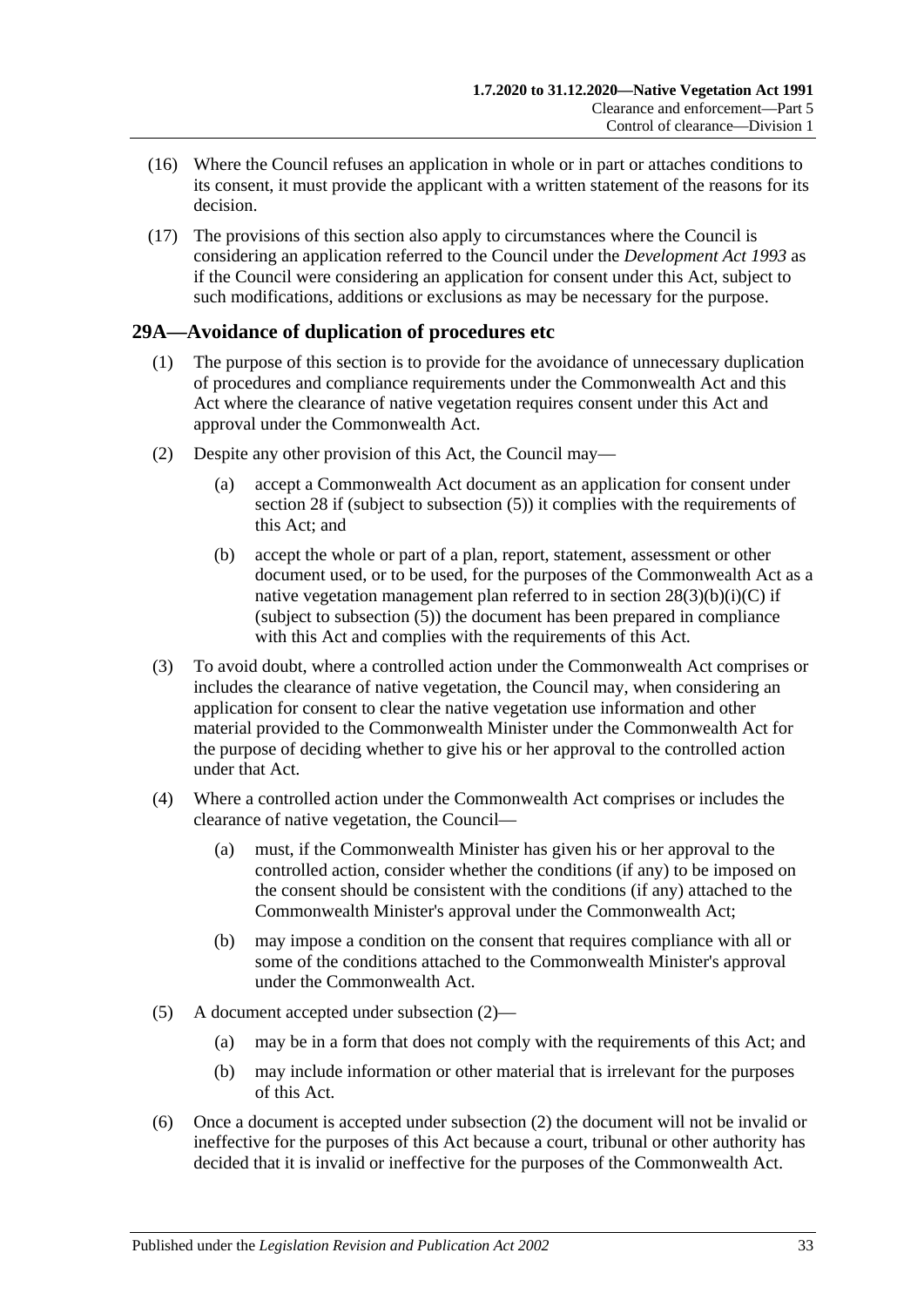#### (7) In this section—

#### *assessment report* means—

- (a) an assessment report as defined in the Commonwealth Act by reference to section 84(3), 95, 100 or 105 of that Act; or
- (b) a report under section 121 of the Commonwealth Act;

*Commonwealth Act* means the *Environment Protection and Biodiversity Conservation Act 1999* of the Commonwealth;

#### *Commonwealth Act document* means—

- (a) a referral under section 68, 69 or 71 of the Commonwealth Act; or
- (b) information given by a person to the Minister under the Commonwealth Act under section 86 of that Act; or
- (c) information and invitation published by a proponent under section 93 of the Commonwealth Act; or
- (d) guidelines prepared under section 97 or 102 of the Commonwealth Act; or
- (e) a draft report prepared under section 98 of the Commonwealth Act; or
- (f) a finalised report prepared under section 99 of the Commonwealth Act; or
- (g) a draft statement prepared under section 103 of the Commonwealth Act; or
- (h) a finalised statement prepared under section 104 of the Commonwealth Act; or
- (i) an assessment report.

#### <span id="page-33-1"></span><span id="page-33-0"></span>**30—Conditions of consent**

- (1) A consent under this Division to the clearance of native vegetation is subject to such conditions (if any) as the Council thinks fit to impose.
- <span id="page-33-5"></span><span id="page-33-4"></span><span id="page-33-3"></span><span id="page-33-2"></span>(2) Without limiting [subsection](#page-33-1) (1), consent may be subject to one or more of the following conditions:
	- (a) a condition requiring the applicant to—
		- (i) establish vegetation consisting of a specified number of plants of a specified species on specified land; and
		- (ii) nurture, protect and maintain the plants until they are fully established or for such period as the Council specifies;
	- (b) a condition requiring the applicant to protect native vegetation growing or situated on specified land;
	- (c) a condition restricting the purposes for which land referred to in a condition under [paragraph](#page-33-2)  $(a)(i)$  or  $(b)$  can be used;
	- (d) a condition requiring the applicant to destroy plants of a non endemic species specified by the Council growing on land specified by the Council;
	- (e) a condition that the applicant enter into a heritage agreement with the Minister under this Act in the terms specified by the Council for the management of specified native vegetation;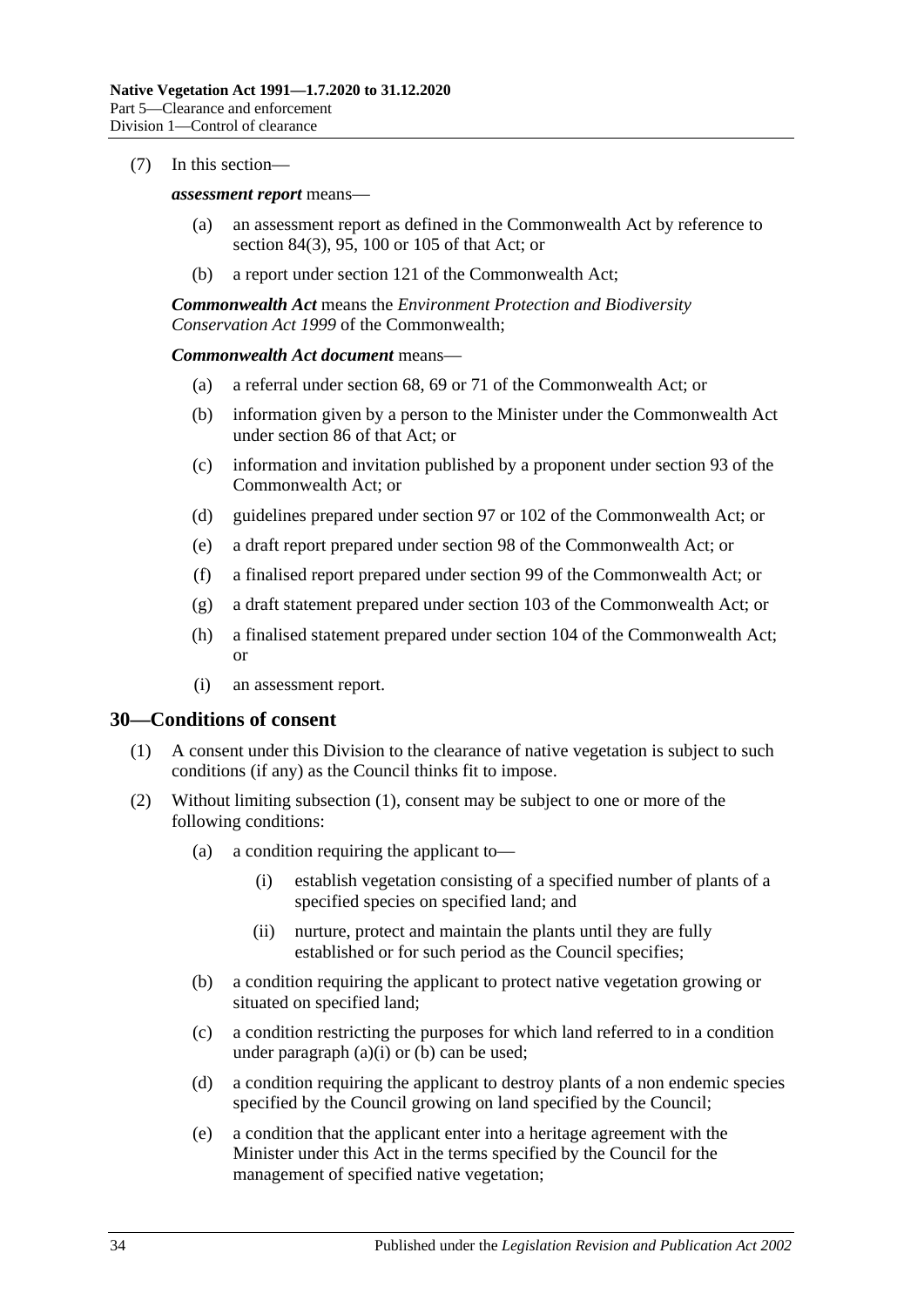- (f) a condition requiring that a copy of the consent issued by the Council be kept in such manner, and in any place, specified by the Council.
- (3) Conditions imposed on consent to clear native vegetation are binding on, and enforceable against—
	- (a) the applicant for the consent; and
	- (b) all owners and subsequent owners of the land to be cleared and any other land to which a condition relates; and
	- (c) an occupier of the land to be cleared and any other person who acquires the benefit of the consent.
- (4) The Council must inform the Registrar-General in writing of all conditions imposed under this section that relate to land (including conditions under [subsection](#page-33-4)  $(2)(c)$ ) and must provide the Registrar-General with such further information as the Registrar-General requires to comply with [subsection](#page-34-3) (5).
- <span id="page-34-3"></span>(5) The Registrar-General must note the conditions against the relevant instrument of title for the land or, in the case of land not under the *[Real Property Act](http://www.legislation.sa.gov.au/index.aspx?action=legref&type=act&legtitle=Real%20Property%20Act%201886) 1886*, against the land.
- (6) The Registrar-General must, on the application of the Council after the variation or revocation of a condition under this section, vary or cancel a note under [subsection](#page-34-3) (5) (but must otherwise ensure that the note is not removed once made).

#### <span id="page-34-4"></span><span id="page-34-0"></span>**30A—Marking or tagging of cleared vegetation**

- (1) The regulations may establish a scheme for the marking or tagging of any cleared native vegetation of a prescribed kind.
- (2) A scheme established under [subsection](#page-34-4) (1) may—
	- (a) extend to persons who are in possession of native vegetation after it has been cleared;
	- (b) make provision for the marking of cleared native vegetation in a manner determined by the Council, or for the use of tags issued by the Council;
	- (c) prescribe fines (not exceeding \$10 000) for contravention of a regulation;
	- (d) make any other provision that may be necessary or expedient for the purposes of establishing the scheme envisaged by [subsection](#page-34-4) (1).

### <span id="page-34-1"></span>**Division 2—Civil enforcement proceedings**

#### <span id="page-34-2"></span>**31A—Application to ERD Court for enforcement**

- (1) The following persons may apply to the ERD Court for an order to remedy or restrain a breach of this Act:
	- (a) the Council; or
	- (b) a person who owns or who has any other legal or equitable interest in land that has been, or will be, affected by the breach; or
	- (c) in the case of a contravention of, or failure to comply with, a heritage agreement—a party to the agreement.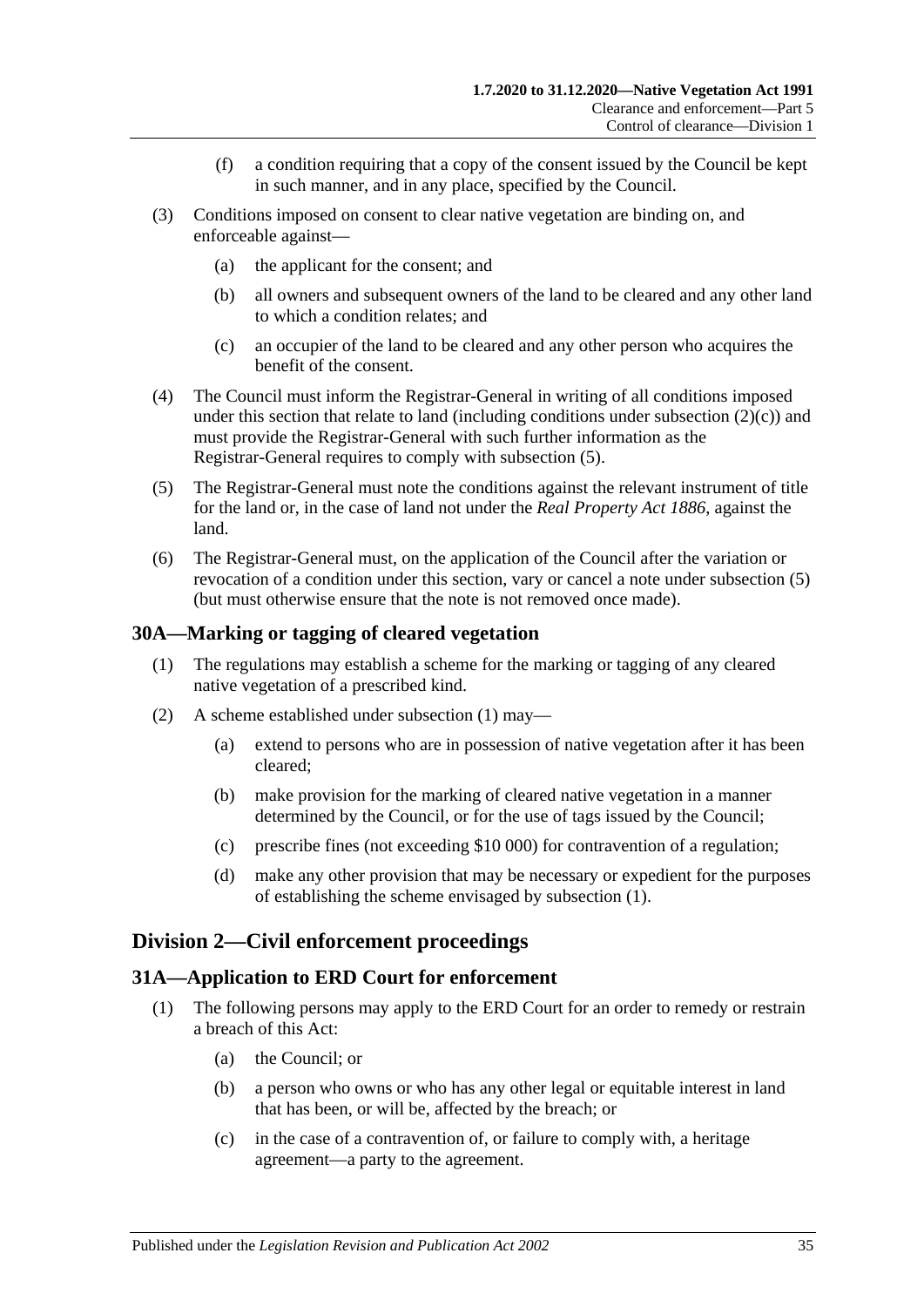- (2) Proceedings under this section may be brought in a representative capacity with the consent of all persons on whose behalf they are to be brought.
- (3) If proceedings under this section are brought by a person other than the Council—
	- (a) the applicant must serve a copy of the application on the Council within three days after filing the application with the Court; and
	- (b) the Court must, on application by the Council, join the Council as a party to the proceedings.
- (4) An application may be made in the absence of the respondent and, if the Court is satisfied on the application that the respondent has a case to answer, it may grant the applicant permission to serve a summons requiring the respondent to appear before the Court to show cause why an order should not be made under this section.
- <span id="page-35-3"></span>(5) An application under this section must, in the first instance, be referred to a conference under section 16 of the *[Environment, Resources and Development Court](http://www.legislation.sa.gov.au/index.aspx?action=legref&type=act&legtitle=Environment%20Resources%20and%20Development%20Court%20Act%201993)  Act [1993](http://www.legislation.sa.gov.au/index.aspx?action=legref&type=act&legtitle=Environment%20Resources%20and%20Development%20Court%20Act%201993)*.
- $(6)$  If—
	- (a) after hearing—
		- (i) the applicant and the respondent; and
		- (ii) any other person who has, in the opinion of the Court, a proper interest in the subject matter of the proceedings and desires to be heard in the proceedings,

the Court is satisfied, on the balance of probabilities, that the respondent to the application has breached this Act; or

(b) the respondent fails to appear in response to the summons or, having appeared, does not avail himself or herself of an opportunity to be heard,

the Court may, by order, exercise one or more of the following powers:

- (c) require the respondent to refrain, either temporarily or permanently, from the act, or course of action, that constitutes the breach;
- <span id="page-35-2"></span>(d) require the respondent to make good the breach in a manner, and within a period, specified by the Court, or to take such other action as may appear appropriate to the Court, taking into account the nature and extent of the original vegetation;
- (e) require the respondent to pay to any person who has suffered loss or damage as a result of the breach, or incurred costs or expenses as a result of the breach, compensation for the loss or damage or an amount for, or towards, those costs or expenses;
- <span id="page-35-0"></span>(f) require the respondent to pay into the Fund an amount, determined by the Court to be appropriate in the circumstances, on account of the financial benefit that the respondent has gained, or can reasonably be expected to gain, by committing the breach;
- <span id="page-35-1"></span>(g) require the respondent to pay into the Fund an amount, determined by the Court, in the nature of exemplary damages (and this amount may be in addition to any amount ordered to be paid under [paragraph](#page-35-0) (f));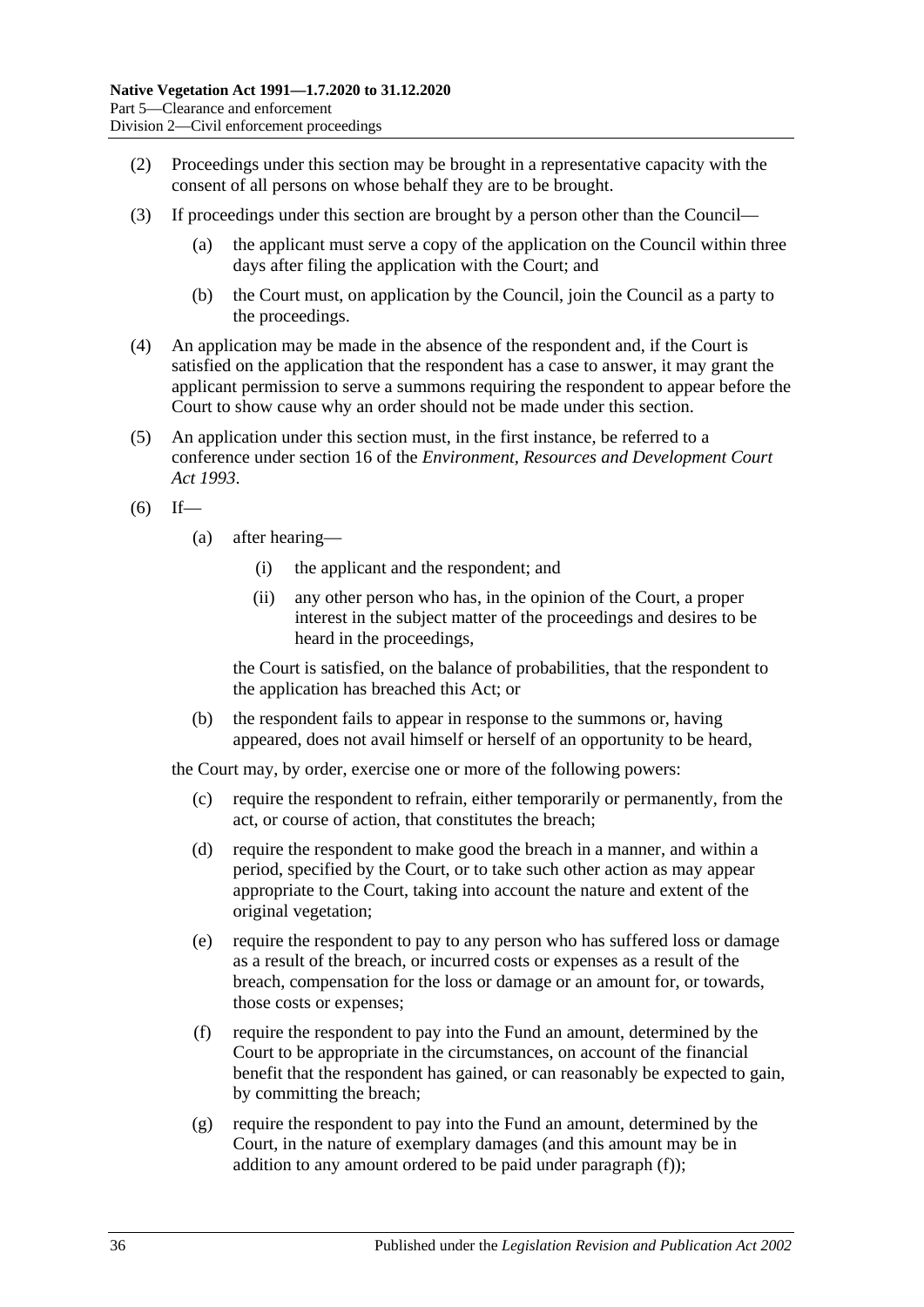- (h) require the respondent to take specified action to publicise—
	- (i) the breach of this Act; and
	- (ii) the environmental and other consequences flowing from the breach; and
	- (iii) the other requirements of the order made against the respondent;
- (i) require the respondent to refrain from an act or course of action, or to undertake an act or course of action, to ensure that the respondent does not gain an ongoing benefit from the breach.
- (7) In assessing damages under [subsection](#page-35-1)  $(6)(g)$ , the Court must have regard to-
	- (a) damage to the environment caused by the breach of this Act; and
	- (b) the detriment to the public interest resulting from the breach; and
	- (c) any benefit (including financial benefit) that the respondent sought to gain by committing the breach; and
	- (d) any other matter it considers relevant.
- (8) The power conferred by [subsection](#page-35-0) (6)(f) or [\(g\)](#page-35-1) can only be exercised by a Judge of the Court.
- (9) The Council, and any person with a legal or equitable interest in land to which an application under this section relates, is entitled to appear and be heard in proceedings based on the application before a final order is made.
- (10) The Court may make such order in relation to costs of proceedings under this section as it thinks just and reasonable.
- (11) In this section—

*breach* of this Act includes a threatened contravention of, or failure to comply with, this Act or a heritage agreement.

### <span id="page-36-1"></span><span id="page-36-0"></span>**31B—Order where native vegetation has been cleared**

- (1) Subject to [subsection](#page-37-0) (6)(d) or [\(7\),](#page-37-1) where the ERD Court is satisfied on the balance of probabilities that the respondent—
	- (a) has cleared native vegetation in contravention of this Act; or
	- (b) has cleared native vegetation pursuant to the Council's consent but has not complied with a condition of a kind referred to in [section](#page-33-5) 30(2) attached to the consent,

the Court must make an order against the respondent under section [31A\(6\)\(d\).](#page-35-2)

- (2) The order under section  $31A(6)(d)$  must direct the respondent to-
	- (a) remove the buildings, works or vegetation (if any) that have been erected, undertaken or planted on the land since the clearance occurred; and
	- (b) establish vegetation consisting of plants of a species specified in the order in such numbers and on such parts of the cleared land as is specified in the order; and
	- (c) nurture, protect and maintain the plants until they are fully established or for such period as is specified in the order.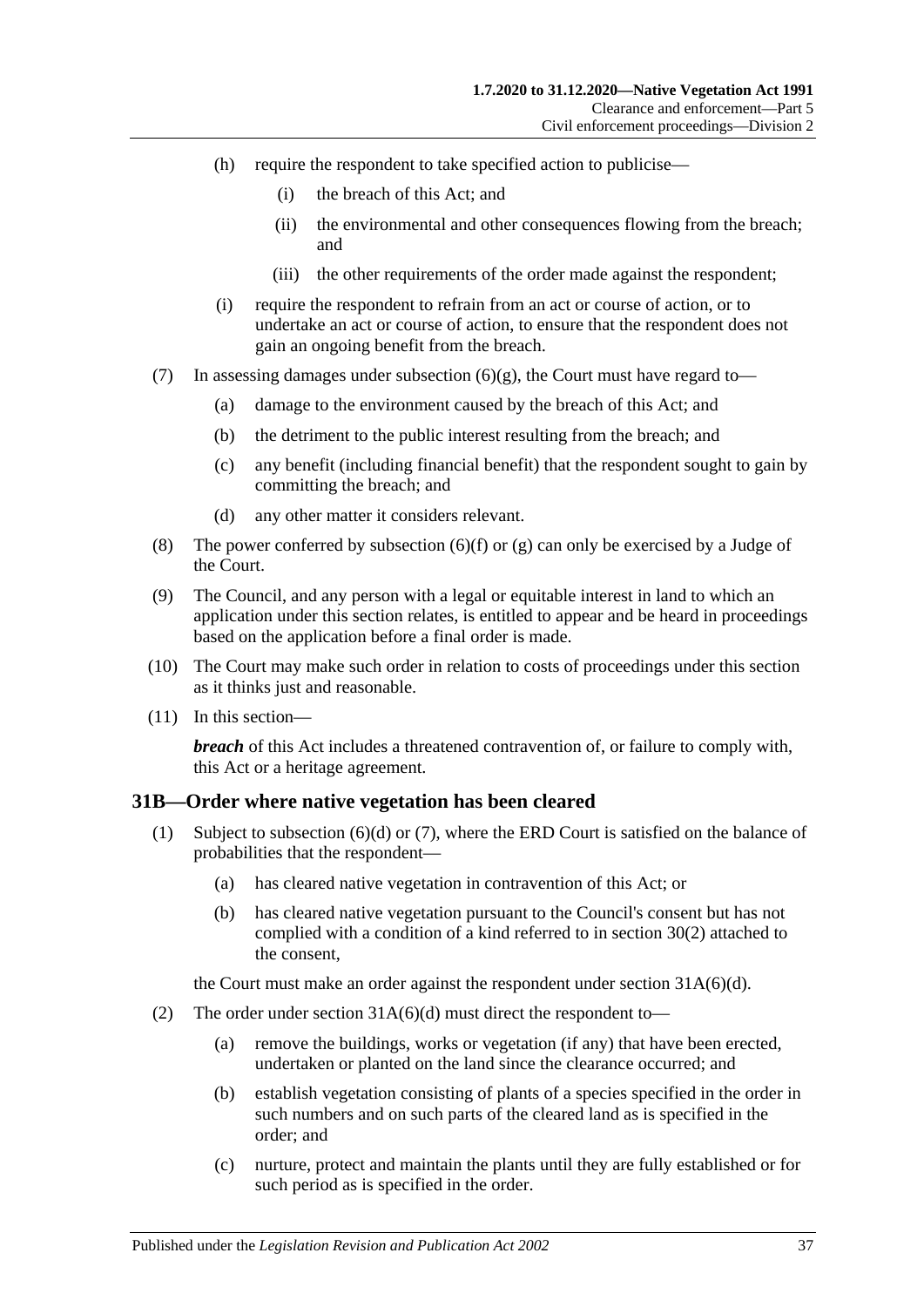- (3) The order under section  $31A(6)(d)$  may—
	- (a) where part of the original vegetation is still growing or situated on the land—direct that it be removed so that the new vegetation can be established on the land;
	- (b) include such ancillary directions or orders as the Court thinks fit.
- <span id="page-37-3"></span><span id="page-37-2"></span>(4) Where the respondent is not the owner or occupier of the land, the order authorises him or her (or a person authorised by him or her) to—
	- (a) enter the land with such materials and equipment as are reasonably necessary to comply with the order; and
	- (b) to enter and cross any other land specified in the order with the materials and equipment referred to in [paragraph](#page-37-2) (a) for the purpose of gaining access to the cleared land.
- <span id="page-37-4"></span>(5) An owner or occupier of land or any other person who hinders or obstructs the respondent (or a person authorised by the respondent) in carrying out the directions of an order under this section or entering and crossing land under [subsection](#page-37-3) (4) is guilty of an offence.

Maximum penalty: \$10 000.

- (6) If the ERD Court is satisfied on the balance of probabilities that—
	- (a) the owner or occupier of the cleared land did not know and could not reasonably have been expected to know of the circumstances referred to in [subsection](#page-36-1) (1) requiring the making of an order under section  $31A(6)(d)$ ; and
	- (b) compliance with an order under section  $31A(6)(d)$  will cause financial loss to that person,

the Court may—

- (c) assess the amount of the financial loss and order the respondent to pay that amount to the owner or occupier of the land; or
- (d) refuse to make the order or make the order in a modified form.
- <span id="page-37-1"></span><span id="page-37-0"></span>(7) If the Court is satisfied that compliance with any order under section  $31A(6)(d)$  would not be reasonably practicable, it may refuse to make the order.
- (8) However, the Court cannot take into account financial grounds when making an assessment under [subsection](#page-37-1) (7) unless the Court is satisfied that it would be unduly harsh not to do so.
- (9) The Court must include in the order a requirement that a copy of the order be served on the Registrar-General and that the Registrar-General note the order against the relevant certificate or other instrument of title or, in the case of land not under the *[Real](http://www.legislation.sa.gov.au/index.aspx?action=legref&type=act&legtitle=Real%20Property%20Act%201886)  [Property Act](http://www.legislation.sa.gov.au/index.aspx?action=legref&type=act&legtitle=Real%20Property%20Act%201886) 1886*, against the land (and the Registrar-General must, on service of the order, make the note and then must not remove the note except pursuant to an order of the Court).
- (10) If, in the opinion of the Court, it should refuse under [subsection](#page-37-0) (6)(d) or [\(7\)](#page-37-1) to make an order under section  $31A(6)(d)$ , the Court may make an order against the respondent requiring the establishment of vegetation in accordance with the provisions of this section on some other land owned by the respondent.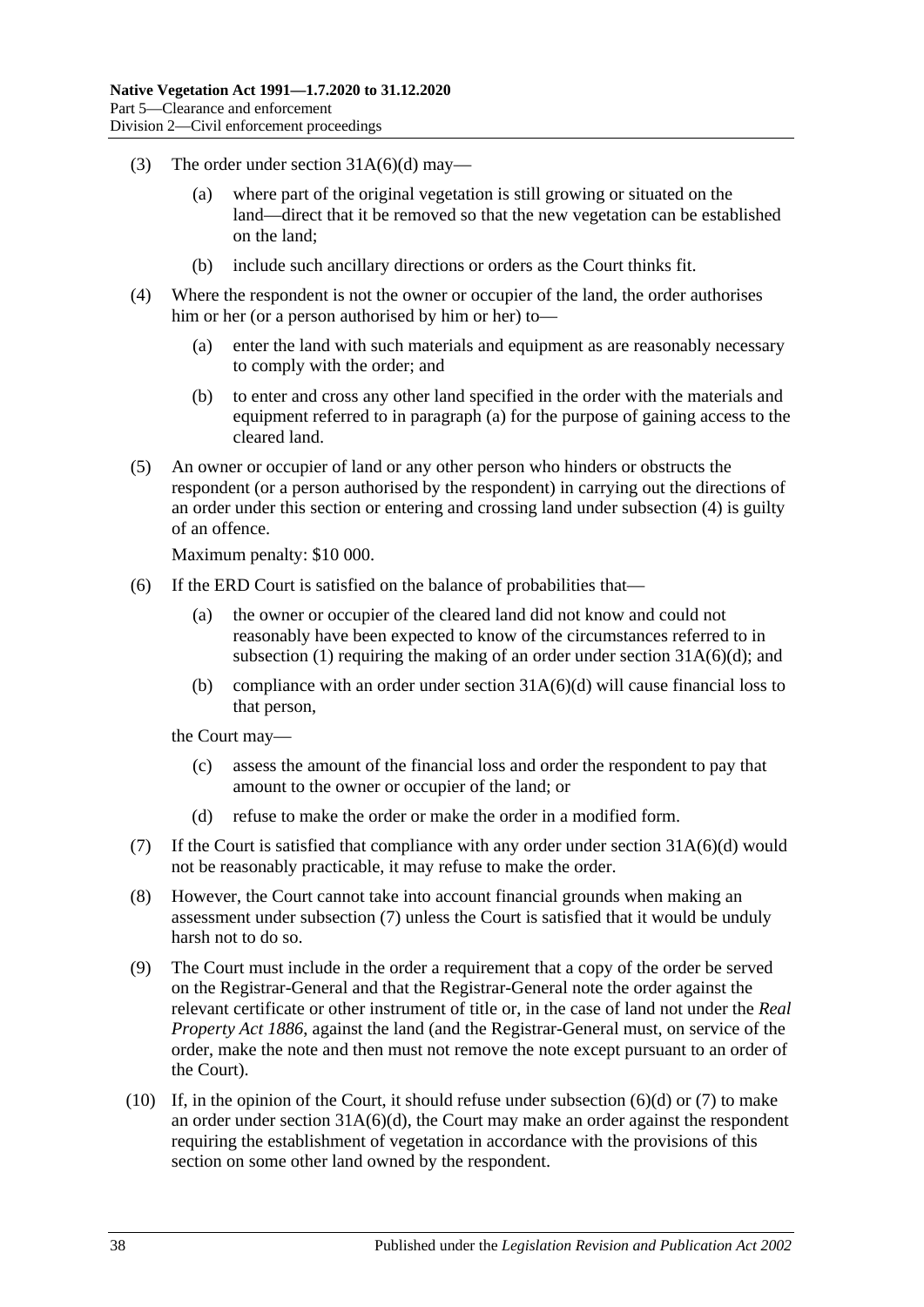## <span id="page-38-0"></span>**31C—Interim order**

- (1) If, on an application under this Division or before the determination of the proceedings commenced by an application under this Division, the ERD Court is satisfied that, in order to protect native vegetation from clearance or to preserve the rights or interests of parties to the proceedings, or for any other reason, it is desirable to make an interim order under this section, the Court may make such an order.
- (2) An interim order—
	- (a) may be made on an application in the absence of the respondent; and
	- (b) may be made whether or not the application has been referred to a conference under section [31A\(5\);](#page-35-3) and
	- (c) will be made subject to such conditions as the Court thinks fit; and
	- (d) will not (as such) operate after the proceedings in which it is made are finally determined.

### <span id="page-38-1"></span>**31D—Enforcement of orders**

(1) A person who contravenes or fails to comply with an order under this Division is, in addition to liability for contempt of the order, guilty of an offence.

Maximum penalty: \$100 000.

- <span id="page-38-3"></span>(2) Where the ERD Court makes an order under section [31A\(6\)\(d\)](#page-35-2) and the respondent fails to comply with the order within the period specified by the Court, the Council may cause any work contemplated by the order to be carried out, and may recover the costs and expenses of that work, as a debt, from the respondent.
- (3) [Section](#page-37-3) 31B(4) and [\(5\)](#page-37-4) apply to, and in relation to, the Council when acting under [subsection](#page-38-3) (2) as though it were the respondent.
- <span id="page-38-5"></span>(4) Where an amount is recoverable from a person by the Council under [subsection](#page-38-3) (2)—
	- (a) the Council may, by notice in writing to the person, fix a period, being not less than 28 days from the date of the notice, within which the amount must be paid by the person, and, if the amount is not paid by the person within that period, the person is liable to pay interest charged at the rate prescribed by regulation on the amount unpaid and on any unpaid interest; and
	- (b) the amount together with any interest so payable is, until paid, a first charge in favour of the Council on all land owned by the person.

### <span id="page-38-4"></span><span id="page-38-2"></span>**31E—Enforcement notices**

- (1) If an authorised officer who has been expressly authorised by the Minister to issue directions under this section has reasonable grounds on which to believe that a person has breached this Act, or is likely to breach this Act, the authorised officer may do such of the following as the officer considers necessary or appropriate in the circumstances:
	- (a) direct the person to refrain, either for a specified period or until further notice, from the act, or course of action, that constitutes, or would constitute, the breach;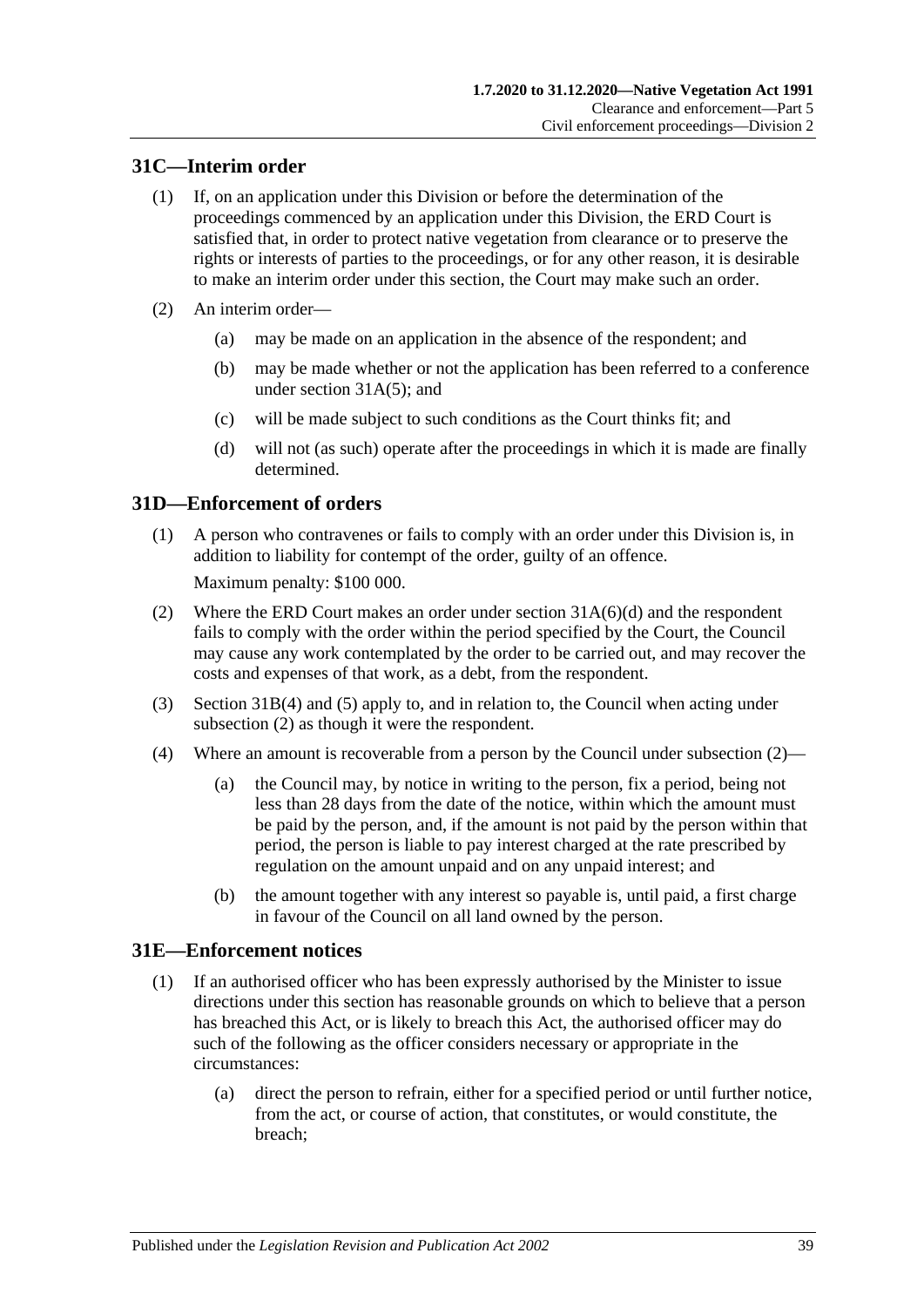- <span id="page-39-2"></span>(b) if, in the opinion of the authorised officer, a breach has occurred and the breach is a minor breach—direct the person to make good the breach in a manner, and within a period, specified by the authorised officer;
- (c) take such urgent action as is required or is, in the opinion of the authorised officer, desirable because of any situation arising from the breach or likely breach (as the case may be).
- <span id="page-39-1"></span>(2) A direction under [subsection](#page-38-4) (1) must be given by notice in writing.
- (3) A notice under [subsection](#page-39-1) (2) must identify the authorised officer issuing the direction.
- <span id="page-39-3"></span>(4) Subject to [section](#page-39-0) 31EA, if a person fails to comply with a direction under [subsection](#page-39-2) (1)(b) within the time specified in the notice, the Council may cause the necessary action to be taken.
- (5) The costs and expenses incurred by the Council under [subsection](#page-39-3) (4) may be recovered by the Council as a debt due from the person whose failure gave rise to the action.
- <span id="page-39-5"></span>(6) Where an amount is recoverable from a person by the Council under this section—
	- (a) the Council may, by notice in writing to the person, fix a period, being not less than 28 days from the date of the notice, within which the amount must be paid by the person and, if the amount is not paid by the person within that period, the person is liable to pay interest charged at the rate prescribed by regulation on the amount unpaid and on any unpaid interest; and
	- (b) the amount together with any interest so payable is, until paid, a first charge in favour of the Council on all land owned by the person.
- (7) Subject to any order of the ERD Court to the contrary, the operation of a direction is not suspended pending the determination of an appeal.
- (8) A person who contravenes or fails to comply with a direction under this section is guilty of an offence.

Maximum penalty: \$10 000.

<span id="page-39-4"></span>(9) A direction cannot be given under this section in relation to a breach if it appears that the breach occurred more than 2 years before the direction is given.

## <span id="page-39-0"></span>**31EA—Substituted direction where compliance with enforcement notice not reasonably practicable**

- $(1)$  If—
	- (a) an authorised officer gives a direction to a person under section  $31E(1)(b)$ ; and
	- (b) it is not reasonably practicable for the person to comply with the direction,

the person may apply to the Council for a substituted direction under this section.

(2) An application for an order under this section must be made in a manner and form determined by the Council.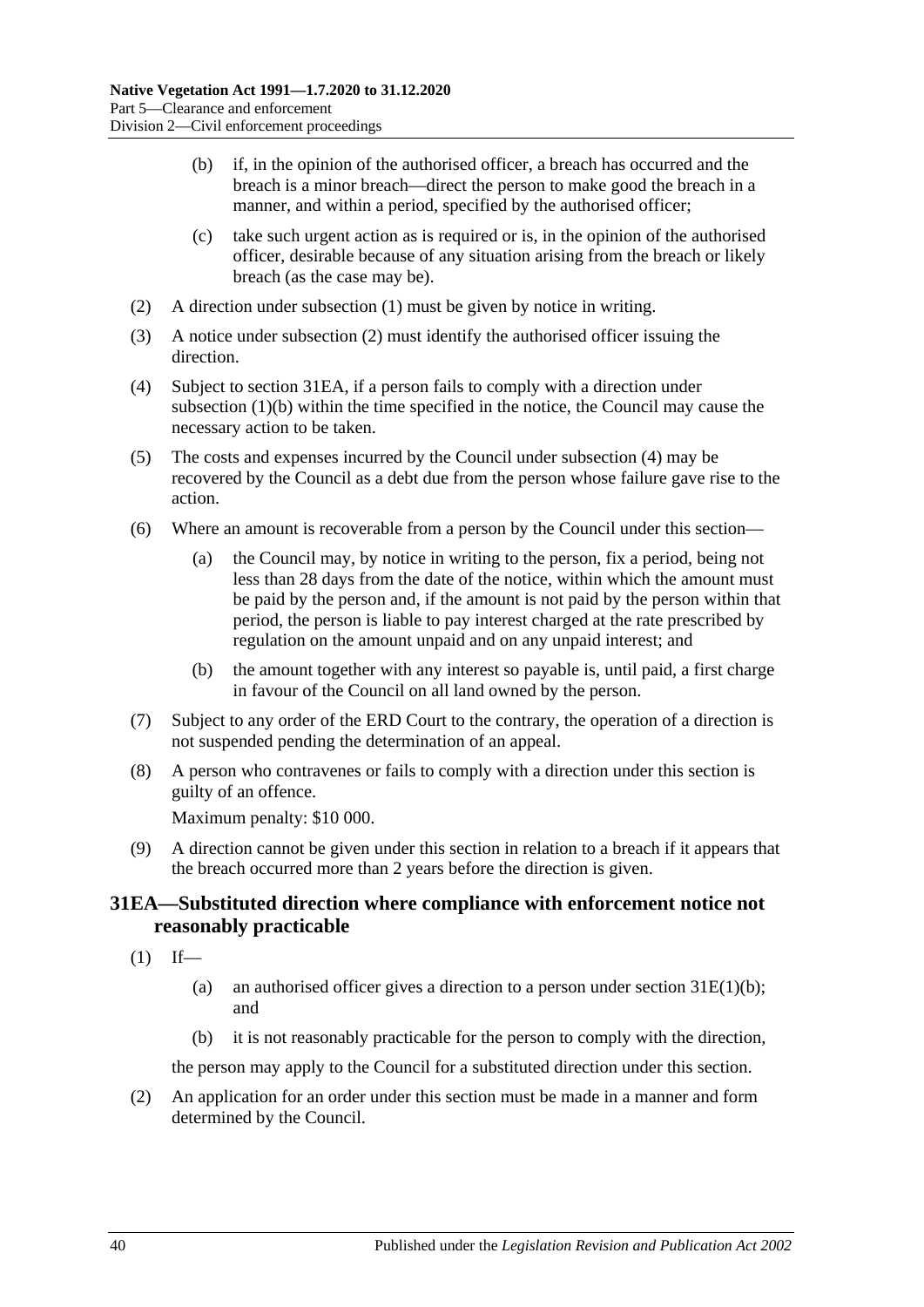- (3) The Council may, if satisfied that compliance with the direction under section [31E\(1\)\(b\)](#page-39-2) is not reasonably practicable, revoke the direction and instead direct the person—
	- (a) to take such action as may appear appropriate to the Council (whether on the person's land or otherwise), taking into account the nature and extent of the alleged breach forming the basis for the original direction; or
	- (b) to pay into the Fund an amount, determined by the Council to be appropriate in the circumstances, on account of any benefit that the person has gained, or can reasonably be expected to gain, by allegedly committing the breach; or
	- (c) to refrain from an act or course of action, or to undertake an act or course of action, to ensure that the person does not gain an ongoing benefit from the alleged breach.
- (4) A direction under this section—
	- (a) must specify the period within which the direction must be complied with;
	- (b) must comply with any other requirement set out in the regulations.
- (5) Without limiting this section, [section](#page-38-2) 31E (other than [subsection](#page-39-4) (9)) applies to a direction under this section as if it were a direction under section [31E\(1\)\(b\).](#page-39-2)

### <span id="page-40-2"></span><span id="page-40-0"></span>**31F—Miscellaneous provisions**

- (1) The ERD Court may order an applicant in proceedings under [section](#page-34-2) 31A—
	- (a) to provide security for the payment of costs that may be awarded against the applicant if the application is subsequently dismissed; and
	- (b) to give an undertaking as to the payment of any amount that may be awarded against the applicant under [subsection](#page-40-1) (2).
- <span id="page-40-1"></span>(2) If on an application under [section](#page-34-2) 31A the ERD Court is satisfied—
	- (a) that the respondent has not breached this Act; and
	- (b) that the respondent has suffered loss or damage as a result of the actions of the applicant; and
	- (c) that in the circumstances it is appropriate to make an order under this provision,

the Court may, on the application of the respondent (and in addition to any order as to costs), require the applicant to pay to the respondent an amount, determined by the Court, to compensate the respondent for the loss or damage which the respondent has suffered.

- (3) A person who fails to comply with an order of the ERD Court under this Division commits a contempt of Court.
- (4) The Court may, if it considers it appropriate to do so, either on its own initiative or on the application of a party, vary or revoke an order previously made under [subsection](#page-40-2)  $(1)$  or  $(2)$ .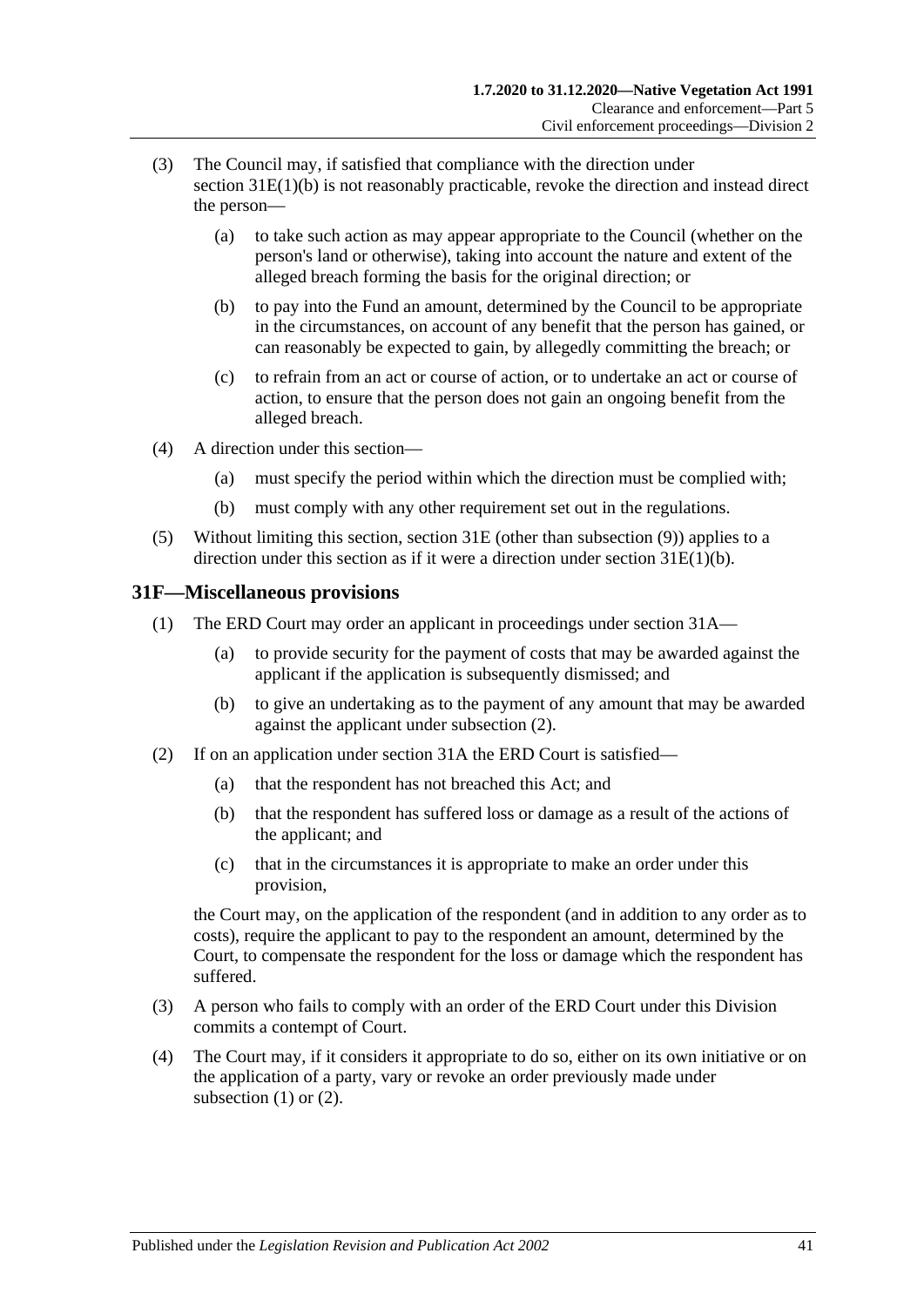(5) The ERD Court may, on application under this subsection by a person to whom a notice has been given under section  $31D(4)(a)$  or  $31E(6)(a)$ , extend the period that has been fixed by the Council for the purposes of the notice (and the relevant order of the Court under this subsection will then have effect according to its terms).

## <span id="page-41-0"></span>**32—Appeals**

- (1) Subject to the rules of the Supreme Court, an appeal lies against—
	- (a) an order of the ERD Court made in the exercise of the jurisdiction conferred by this Division; or
	- (b) a decision by the ERD Court not to make an order under this Division,

to the Land and Valuation Court.

(2) An appeal under this section must be instituted within 60 days of the date of the decision or order subject to appeal, or such longer period as may be allowed by the Land and Valuation Court.

## <span id="page-41-1"></span>**33—Commencement of proceedings**

Proceedings under this Division must be commenced—

- (a) if the proceedings relate to an offence under this Act which the respondent has expiated or of which the respondent has been convicted or found guilty—within 6 months after the date on which the respondent so expiated, or was convicted or found guilty of, the offence (as the case requires); or
- (b) in any other case—within 5 years after the date of the alleged contravention of, or failure to comply with, a provision of this Act.

## <span id="page-41-2"></span>**Division 3—Authorised officers**

### <span id="page-41-3"></span>**33A—Appointment of authorised officers**

- (1) The Minister may appoint an officer or employee of the Crown or a local council to be an authorised officer for the purposes of this Act.
- (2) An appointment of an authorised officer—
	- (a) must be in writing; and
	- (c) may be subject to conditions; and
	- (d) may be in respect of the whole State or any specified part of the State.
- (3) Each authorised officer must be issued with an identity card that—
	- (a) includes a photograph of the authorised officer.
- (4) The identity card must be issued as soon as is reasonably practicable after the appointment is made (but an authorised officer is not prevented from exercising powers under this Act just because an identity card is yet to be issued).
- (5) An authorised officer must, if requested to do so, produce evidence of his or her appointment by providing a copy of his or her notice of appointment, or by showing his or her identity card for inspection, before exercising the powers of an authorised officer under this Act in relation to any person.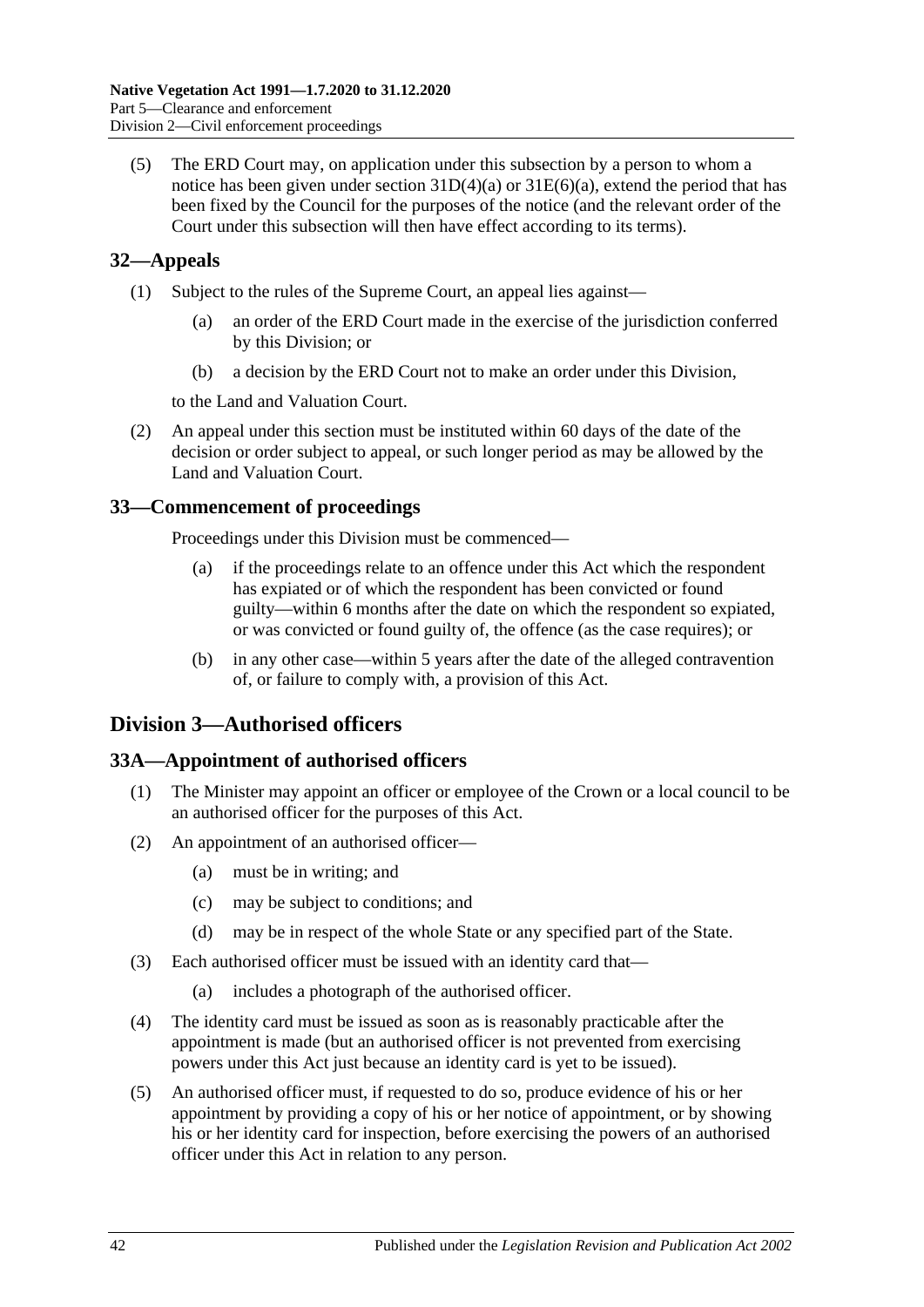(6) The Minister may, at any time, vary or revoke an appointment which he or she has made, or vary or revoke a condition of an appointment or impose a further condition in relation to an appointment.

### <span id="page-42-2"></span><span id="page-42-0"></span>**33B—Powers of authorised officers**

- <span id="page-42-1"></span>(1) Subject to this Division, an authorised officer may—
	- (a) enter and inspect any land for any reasonable purpose connected with the administration or enforcement of this Act; and
	- (b) give directions with respect to the stopping or movement of a vehicle that—
		- (i) has been used in, or is suspected by the authorised officer of having been used in, the clearance of native vegetation; or
		- (ii) is carrying a plant, or any part of a plant, comprising native vegetation,

as reasonably required in connection with the administration or enforcement of this Act; and

- (c) take samples of any plant or any part of any plant from any land, for identification and analysis as reasonably required in connection with the administration or enforcement of this Act; and
- <span id="page-42-3"></span>(d) with the authority of a warrant issued under [section](#page-44-0) 33C require any person to produce specified documents or documents of a specified kind, including a written record that reproduces in an understandable form information stored by computer, microfilm or other process, as reasonably required in connection with the administration or enforcement of this Act; and
- <span id="page-42-4"></span>(e) with the authority of a warrant issued under [section](#page-44-0) 33C examine, copy or take extracts from any documents so produced or require a person to provide a copy of any such document or information; and
- (f) take photographs or films or make audio, video or other recordings as reasonably required in connection with the administration or enforcement of this Act; and
- (g) dig up any land by the use of hand-held equipment for the purpose of taking samples; and
- <span id="page-42-5"></span>(h) with the authority of a warrant issued under [section](#page-44-0) 33C, to the extent to which it is reasonably required, take mechanical equipment on to any land and dig up the land, or any part of it, for the purposes of taking samples that the authorised officer reasonably suspects may constitute evidence of a breach of this Act;
- (i) in addition to the powers under a preceding paragraph, seize and retain anything that the authorised officer reasonably suspects may constitute evidence of a breach of this Act; and
- (j) require a person who the authorised officer reasonably suspects has committed, is committing or is about to commit, a breach of this Act to state the person's full name and usual place of residence; and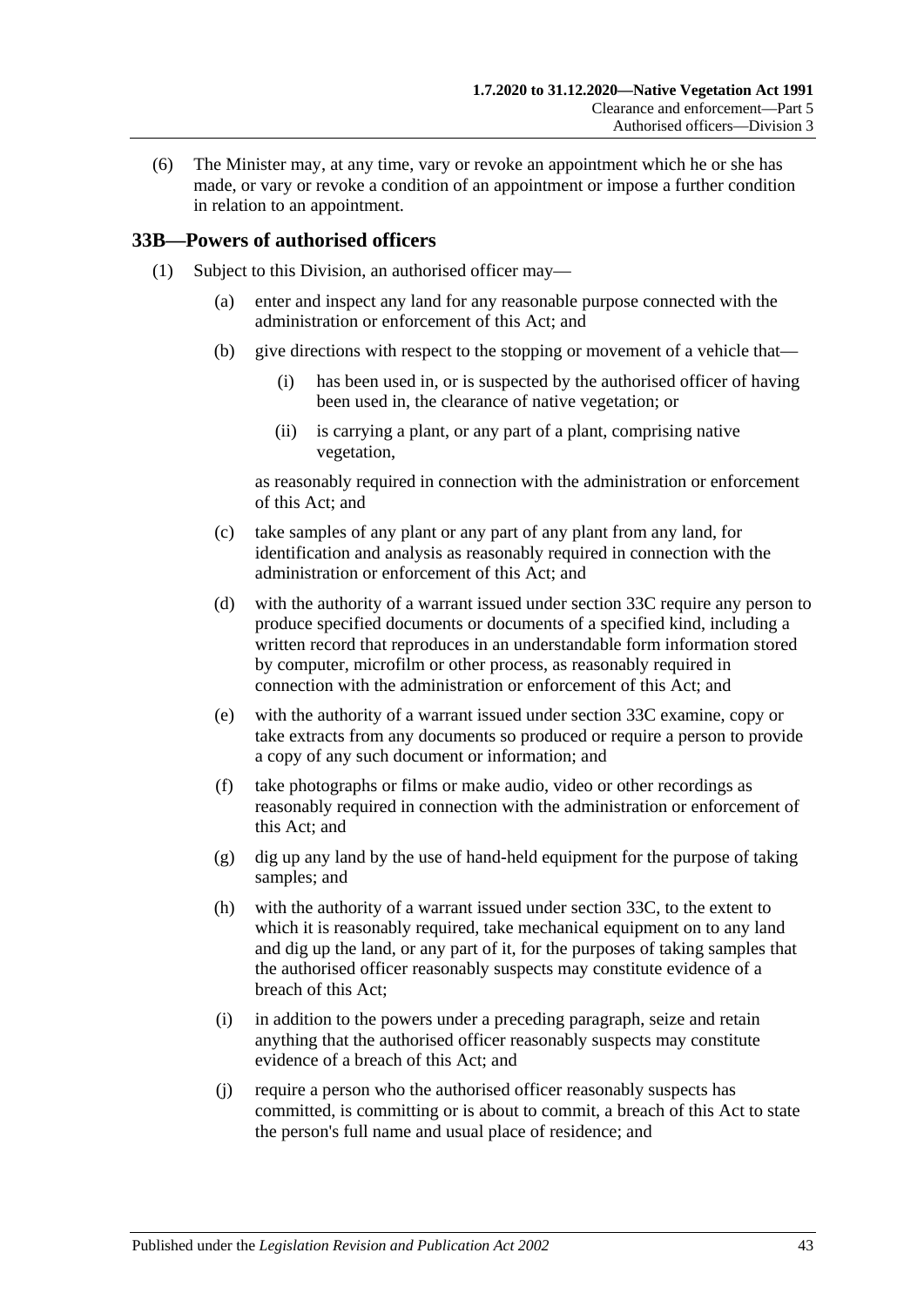- <span id="page-43-2"></span>(k) require a person who the authorised officer reasonably suspects has knowledge of matters in respect of which information is reasonably required for the administration or enforcement of this Act to answer questions in relation to those matters; and
- (l) give any directions reasonably required in connection with the exercise of a power conferred by any of the paragraphs of this subsection or otherwise in connection with the administration or enforcement of this Act.
- <span id="page-43-0"></span>(2) Without limiting [subsection](#page-42-1) (1)(a), an authorised officer may enter and inspect any land for the purpose of determining whether a heritage agreement entered into under this Act or entered into in compliance with a condition of consent to clear native vegetation under the repealed Act is being, or has been, complied with.
- (3) An authorised officer must not exercise a power conferred by [subsection](#page-42-1)  $(1)(a)$  or  $(2)$ in respect of residential premises.
- (4) Where an authorised officer enters land and takes samples of any plant or any part of any plant for identification and analysis, the authorised officer must take reasonable steps to provide the owner of land with a reasonable amount of information about his or her actions.
- (5) Where an authorised officer enters land and takes photographs or films or makes audio, video or other recordings, the authorised officer must, as soon as reasonably practicable after entering the land—
	- (a) serve notice on the owner or occupier of the land informing him or her of the date on which the authorised officer entered the land; and
	- (b) provide the owner or occupier with a copy of the photographs, films, audio, video or other recordings (if any) taken or made by the authorised officer when on the land.
- <span id="page-43-1"></span>(6) A copy provided under [subsection](#page-43-1) (5)(b) must be in an electronic form unless the Minister authorises it to be provided in some other form.
- (7) Where an authorised officer digs up any land under [subsection](#page-42-2) (1), the authorised officer must, after taking such steps as the authorised officer thinks fit in the exercise of powers under that subsection, insofar as is reasonably practicable, take steps to ensure that the land is restored to such state as is reasonable in the circumstances.
- (8) Before an authorised officer requires a person to answer questions under [subsection](#page-43-2)  $(1)(k)$ , the authorised officer must inform the person of his or her right to decline to answer any question that might tend to incriminate the person or to make the person liable to a criminal penalty.
- (9) Where—
	- (a) a person whose native language is not English is suspected of having committed an offence against this Act; and
	- (b) the person is not reasonably fluent in English,

the following provisions apply:

(c) the person is entitled to be assisted by an interpreter during any questioning conducted by an authorised officer in the course of an investigation of the suspected offence;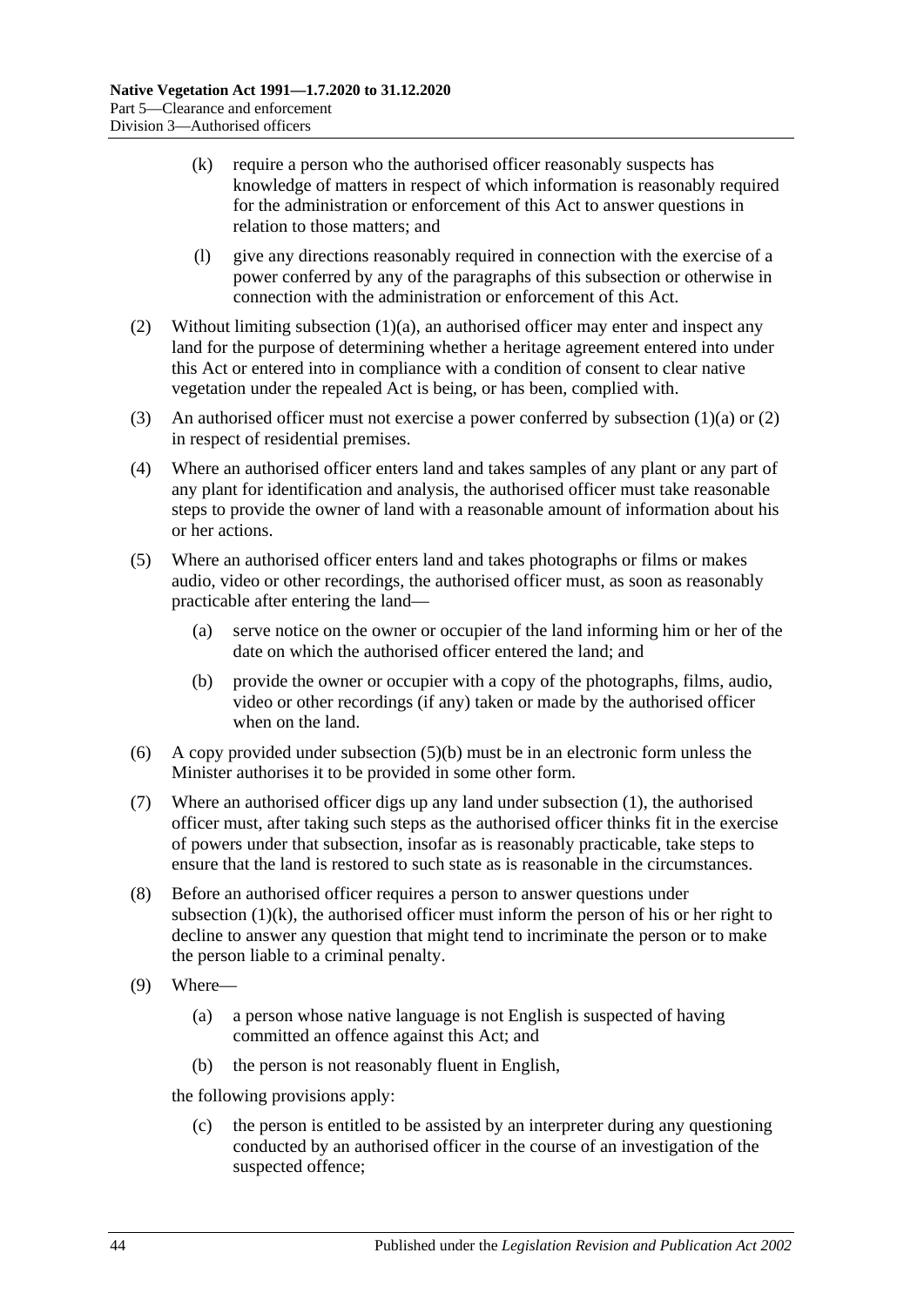- (d) where it appears that the person may be entitled to be assisted by an interpreter, an authorised officer must not proceed with any questioning, or further questioning, until the person has been informed of the right to an interpreter;
- (e) if the person requests the assistance of an interpreter, an authorised officer must not proceed with any questioning, or further questioning, until an interpreter is present.
- (10) In the exercise of powers under this Act an authorised officer may be assisted by such persons as he or she considers necessary in the circumstances.
- <span id="page-44-1"></span>(11) An authorised officer may require an occupier of any land or a person apparently in charge of any plant, equipment, vehicle or other thing to give to the authorised officer or a person assisting the authorised officer such assistance as is reasonably required by the authorised officer for the effective exercise of powers conferred by this Act.
- (12) Where a person gives assistance to an authorised officer as required under [subsection](#page-44-1) (11), the person must, if he or she so requires, be reimbursed by the authorised officer or the Minister for any reasonable costs and expenses incurred in giving the assistance.

### <span id="page-44-0"></span>**33C—Issue of warrants**

- (1) Where, on the application of an authorised officer, a magistrate is satisfied that there are reasonable grounds to believe that the inspection of documents may provide information relevant to the administration or enforcement of this Act, the magistrate may issue a warrant authorising an authorised officer—
	- (a) to require a specified person to produce documents under section  $33B(1)(d)$ ; and
	- (b) to examine, copy and take extracts from those documents or to require a person to provide a copy of any of those documents under section [33B\(1\)\(e\).](#page-42-4)
- (2) Where, on the application of an authorised officer, a magistrate is satisfied that there are reasonable grounds to believe that a person may have committed a breach of this Act, the magistrate may issue a warrant authorising an authorised officer to take action under section [33B\(1\)\(h\).](#page-42-5)
- (3) An application for the issue of a warrant may be made either personally or by telephone.
- (4) The grounds of an application for a warrant must be verified by affidavit.
- (5) An application for the issue of a warrant may not be made by telephone unless in the opinion of the applicant a warrant is urgently required and there is insufficient time to make the application personally.
- (6) Where an application for the issue of a warrant is made by telephone, the following provisions apply:
	- (a) the applicant must inform the magistrate of his or her name and identify himself or herself as an authorised officer, and the magistrate, on receiving that information, is entitled to assume, without further inquiry, that the applicant is an authorised officer; and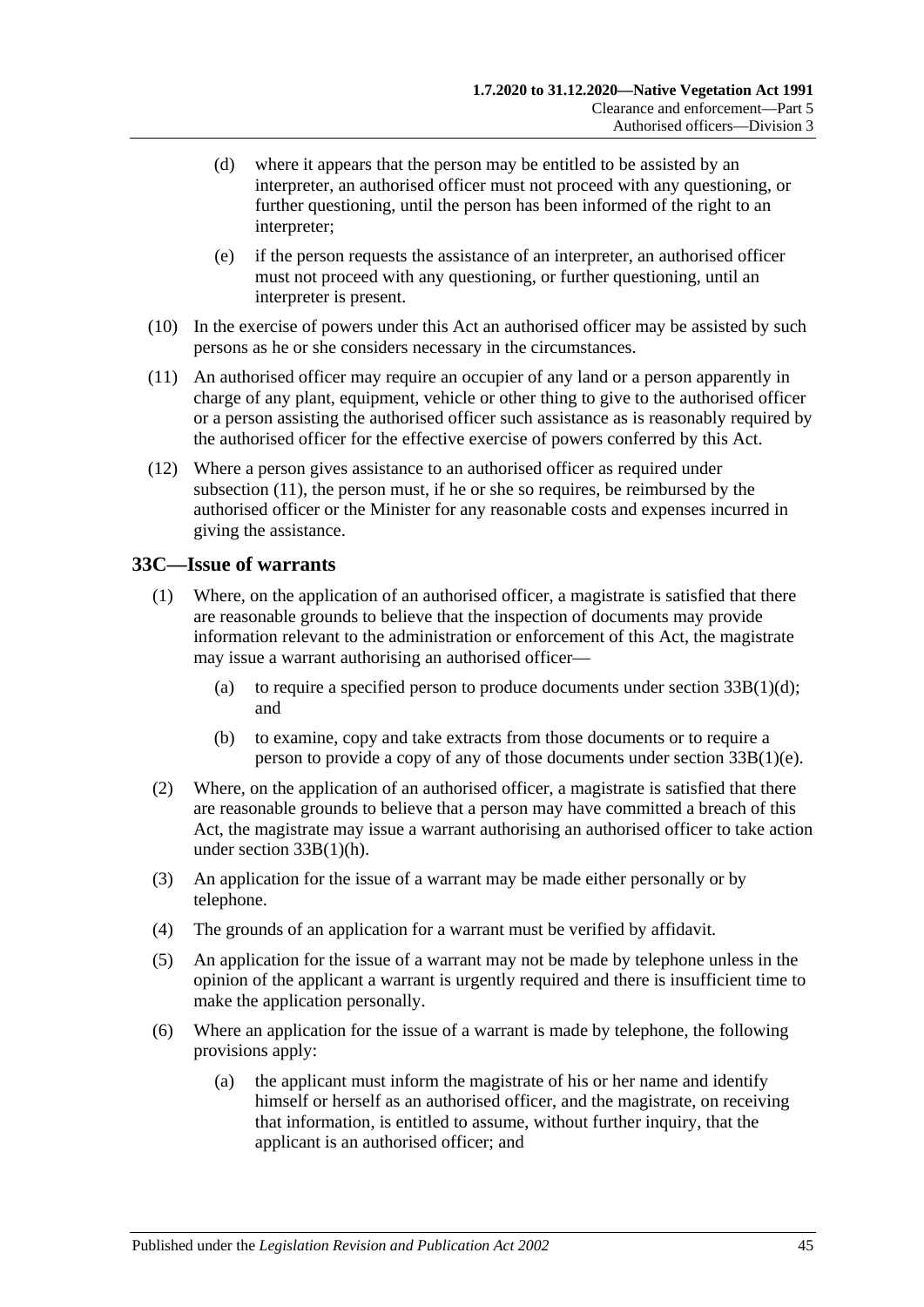- (b) the applicant must inform the magistrate of the grounds on which he or she seeks the issue of the warrant; and
- <span id="page-45-1"></span>(c) if it appears to the magistrate from the information furnished by the applicant that there are proper grounds for the issue of a warrant, the magistrate must inform the applicant of the facts on which he or she relies as grounds for the issue of the warrant, and must not proceed to issue the warrant unless the applicant undertakes to make an affidavit verifying those facts; and
- (d) if the applicant gives such an undertaking, the magistrate may then make out and sign a warrant, noting on the warrant the facts on which he or she relies as grounds for the issue of the warrant; and
- (e) the warrant will be taken to have been issued, and will come into force, when signed by the magistrate; and
- (f) the magistrate must inform the applicant of the terms of the warrant; and
- (g) the applicant must, as soon as practicable after the issue of the warrant, forward to the magistrate an affidavit verifying the facts referred to in [paragraph](#page-45-1) (c).
- (7) A magistrate by whom a warrant is issued must file the warrant, or a copy of the warrant, and the affidavit verifying the grounds on which the application for the warrant was made, in the ERD Court.
- (8) An authorised officer who executes a warrant must, as soon as practicable after execution of the warrant—
	- (a) prepare a notice in the prescribed form containing—
		- (i) his or her own name and a statement that he or she is an authorised officer under this Act; and
		- (ii) the name of the magistrate who issued the warrant and the date and time of its issue; and
		- (iii) a description of the authority conferred by the warrant; and
	- (b) give the notice to the person affected by the warrant.
- (9) A warrant, if not executed at the expiration of one month from the date of its issue, then expires.

#### <span id="page-45-4"></span><span id="page-45-0"></span>**33D—Provisions relating to seizure**

- <span id="page-45-3"></span><span id="page-45-2"></span>(1) Where a thing has been seized under this Division the following provisions apply:
	- (a) the thing must be held pending proceedings for an offence against this Act related to the thing seized, unless the Minister, on application, authorises its release to the person from whom it was seized, or to any person who had legal title to it at the time of its seizure, subject to such conditions as the Minister thinks fit (including conditions as to the giving of security for satisfaction of an order under [paragraph](#page-46-1)  $(b)(ii)$ ;
	- (b) where proceedings for an offence against this Act relating to the thing are instituted within the prescribed period after its seizure and the defendant is convicted or found guilty of the offence, the court may—
		- (i) order that it be forfeited to the Minister; or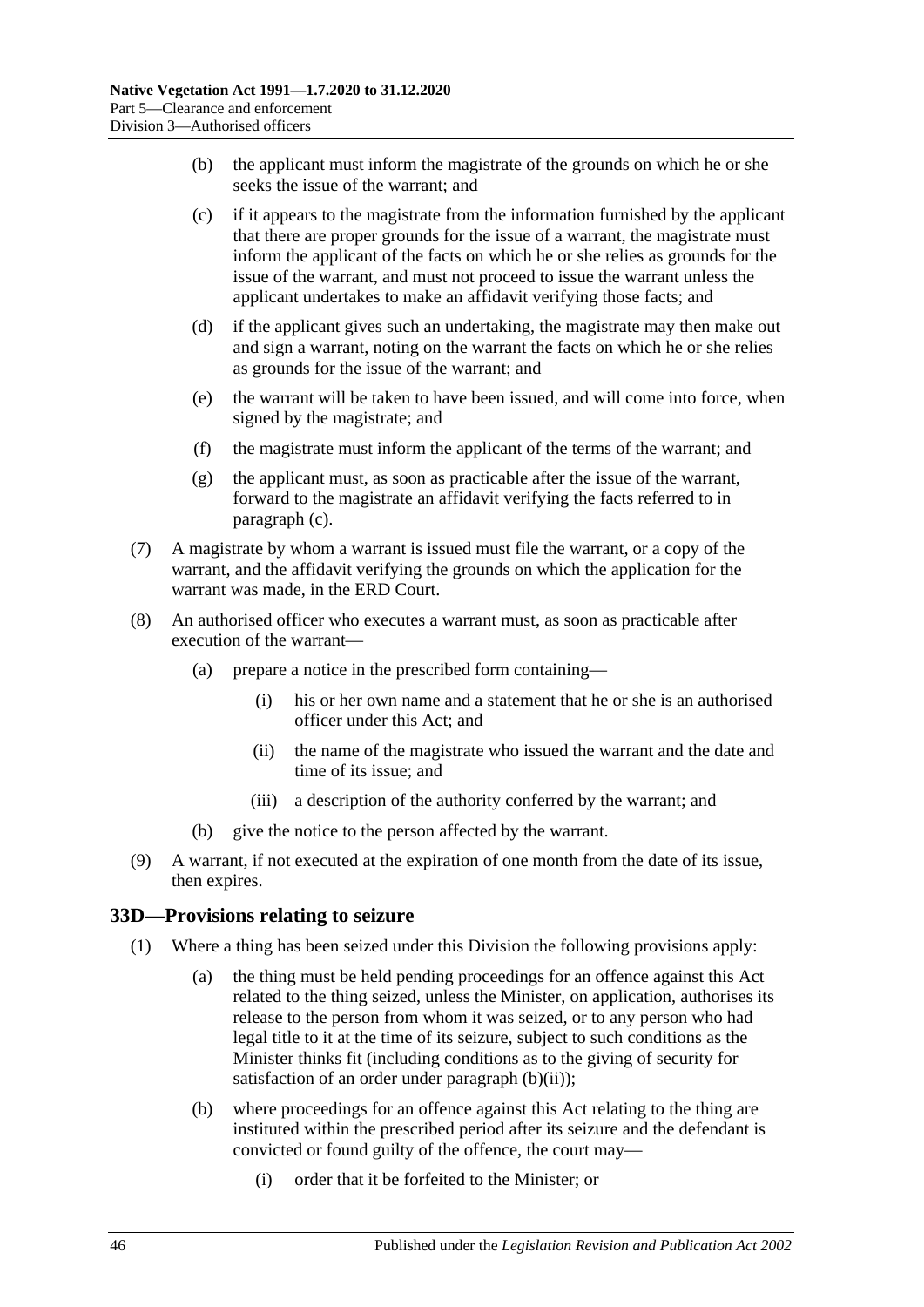- (ii) where it has been released pursuant to [paragraph](#page-45-2) (a)—order that it be forfeited to the Minister or that the person to whom it was released or the defendant pay to the Minister an amount equal to its market value at the time of its seizure, as the court thinks fit;
- <span id="page-46-1"></span>(c) where—
	- (i) proceedings are not instituted for an offence against this Act relating to the thing within the prescribed period after its seizure; or
	- (ii) proceedings have been so instituted and—
		- (A) the defendant is found not guilty of the offence; or
		- (B) the defendant is convicted or found guilty of the offence but no order for forfeiture is made under [paragraph](#page-45-3) (b),

then the person from whom the thing was seized, or any person with legal title to it, is entitled to recover from the Minister (if necessary, by action in a court of competent jurisdiction) the thing itself, or if it has been damaged or destroyed, compensation of an amount equal to its market value at the time of its seizure.

(2) In [subsection](#page-45-4)  $(1)$ —

*the prescribed period* means 12 months or such longer period as the ERD Court may, on application by the Minister, allow.

#### <span id="page-46-0"></span>**33E—Offence to hinder etc authorised officers**

- (1) A person who—
	- (a) hinders or obstructs an authorised officer, or a person assisting an authorised officer, in the exercise of powers conferred by this Act; or
	- (b) uses abusive, threatening or insulting language to an authorised officer, or a person assisting an authorised officer; or
	- (c) refuses or fails to comply with a requirement or direction of an authorised officer under this Division; or
	- (d) when required by an authorised officer under this Division to answer a question, refuses or fails to answer the question to the best of the person's knowledge, information and belief; or
	- (e) falsely represents, by words or conduct, that he or she is an authorised officer,

<span id="page-46-2"></span>is guilty of an offence.

Maximum penalty: \$5 000.

(2) A person who assaults an authorised officer, or a person assisting an authorised officer in the exercise of powers under this Act, is guilty of an offence.

Maximum penalty: \$10 000 or two years imprisonment or both.

(3) Despite [subsection](#page-46-2) (1)(d), a person is not obliged to answer a question under this Division if to do so might tend to incriminate the person or make the person liable to a criminal penalty.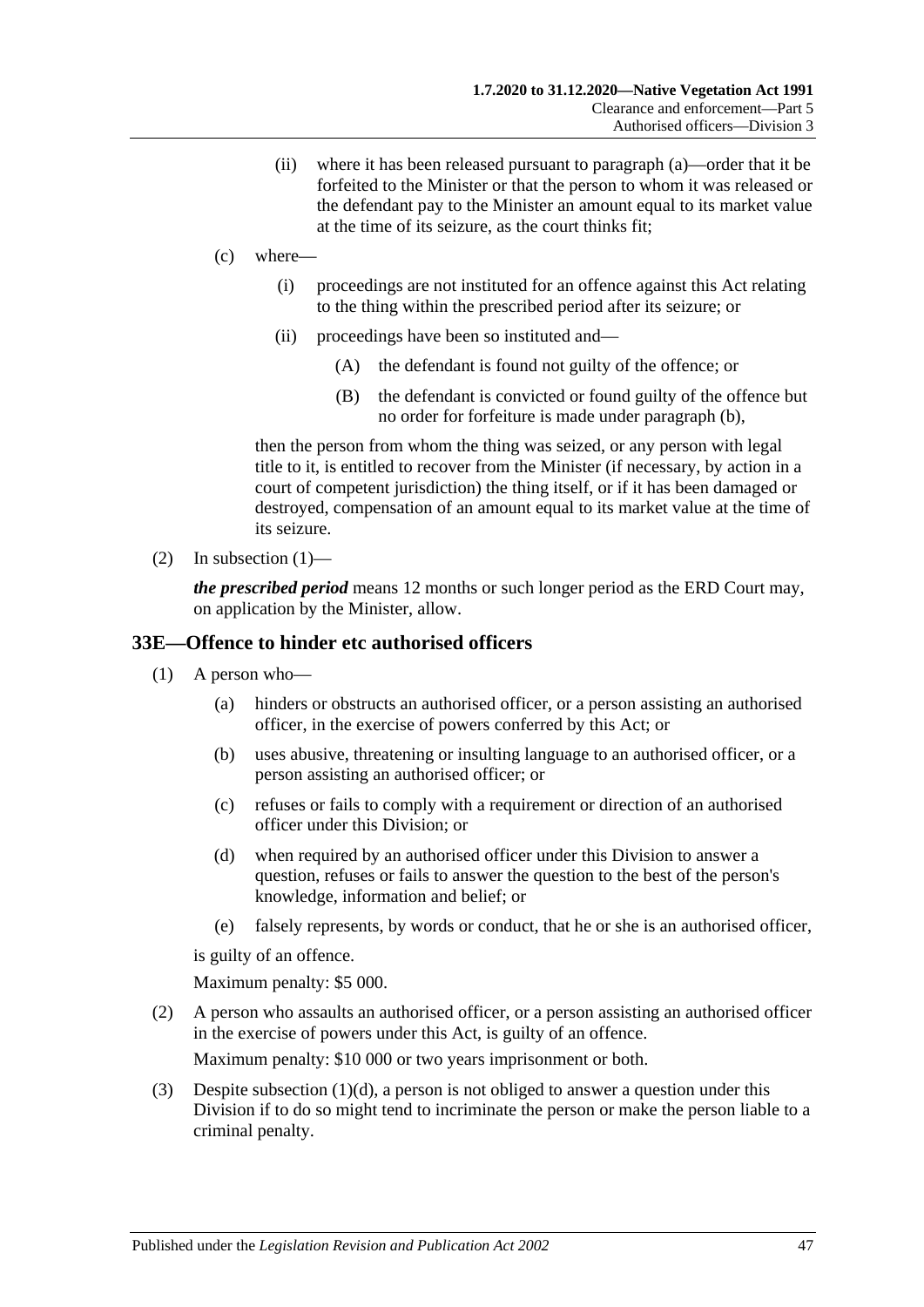### <span id="page-47-0"></span>**33EA—Offences by authorised officers etc**

An authorised officer, or a person assisting an authorised officer, who—

- (a) addresses offensive language to any other person; or
- (b) without lawful authority, hinders or obstructs or uses or threatens to use force in relation to any other person,

is guilty of an offence.

Maximum penalty: \$5 000.

## <span id="page-47-1"></span>**Part 5B—Interest and recovery of money**

### <span id="page-47-4"></span><span id="page-47-2"></span>**33H—Interest**

- (1) Interest accrues on an amount payable to the Council under [sections](#page-38-1) 31D and [31E](#page-38-2) and on unpaid interest under those sections in accordance with the regulations.
- (2) A person who is liable to pay an amount under the provisions referred to in [subsection](#page-47-4) (1) is also liable to pay interest that accrues, or has accrued, on or in relation to that amount.
- (3) Regulations referred to in [subsection](#page-47-4) (1) may (without limiting their scope) prescribe the time from which interest accrues.

#### <span id="page-47-3"></span>**33I—Sale of land for non-payment**

- (1) Where an amount payable under this Act, or interest in relation to such an amount, is a first charge on land and has been unpaid for one year or more, the Council may sell the land.
- <span id="page-47-5"></span>(2) Before the Council sells land in pursuance of this section, it must serve notice on the owner and occupier of the land—
	- (a) stating the period for which the amount and interest have been unpaid; and
	- (b) stating the amount of the total liability for the amount and interest presently outstanding and charged on the land; and
	- (c) stating that if that amount is not paid in full within one month of service of the notice (or such longer time as the Council may allow), the Council intends to sell the land for non-payment of the amount and interest.
- (3) A copy of a notice must be served on the registered mortgagee or encumbrancee of the land (if any).
- (4) If the outstanding amount is not paid in full within the time allowed under [subsection](#page-47-5) (2), the Council may proceed to sell the land.
- (5) The sale will, except in the case of land held from the Crown under a lease, licence or agreement to purchase, be by public auction (and the Council may set a reserve price for the purposes of the auction).
- (6) An auction under this section must be advertised on at least two separate occasions in a newspaper circulating generally throughout the State.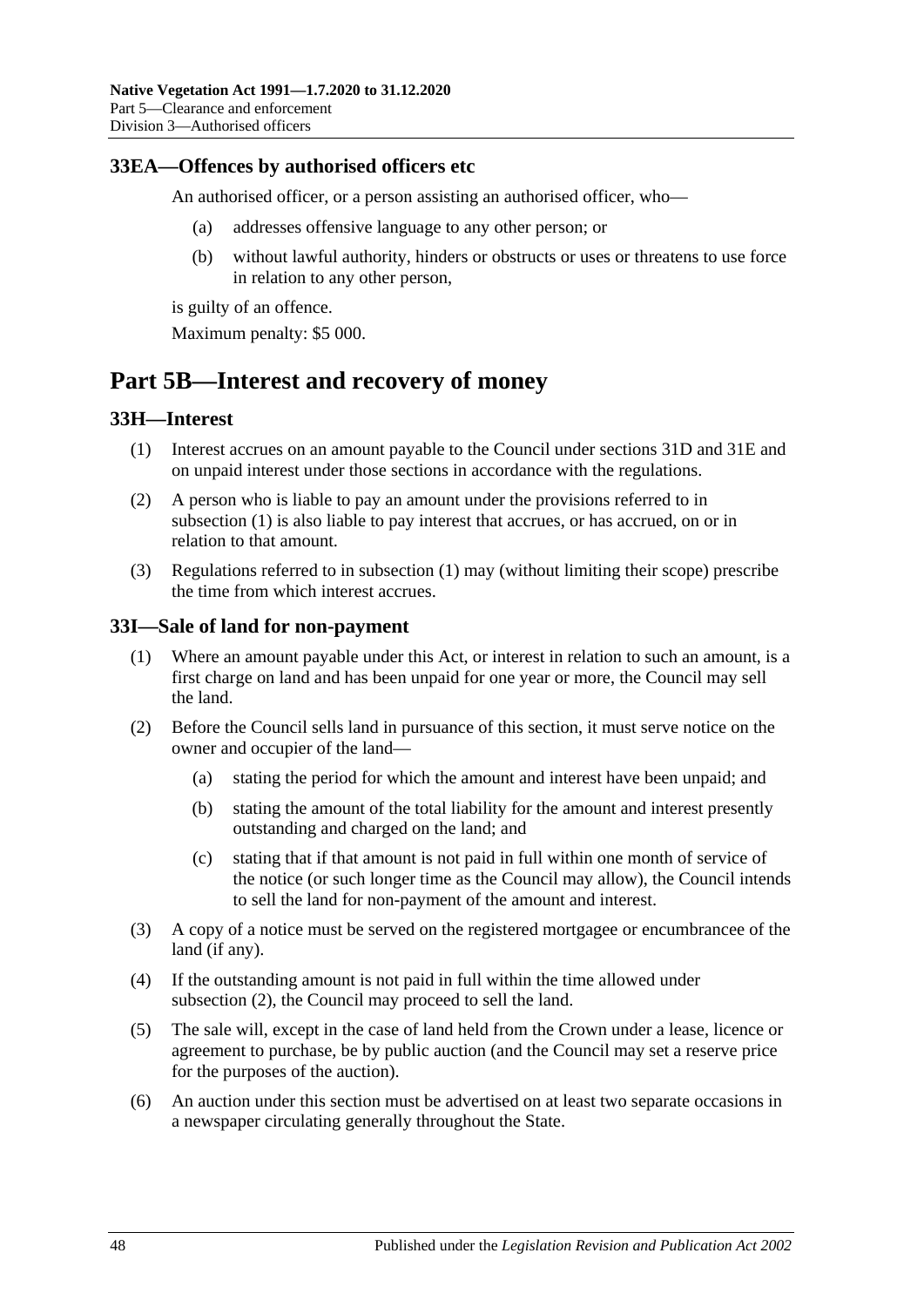- (7) If, before the date of the auction, the outstanding amount and the costs incurred by the Council in proceeding under this section are paid to the Council, the Council must withdraw the land from auction.
- $(8)$  If—
	- (a) an auction fails; or
	- (b) the land is held from the Crown under a lease, licence or agreement to purchase,

the Minister may sell the land by private contract for the best price that he or she can reasonably obtain.

- (9) Any money received by the Council or the Minister in respect of the sale of land under this section will be applied as follows:
	- (a) firstly—in paying the costs of the sale and any other costs incurred in proceeding under this section;
	- (b) secondly—in discharging the liability for the amount and interest payable under this Act;
	- (c) thirdly—in discharging any liability to the Crown for rates, charges or taxes (including rates, charges or taxes that are a first charge on the land);
	- (d) fourthly—in discharging any liability to a council for rates or any other liability to a council in respect of the land;
	- (e) fifthly—in discharging any liabilities secured by registered mortgages, encumbrances or charges;
	- (f) sixthly—in discharging any other mortgages, encumbrances and charges of which the Council or the Minister (as the case may be) has notice;
	- (g) seventhly—in payment to the former owner of the land.
- (10) If the former owner cannot be found after making reasonable inquiries as to his or her whereabouts, an amount payable to the former owner must be dealt with as unclaimed money under the *[Unclaimed Moneys Act](http://www.legislation.sa.gov.au/index.aspx?action=legref&type=act&legtitle=Unclaimed%20Moneys%20Act%201891) 1891*.
- <span id="page-48-0"></span>(11) Where land is sold by the Council or the Minister in pursuance of this section, an instrument of transfer executed by the Council or the Minister (as the case may be) will operate to vest title to the land in the purchaser.
- (12) The title vested in a purchaser under [subsection](#page-48-0) (11) will be free of—
	- (a) all mortgages and charges; and
	- (b) except in the case of land held from the Crown under lease or licence—all leases and licences,

(and the Registrar-General, when registering or enrolling an instrument of transfer to vest title in the purchaser, must discharge any caveat relating to the land, and may make any note or endorsement, or take any other action in relation to any instrument, certificate, register or record, as the Registrar-General thinks fit).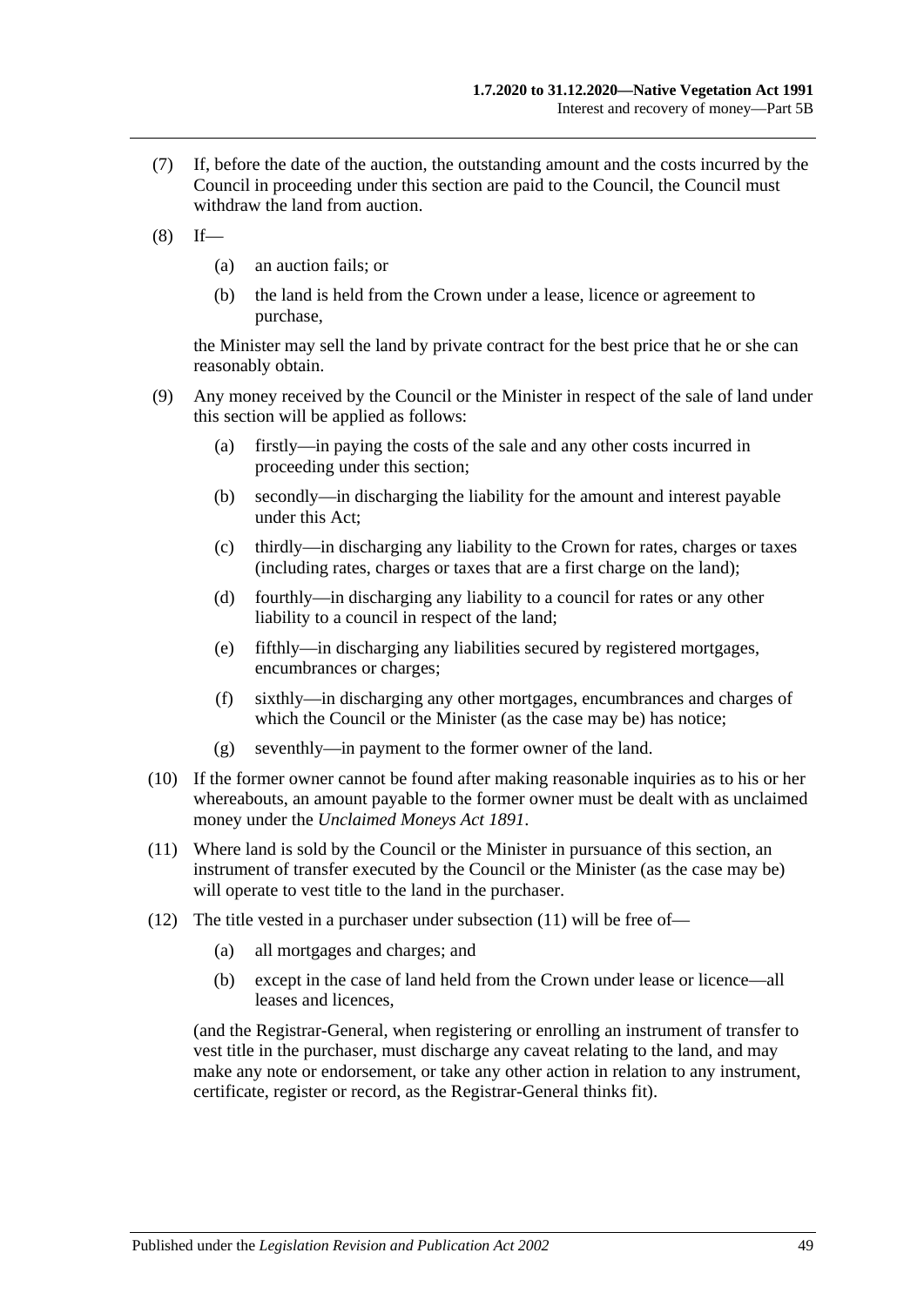- (13) An instrument of transfer passing title to land in pursuance of a sale under this section must, when lodged with the Registrar-General for registration or enrolment, be accompanied by a statutory declaration made by the presiding member of the Council stating that the requirements of this section in relation to the sale of the land have been observed.
- (15) A reference in this section to land, or title to land, held from the Crown under lease, licence or agreement to purchase, is a reference to the interest of the lessee, licensee or purchaser in the land.

## <span id="page-49-0"></span>**Part 6—Miscellaneous**

### <span id="page-49-1"></span>**33J—Constitution and criminal jurisdiction of ERD Court**

- (1) Subject to this Act, the following provisions apply in respect of the constitution of the ERD Court when exercising jurisdiction under this Act:
	- (a) the Court may be constituted in a manner provided by the *[Environment,](http://www.legislation.sa.gov.au/index.aspx?action=legref&type=act&legtitle=Environment%20Resources%20and%20Development%20Court%20Act%201993)  [Resources and Development Court Act](http://www.legislation.sa.gov.au/index.aspx?action=legref&type=act&legtitle=Environment%20Resources%20and%20Development%20Court%20Act%201993) 1993* or may, if the Senior Judge of the Court so determines, be constituted of—
		- (i) in relation to proceedings for an offence against this Act—a magistrate and 1 commissioner; or
		- (ii) in any case—a Judge and 1 commissioner;
	- (b) the provisions of the *[Environment, Resources and Development Court](http://www.legislation.sa.gov.au/index.aspx?action=legref&type=act&legtitle=Environment%20Resources%20and%20Development%20Court%20Act%201993)  Act [1993](http://www.legislation.sa.gov.au/index.aspx?action=legref&type=act&legtitle=Environment%20Resources%20and%20Development%20Court%20Act%201993)* apply in relation to the Court constituted of a Judge and 1 commissioner, or a magistrate and 1 commissioner, in the same way as in relation to a full bench of the Court;
	- (c) the Court may not be constituted of or include a commissioner unless—
		- (i) in a case where only 1 commissioner is to sit (whether alone or with another member or members of the Court)—the commissioner; or
		- (ii) in any other case—at least 1 commissioner,

is a commissioner who has been specifically designated by the Governor as a person who has wide practical knowledge of, and experience in, the preservation and management of native vegetation.

(2) Offences constituted by this Act lie within the criminal jurisdiction of the ERD Court.

### <span id="page-49-2"></span>**33K—Applications during criminal proceedings**

- (1) If, during the course of criminal proceedings before a court in respect of an offence against this Act, the prosecutor applies for an order under this Act relating to the offence, the court must deal with the application during the course of the criminal proceedings unless satisfied by the defendant that to do so would not be appropriate in the circumstances.
- (2) If an application for an order under this Act is made to a court before which a person was convicted of an offence against this Act—
	- (a) the application may be dealt with by the court; and
	- (b) any power in relation to the relevant order may be exercised by the court,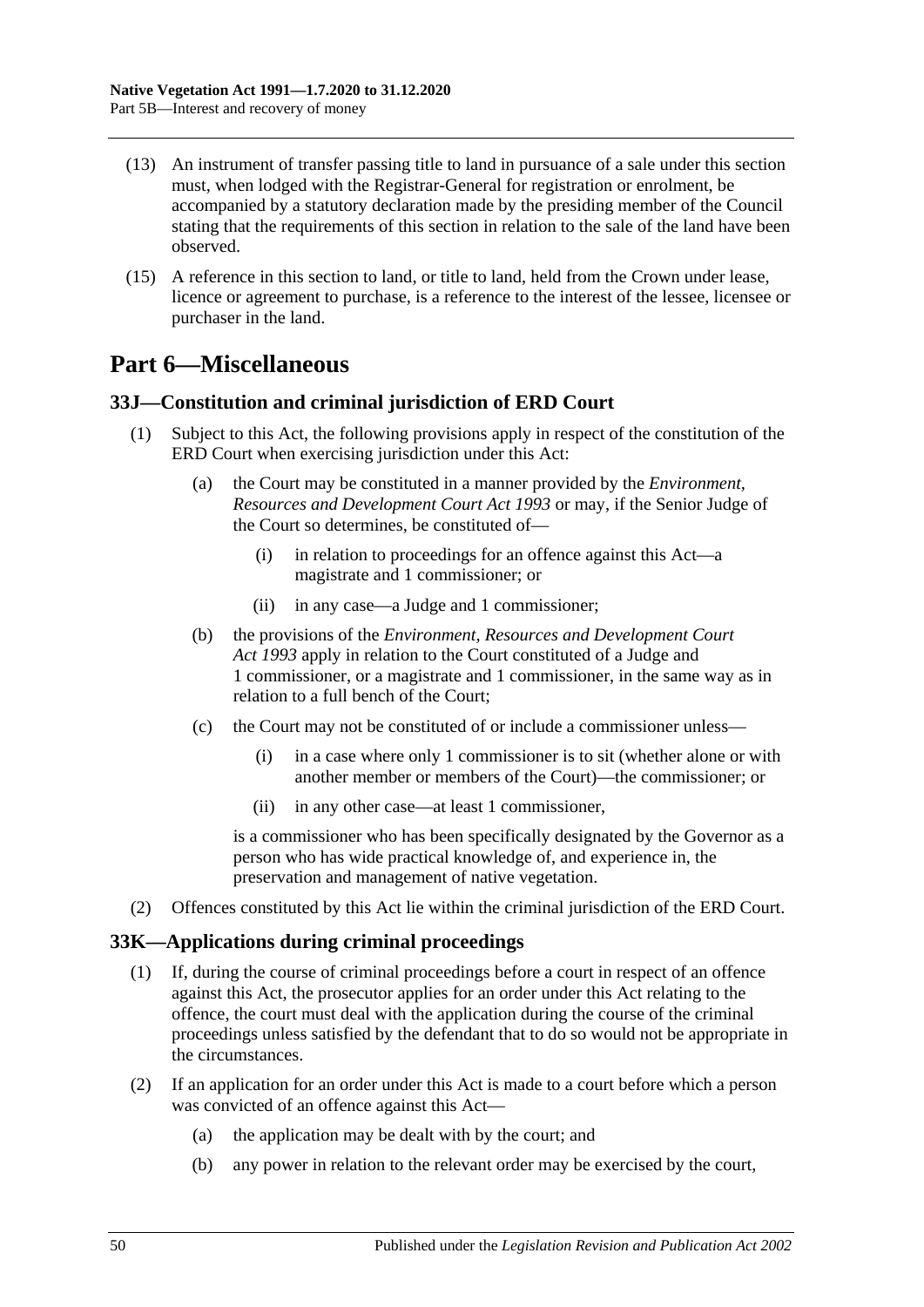whether or not the court is constituted in the same way as when the person was convicted of the offence.

## <span id="page-50-0"></span>**34—Evidentiary**

- (1) An allegation in enforcement proceedings under [Part 5 Division 2](#page-34-1) or in proceedings for an offence against this Act that vegetation is, or was, comprised of a plant or plants of a species indigenous to South Australia must be accepted as proved in the absence of proof to the contrary.
- (2) Where in enforcement proceedings under [Part 5 Division 2](#page-34-1) or in proceedings for an offence against this Act it is proved that vegetation has been cleared, it must be presumed in the absence of proof to the contrary that the vegetation was cleared by the owner and occupier of the land on which it is or was growing or is or was situated.
- (3) It must be presumed in enforcement proceedings under [Part 5 Division 2](#page-34-1) and in proceedings for an offence against this Act, in the absence of proof to the contrary, that vegetation to which the proceedings relate was not intentionally sown or planted by a person.
- (3a) Where in enforcement proceedings under [Part 5 Division 2](#page-34-1) or in proceedings for an offence against this Act it appears that an alleged fact has been determined by the use of an electronic, sonic, optical, mechanical or other device by an authorised officer or person assisting an authorised officer, the alleged fact must be accepted as proved in the absence of proof to the contrary.
- (4) In any legal proceedings, an apparently genuine document appearing to be a copy of a heritage agreement certified by the Minister, is, in the absence of proof to the contrary, proof of the agreement and its terms.
- (5) In enforcement proceedings under [Part 5 Division 2](#page-34-1) or in proceedings for an offence against this Act, a document produced by the prosecution or plaintiff (as the case requires) and purporting to certify that a remotely sensed image specified in the document—
	- (a) was captured by a specified device and is accurate to the extent indicated in the document; and
	- (b) was captured at a specified time on a specified date; and
	- (c) is an image of a specified place,

constitutes, in the absence of proof to the contrary, proof of the facts so certified.

- (6) For the purposes of this section, a reference to an electronic, sonic, optical, mechanical or other device includes a reference to any software used by, or in relation to, such a device.
- (7) In any legal proceedings, an apparently genuine document appearing to be a copy of a management agreement under section 25D certified by the Minister is, in the absence of proof to the contrary, proof of the agreement and its terms.
- (8) In this section—

*image* includes—

- (a) a copy of an image; and
- (b) data from which an image can be produced;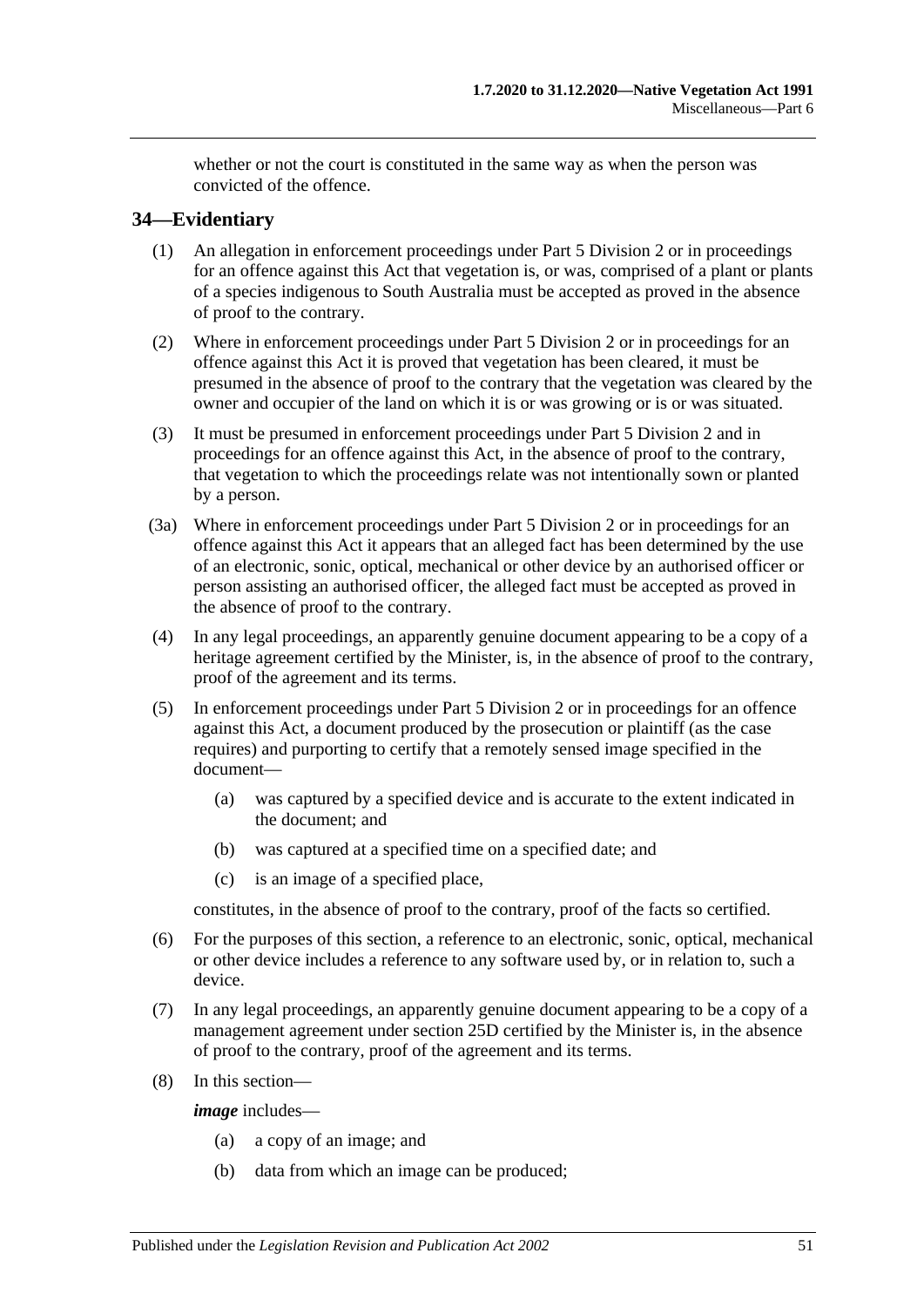*remotely sensed image* means—

- (a) an image captured by a device (whether a camera or otherwise) mounted on or in a satellite or aircraft; and
- (b) any other image declared by the regulations to be included in the ambit of this definition.

#### <span id="page-51-0"></span>**35—Proceedings for an offence**

- (1) Proceedings for an offence against this Act must be commenced within 5 years after the date on which the offence is alleged to have been committed.
- (4) A penalty payable in respect of an offence against this Act must be paid into the Fund.
- (5) An authorised officer cannot issue an expiation notice to a person alleged to have committed an offence against this Act unless the authorised officer has referred the matter to the Council and the Council has specifically authorised the issuing of the notice.

#### <span id="page-51-1"></span>**36—Assessment of costs and expenses**

For the purposes of this Act, the costs and expenses that have been or would be incurred by the Council in taking any action are to be assessed by reference to the reasonable costs and expenses that would have been or would be incurred in having the action taken by independent contractors engaged for that purpose.

#### <span id="page-51-2"></span>**38—Vicarious liability**

For the purposes of this Act, an act or omission of an employee or agent will be taken to be the act or omission of the employer or principal unless it is proved that the act or omission did not occur in the course of the employment or agency.

#### <span id="page-51-3"></span>**39—Offences by bodies corporate**

Where a body corporate is guilty of an offence against this Act, each member of the governing body, and the manager, of the body corporate are guilty of an offence and liable to the same penalty as is prescribed for the principal offence.

### <span id="page-51-4"></span>**40—General defence**

It is a defence to a charge of an offence against this Act if the defendant proves that the alleged offence was not committed intentionally and did not result from any failure on the part of the defendant to take reasonable care to avoid the commission of the offence.

### <span id="page-51-5"></span>**40A—Register of applications**

- (1) The Council must maintain a public register of applications for consent to clear vegetation received by the Council under [Part 5.](#page-23-1)
- (2) The register must include—
	- (a) the name and address of the applicant; and
	- (b) the date of the application and the date on which the application was received by the Council; and
	- (c) a description of the application; and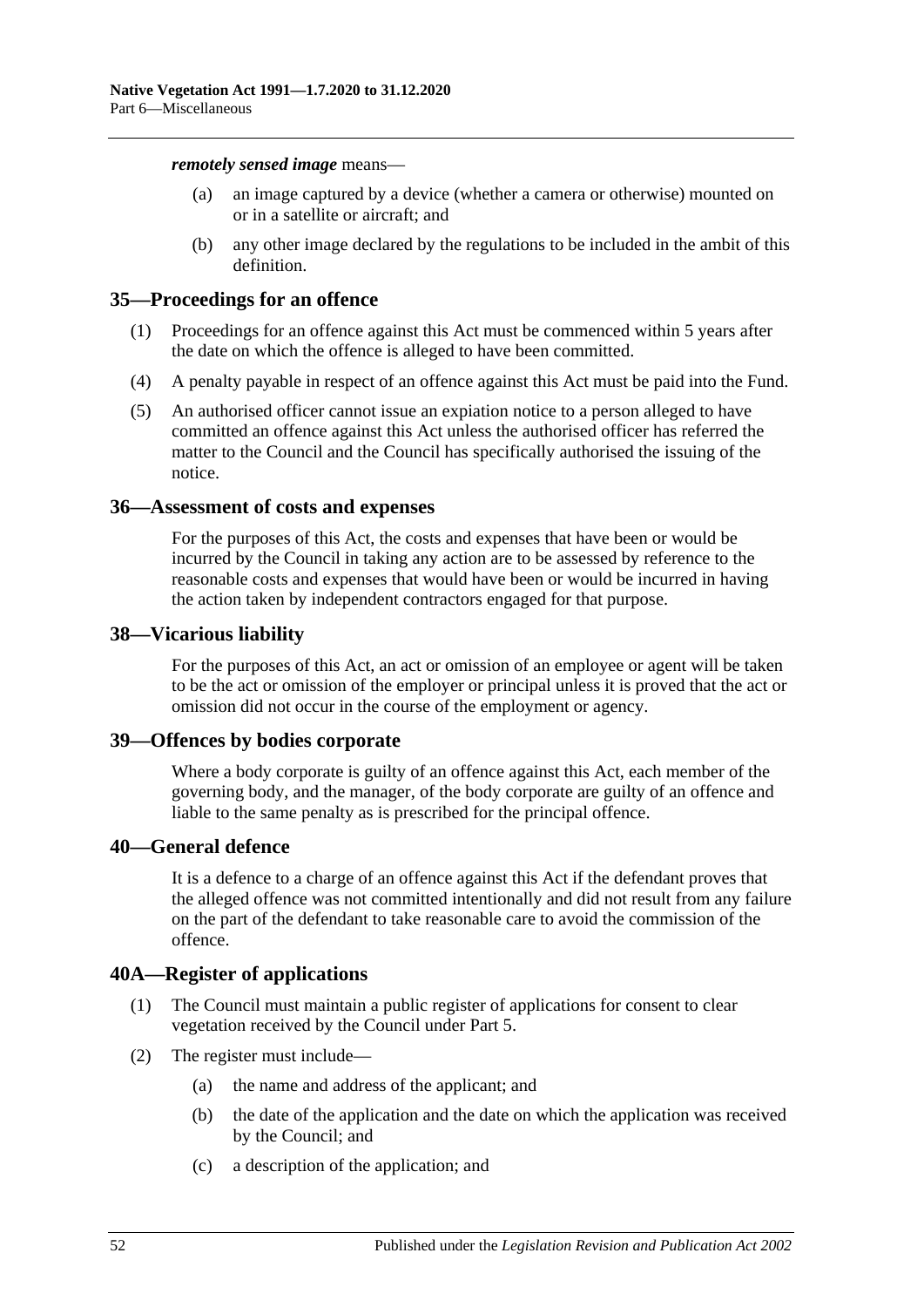- (d) the location and a description of the land to which the application relates; and
- (e) when it is made, the decision made by the Council in relation to the application; and
- (f) any other information required by the regulations.
- (3) The register is to be made available for inspection, without fee, during ordinary office hours at the principal office of the Council.
- (4) The Council must ensure that the register can be inspected at a website determined by the Council (but is not required to have available for inspection at the website information relating to an application received by the Council before the commencement of this section unless the Council has that information in the form of electronic data).

#### <span id="page-52-0"></span>**40B—Ministerial power of delegation**

- (1) The Minister may delegate to a body or person (including a person for the time being holding or acting in a specified office or position) a function or power of the Minister under this Act.
- (2) A delegation under this section—
	- (a) must be by instrument in writing; and
	- (b) may be absolute or conditional; and
	- (c) does not derogate from the power of the Minister to act in any matter; and
	- (d) is revocable at will.
- (3) A function or power delegated under this section may, if the instrument of delegation so provides, be further delegated.

#### <span id="page-52-2"></span><span id="page-52-1"></span>**41—Regulations**

- (1) The Governor may make such regulations as are contemplated by, or necessary or expedient for the purposes of, this Act.
- (2) Without limiting the generality of [subsection](#page-52-2) (1), the regulations may make provision for or relating to—
	- (a) exemptions (conditional or unconditional) from specified provisions of this Act; and
	- (b) fees in respect of any matter under this Act and their payment, recovery or waiver; and
	- (c) fines, not exceeding \$10 000, for offences against the regulations; and
	- (d) expiation fees, not exceeding \$750, for offences against this Act or the regulations; and
	- (e) facilitation of proof of the commission of offences against the regulations.
- (3) The regulations may vary [Schedule 1.](#page-53-0)
- (4) The regulations may—
	- (a) be of general application or vary in their application according to prescribed factors;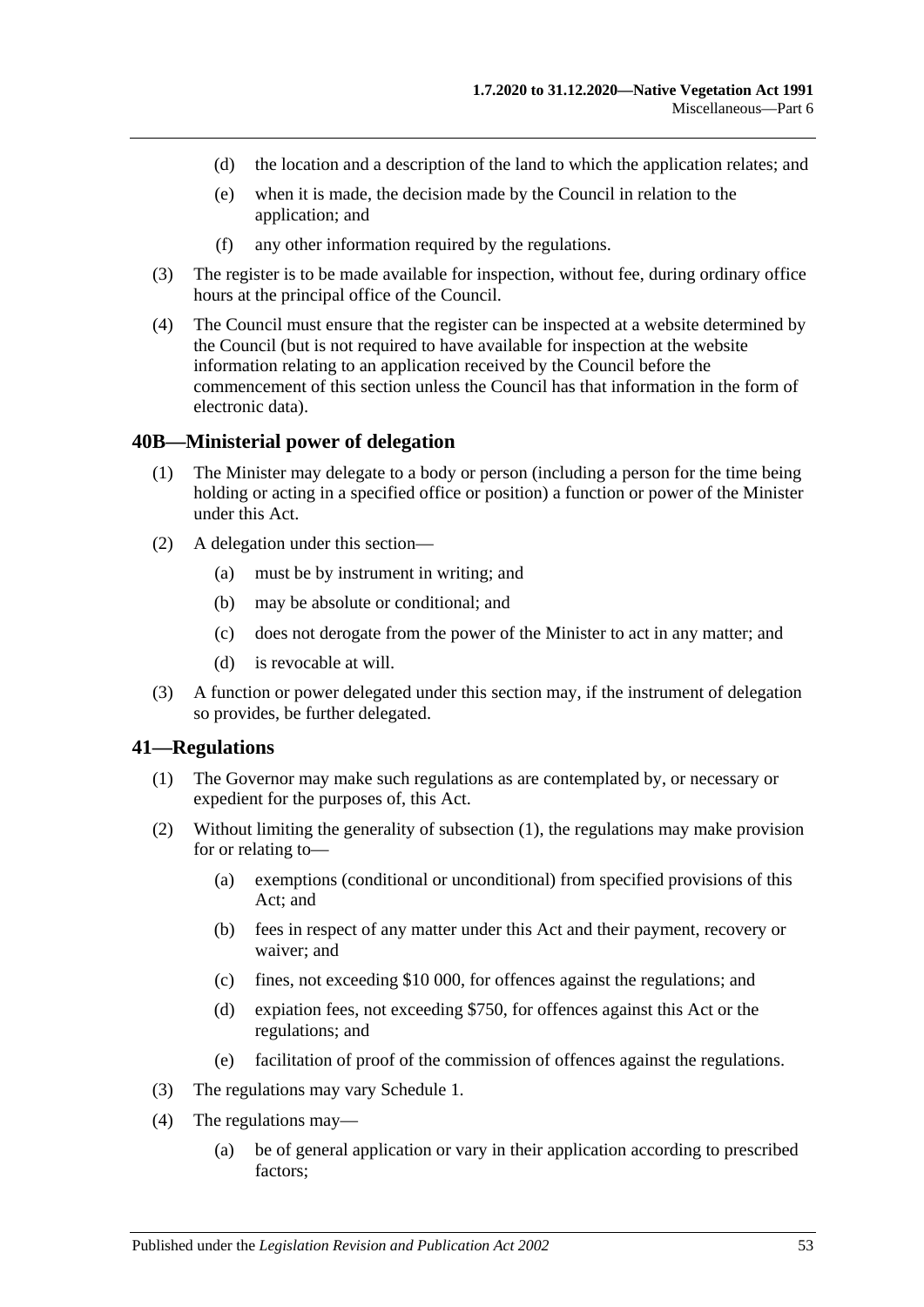- (b) provide that a matter or thing in respect of which regulations may be made is to be determined according to the discretion of the Minister, the Council or other specified person or body;
- (c) refer to or incorporate, wholly or partially and with or without modification, a code, standard or other document prepared or published by a prescribed body, either as in force at the time the regulations are made or as in force from time to time.
- (5) If a code, standard or other document is referred to or incorporated in the regulations—
	- (a) a copy of the code, standard or other document must be kept available for public inspection, without charge and during ordinary office hours, at an office or offices specified in the regulations; and
	- (b) evidence of the contents of the code, standard or other document may be given in any legal proceedings by production of a document apparently certified by the Minister to be a true copy of the code, standard or other document.

## <span id="page-53-0"></span>**Schedule 1—Principles of native vegetation clearance**

## <span id="page-53-1"></span>**1—Principles of clearance of native vegetation**

Native vegetation should not be cleared if, in the opinion of the Council—

- (a) it comprises a high level of diversity of plant species; or
- (b) it has significance as a habitat for wildlife; or
- (c) it includes plants of a rare, vulnerable or endangered species; or
- (d) the vegetation comprises the whole, or a part, of a plant community that is rare, vulnerable or endangered; or
- (e) it is significant as a remnant of vegetation in an area which has been extensively cleared; or
- (f) it is growing in, or in association with, a wetland environment; or
- (g) it contributes significantly to the amenity of the area in which it is growing or is situated; or
- (h) the clearance of the vegetation is likely to contribute to soil erosion or salinity in an area in which appreciable erosion or salinisation has already occurred or, where such erosion or salinisation has not yet occurred, the clearance of the vegetation is likely to cause appreciable soil erosion or salinity; or
- (i) the clearance of the vegetation is likely to cause deterioration in the quality of surface or underground water; or
- (j) the clearance of the vegetation is likely to cause, or exacerbate, the incidence or intensity of flooding; or
- $(k)$ 
	- (i) after clearance the land will be used for a particular purpose; and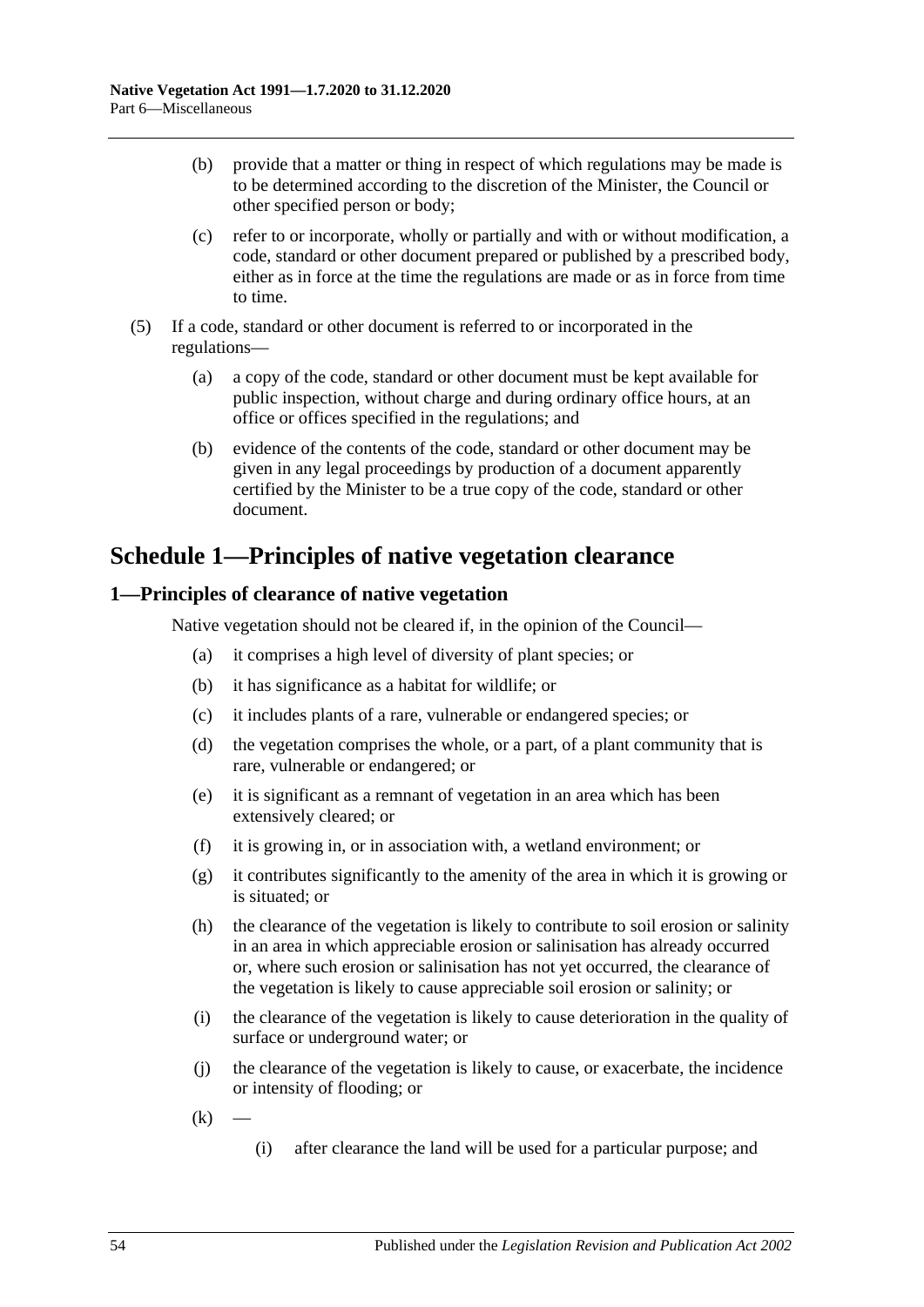- (ii) the regional landscape board for the landscape management region where the land is situated has, as part of its regional landscape plan under the *[Landscape South Australia Act](http://www.legislation.sa.gov.au/index.aspx?action=legref&type=act&legtitle=Landscape%20South%20Australia%20Act%202019) 2019*, assessed—
	- (A) the capability and preferred uses of the land; and
	- (B) the condition of the land; and
- (iii) according to that assessment the use of the land for that purpose cannot be sustained; or
- (l) the clearance of the vegetation would cause significant harm to the River Murray within the meaning of the *[River Murray Act](http://www.legislation.sa.gov.au/index.aspx?action=legref&type=act&legtitle=River%20Murray%20Act%202003) 2003*; or
- (m) the clearance of vegetation would cause significant harm to the Adelaide Dolphin Sanctuary.

#### <span id="page-54-0"></span>**2—Interpretation**

In this Schedule, unless the contrary intention appears—

*endangered species* means a species of plant for the time being appearing in Part 2 of Schedule 7 of the *[National Parks and Wildlife Act](http://www.legislation.sa.gov.au/index.aspx?action=legref&type=act&legtitle=National%20Parks%20and%20Wildlife%20Act%201972) 1972*;

*plant community* means plants of a species indigenous to South Australia growing in association with one another and forming a group that is distinct from other plant communities;

*rare species* means a species of plant for the time being appearing in Part 2 of Schedule 9 of the *[National Parks and Wildlife Act](http://www.legislation.sa.gov.au/index.aspx?action=legref&type=act&legtitle=National%20Parks%20and%20Wildlife%20Act%201972) 1972*;

*vulnerable species* means a species of plant for the time being appearing in Part 2 of Schedule 8 of the *[National Parks and Wildlife Act](http://www.legislation.sa.gov.au/index.aspx?action=legref&type=act&legtitle=National%20Parks%20and%20Wildlife%20Act%201972) 1972*;

*wildlife* has the same meaning as in the *[National Parks and Wildlife Act](http://www.legislation.sa.gov.au/index.aspx?action=legref&type=act&legtitle=National%20Parks%20and%20Wildlife%20Act%201972) 1972*.

## <span id="page-54-1"></span>**Schedule 2—Transitional provisions**

- 2 (1) Where an application made on or before 12 February 1991 to the Native Vegetation Authority under the repealed Act for consent to clear native vegetation had not been determined by the Authority before the repeal of Part 5 of the repealed Act—
	- (a) the repealed Act will continue to apply to, and in relation to, that application to the exclusion of this Act; and
	- (b) where the application is refused or is granted subject to conditions, Part 5 of the repealed Act will apply for the benefit of the owner of the land but a claim for the payment of money under that Part must be made within two years of the Authority's decision on which the claim is based.
	- (2) Where an application made on or after 13 February 1991 to the Native Vegetation Authority under the repealed Act for consent to clear native vegetation had not been determined by the Authority at the commencement of this Act, the repealed Act (excluding Part 5) will continue to apply to, and in relation to, that application to the exclusion of this Act.
	- (3) A person who, immediately before the repeal of Part 5 of the repealed Act, had the right—
		- (a) to claim the payment of money under that Part; or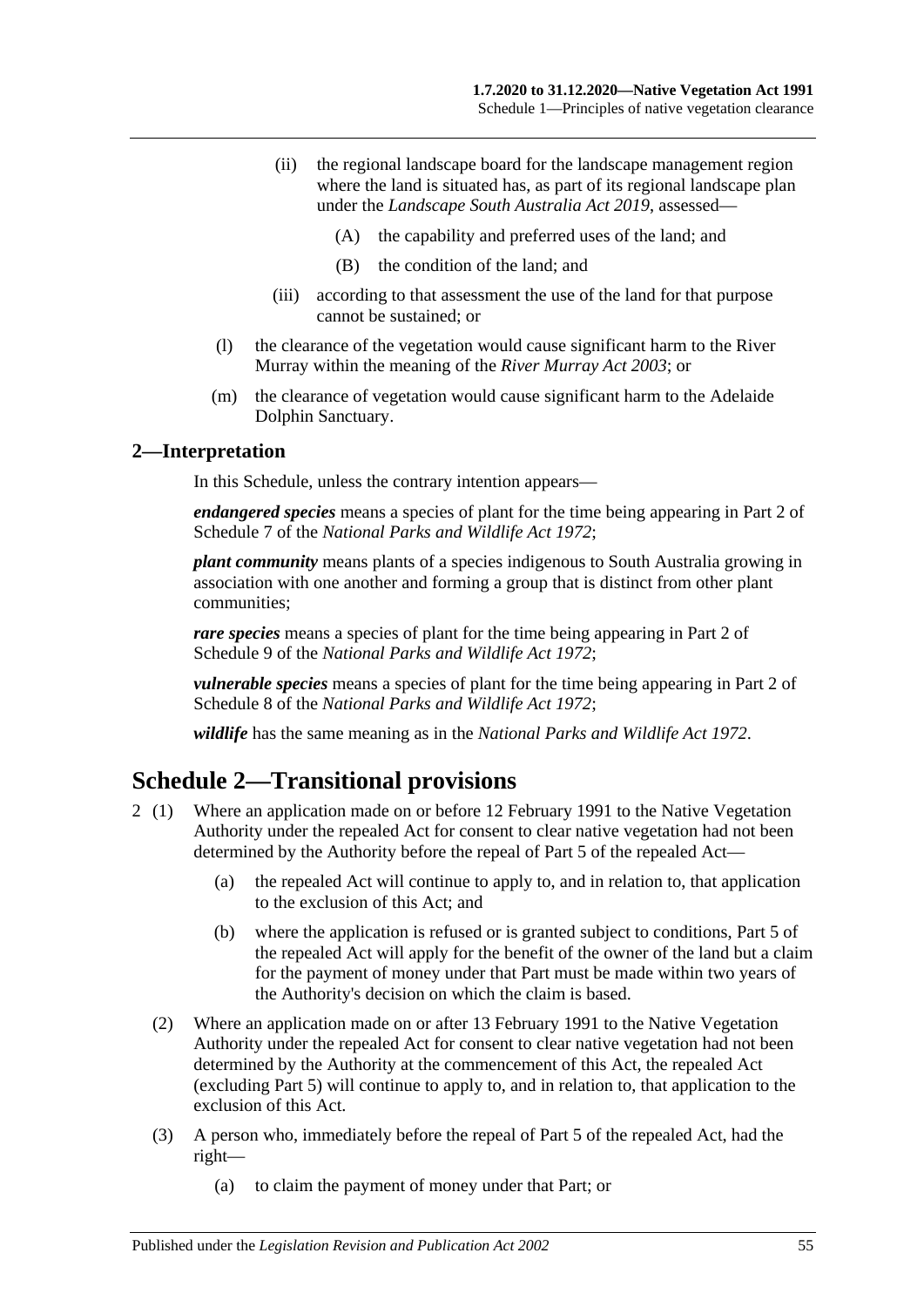(b) to require the Minister to enter into a heritage agreement and then claim the payment of money under that Part,

is entitled to exercise those rights within two years of the repeal of that Part.

- (4) A condition attached to the Authority's consent granted under the repealed Act (whether before or after the commencement of this Act) may be enforced under this Act as if it were attached to consent granted under this Act.
- (5) The Native Vegetation Authority continues in existence as if the repealed Act had not been repealed for the purpose of administering the repealed Act (whether pursuant to section 16 of the *[Acts Interpretation Act](http://www.legislation.sa.gov.au/index.aspx?action=legref&type=act&legtitle=Acts%20Interpretation%20Act%201915) 1915* or to this clause) and, if necessary, new appointments may be made to it.
- 3 The party to heritage agreements made before the commencement of this Act and referred to in those agreements as "the Minister" will, after the commencement of this Act, be taken to be the Minister who is, for the time being, responsible for the administration of this Act.
- <span id="page-55-0"></span>4 (1) The Governor may, by regulation, make provisions of a saving or transitional nature consequent on the enactment of the *[Statutes Amendment \(Boards and](http://www.legislation.sa.gov.au/index.aspx?action=legref&type=act&legtitle=Statutes%20Amendment%20(Boards%20and%20Committees%E2%80%94Abolition%20and%20Reform)%20Act%202015)  [Committees—Abolition and Reform\) Act](http://www.legislation.sa.gov.au/index.aspx?action=legref&type=act&legtitle=Statutes%20Amendment%20(Boards%20and%20Committees%E2%80%94Abolition%20and%20Reform)%20Act%202015) 2015*.
	- (2) A provision of a regulation made under subclause (1) may, if the regulation so provides, take effect from the commencement of this subclause or from a later day.
	- (3) To the extent to which a provision takes effect under [subclause](#page-55-0) (2) from a day earlier than the day of the regulation's publication in the Gazette, the provision does not operate to the disadvantage of a person by—
		- (a) decreasing the person's rights; or
		- (b) imposing liabilities on the person.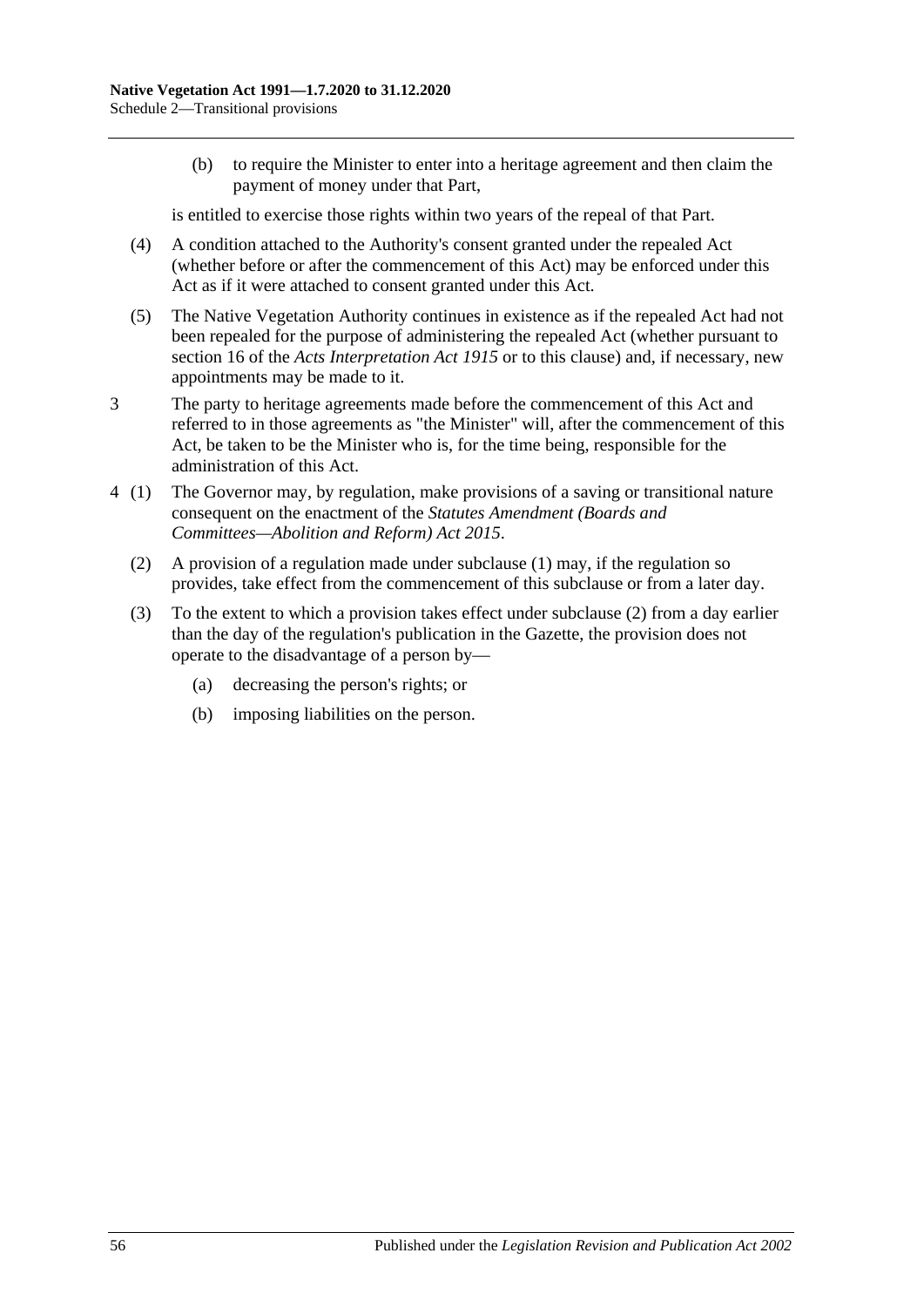## <span id="page-56-0"></span>**Legislative history**

## **Notes**

- Amendments of this version that are uncommenced are not incorporated into the text.
- Please note—References in the legislation to other legislation or instruments or to titles of bodies or offices are not automatically updated as part of the program for the revision and publication of legislation and therefore may be obsolete.
- Earlier versions of this Act (historical versions) are listed at the end of the legislative history.
- For further information relating to the Act and subordinate legislation made under the Act see the Index of South Australian Statutes or www.legislation.sa.gov.au.

## **Legislation repealed by principal Act**

The *Native Vegetation Act 1991* repealed the following:

*Native Vegetation Management Act 1985*

## **Legislation amended by principal Act**

The *Native Vegetation Act 1991* amended the following:

*South Australian Heritage Act 1978*

## **Principal Act and amendments**

New entries appear in bold.

| Year | N <sub>0</sub> | Title                                                                                           | Assent     | Commencement                                                                                                                                                                                                                      |
|------|----------------|-------------------------------------------------------------------------------------------------|------------|-----------------------------------------------------------------------------------------------------------------------------------------------------------------------------------------------------------------------------------|
| 1991 | 16             | <i>Native Vegetation Act 1991</i>                                                               | 18.4.1991  | 18.4.1991 ( <i>Gazette 18.4.1991 p1294</i> )                                                                                                                                                                                      |
| 1993 | 56             | Heritage Act 1993                                                                               | 27.5.1993  | 15.1.1994 (Gazette 27.10.1993 p1890)                                                                                                                                                                                              |
| 2000 | 88             | Development (System Improvement)<br>Program) Amendment Act 2000 as<br>amended by 44/2002        | 21.12.2000 | Sch 1 (cl 4)—21.12.2002 (s $7(5)$ Acts<br><i>Interpretation Act 1915</i> )                                                                                                                                                        |
| 2001 | 16             | Statutes Amendment (Avoidance of<br><b>Duplication of Environmental</b><br>Procedures) Act 2001 | 17.5.2001  | Pt 5 (s 7)—14.6.2001 ( <i>Gazette</i><br>$14.6.2001$ $p2221$                                                                                                                                                                      |
| 2002 | 44             | <b>Native Vegetation (Miscellaneous)</b><br>Amendment Act 2002                                  | 12.12.2002 | 19.12.2002 (Gazette 19.12.2002 p4736)<br>except ss $3(b)$ , (d)—(f), 4—14, 16—19,<br>$21-24$ , s 33F(1), (4)(a), (5), (6)(a) &<br>(7) (as inserted by s 29), 32, 35, 36 and<br>Sch-25.8.2003 (Gazette 21.8.2003<br><i>p</i> 3276) |
| 2003 | 35             | River Murray Act 2003                                                                           | 31.7.2003  | Sch (cl 15)-24.11.2003 (Gazette<br>20.11.2003 p4203)                                                                                                                                                                              |
| 2004 | 23             | Statutes Amendment (Courts) Act<br>2004                                                         | 8.7.2004   | Sch 1-1.9.2004 (Gazette 26.8.2004)<br>p3402)                                                                                                                                                                                      |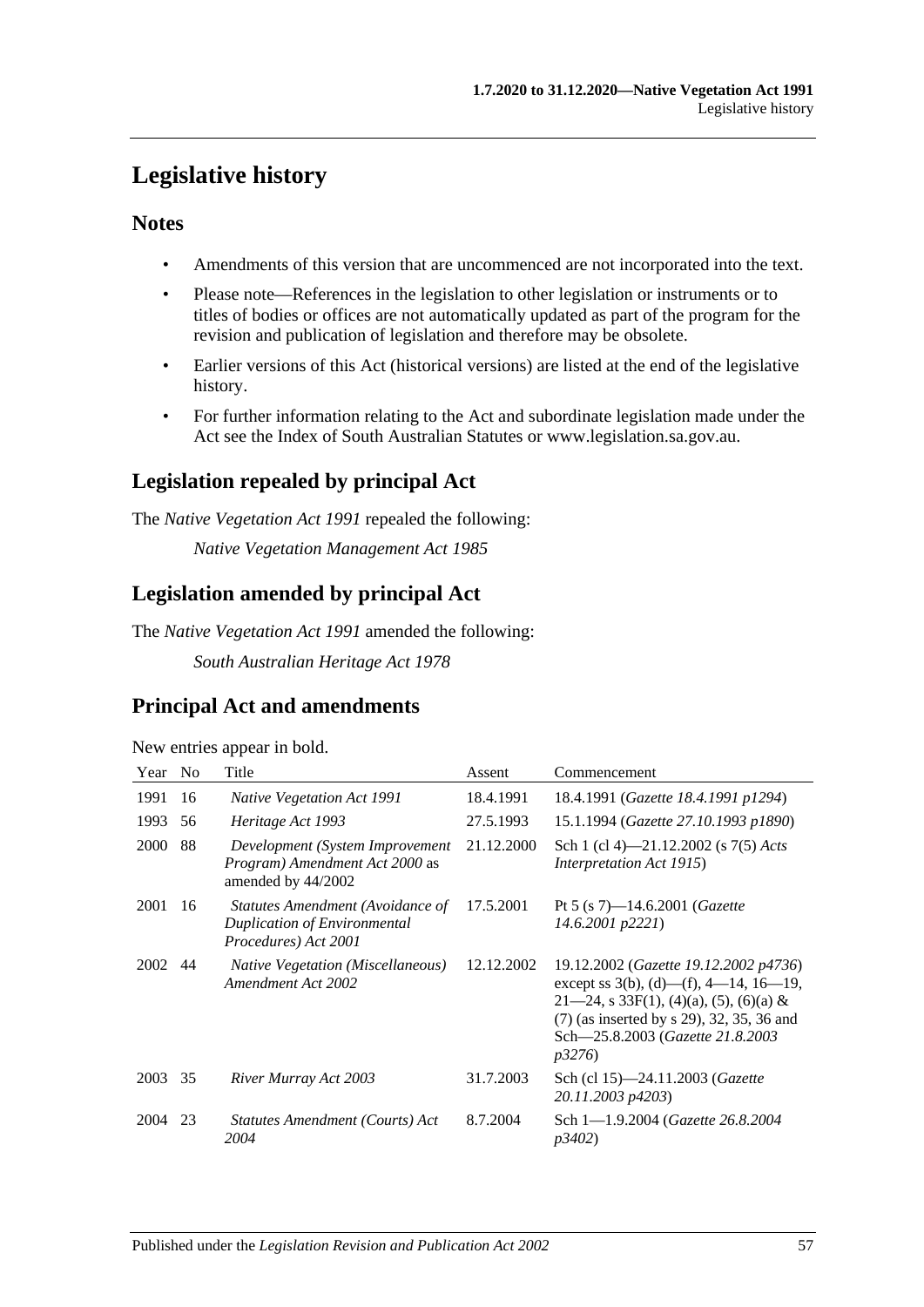#### **Native Vegetation Act 1991—1.7.2020 to 31.12.2020** Legislative history

| 2004    | 34 | Natural Resources Management Act 5.8.2004<br>2004                                     |            | Sch 4 (cll 26(1) & 27(1), (2) $-2.9.2004$<br>(Gazette 2.9.2004 p3545); Sch 4 (cll 24,<br>$25, 26(2)$ (4), $27(3)$ (5) &<br>28)-1.7.2005 (Gazette 30.6.2005<br>p2093) |
|---------|----|---------------------------------------------------------------------------------------|------------|----------------------------------------------------------------------------------------------------------------------------------------------------------------------|
| 2005    | 5  | Adelaide Dolphin Sanctuary Act<br>2005                                                | 14.4.2005  | Sch 2 (cll 49-53)-1.7.2005 (Gazette<br>2.6.2005 p1684)                                                                                                               |
| 2005    | 20 | <b>Statutes Amendment (Environment</b><br>and Conservation Portfolio) Act<br>2005     | 9.6.2005   | Pt 4 (ss $25 \& 26$ ) & Sch 4-23.6.2005<br>(Gazette 23.6.2005 p1901)                                                                                                 |
| 2006    | 17 | <b>Statutes Amendment (New Rules of</b><br>Civil Procedure) Act 2006                  | 6.7.2006   | Pt 53 (s 171)-4.9.2006 (Gazette<br>17.8.2006 p2831)                                                                                                                  |
| 2009    | 84 | <b>Statutes Amendment (Public Sector</b><br>Consequential Amendments) Act<br>2009     | 10.12.2009 | Pt 96 (ss 226-229)-1.2.2010 (Gazette<br>28.1.2010 p320)                                                                                                              |
| 2013    | 80 | Native Vegetation (Miscellaneous)<br>Amendment Act 2013                               | 5.12.2013  | 20.12.2013 except ss 11 &<br>14-7.7.2014 (Gazette 19.12.2013<br>$p4926$ ) and except ss 10(2), (3), 12 &<br>15-17-3.12.2015 (Gazette 26.11.2015<br>p5108             |
| 2015    | 8  | <b>Statutes Amendment (Boards and</b><br>Committees-Abolition and Reform)<br>Act 2015 | 18.6.2015  | Pt 25 (ss 145-149)-1.7.2015 (Gazette<br>25.6.2015 p3076)                                                                                                             |
| 2016    | 29 | Real Property (Electronic<br>Conveyancing) Amendment Act 2016                         | 16.6.2016  | Sch 2-4.7.2016 (Gazette 30.6.2016<br>p2761                                                                                                                           |
| 2017 5  |    | <b>Statutes Amendment (Planning,</b><br>Development and Infrastructure) Act<br>2017   | 28.2.2017  | Pt $20$ (ss $57 - 59$ )—uncommenced                                                                                                                                  |
| 2019 33 |    | Landscape South Australia<br>Act 2019                                                 | 21.11.2019 | Sch 5 (cll 51 to 56)-1.7.2020 (Gazette<br>25.6.2020 p3502)                                                                                                           |
| 2019    | 45 | Supreme Court (Court of Appeal)<br>Amendment Act 2019                                 | 19.12.2019 | Sch 1 (cl 68)-1.1.2021 (Gazette<br>10.12.2020 p5638)                                                                                                                 |

## **Provisions amended**

New entries appear in bold.

Entries that relate to provisions that have been deleted appear in italics.

| Provision                     | How varied                          | Commencement |
|-------------------------------|-------------------------------------|--------------|
| Long title                    | amended by 44/2002 Sch              | 25.8.2003    |
| Pt <sub>1</sub>               |                                     |              |
| s <sub>2</sub>                | deleted by 44/2002 Sch              | 25.8.2003    |
| s <sub>3</sub>                |                                     |              |
| s(3(1))                       |                                     |              |
| Adelaide Dolphin<br>Sanctuary | inserted by $5/2005$ Sch 2 cl 49(1) | 1.7.2005     |
| biological<br>diversity       | deleted by $20/2005$ s $25$         | 23.6.2005    |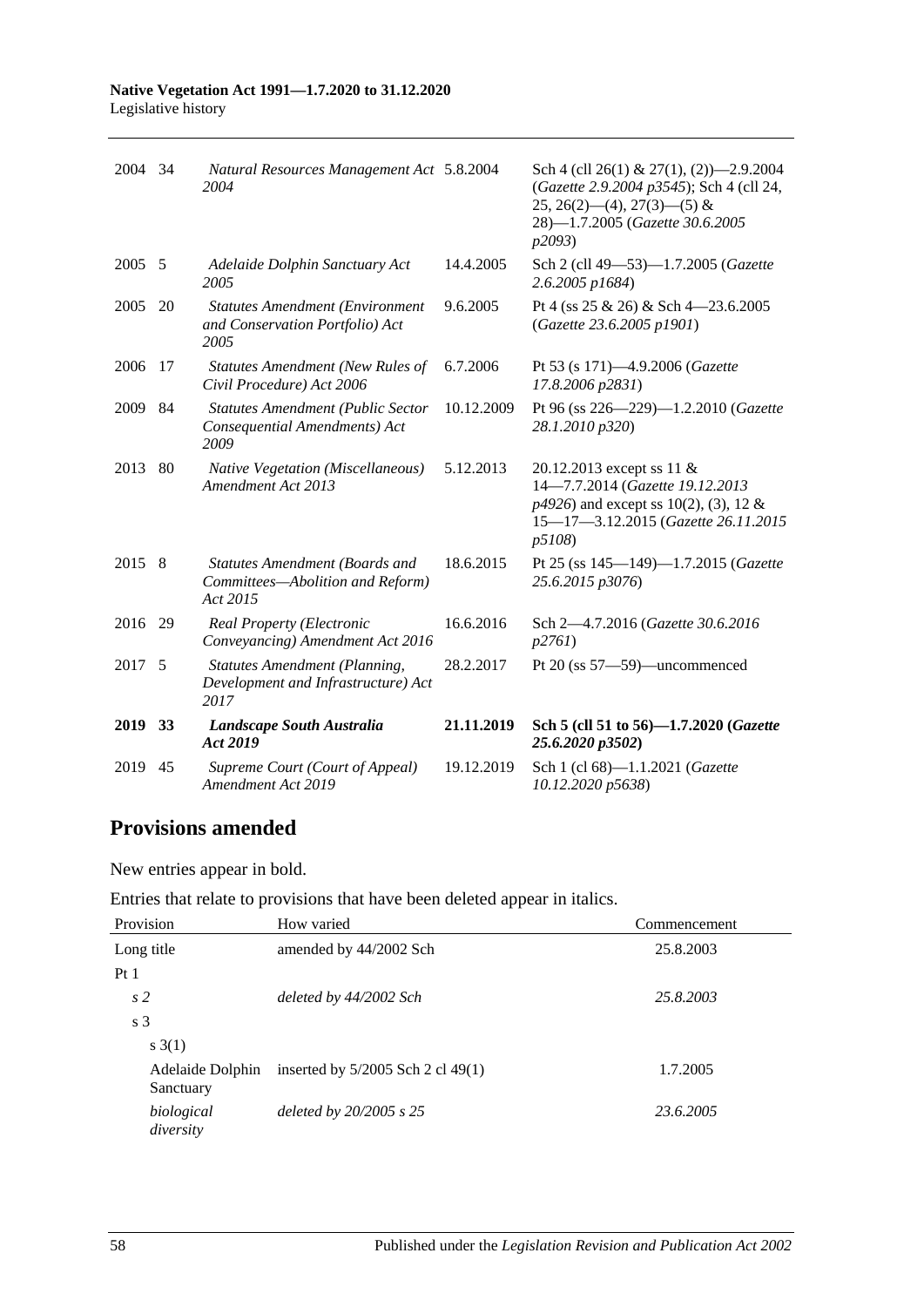| biological<br>diversity or<br>biodiversity        | inserted by 20/2005 s 25              | 23.6.2005                       |
|---------------------------------------------------|---------------------------------------|---------------------------------|
| <b>breach</b>                                     | inserted by $44/2002$ s $3(a)$        | 19.12.2002                      |
|                                                   | amended by $80/2013$ s $4(1)$         | 20.12.2013                      |
| building                                          | inserted by $44/2002$ s $3(a)$        | 19.12.2002                      |
| conciliator                                       | deleted by $44/2002 s 3(b)$           | 25.8.2003                       |
| <b>ERD</b> Court                                  | inserted by $44/2002$ s 3(c)          | 19.12.2002                      |
| heritage<br>agreement                             | deleted by 56/1993 Sch 2              | 15.1.1994                       |
| landscape<br>management<br>region                 | inserted by 33/2019 Sch 5 cl 51(1)    | 1.7.2020                        |
| Minister for the<br>Adelaide Dolphin<br>Sanctuary | inserted by $5/2005$ Sch 2 cl 49(2)   | 1.7.2005                        |
| land                                              | substituted by $44/2002$ s 3(d)       | 25.8.2003                       |
| Murray-Darling<br>Basin                           | inserted by $35/2003$ Sch cl 15(a)    | 24.11.2003                      |
| native vegetation                                 | amended by $44/2002$ s 3(e)           | 25.8.2003                       |
|                                                   | amended by 35/2003 Sch cl 15(b)       | 24.11.2003                      |
|                                                   | amended by $80/2013$ s $4(2)$ , (3)   | 20.12.2013                      |
| NRM region                                        | inserted by $34/2004$ Sch 4 cl 24(1)  | 1.7.2005                        |
|                                                   | deleted by $33/2019$ Sch 5 cl $51(2)$ | 1.7.2020                        |
| owner                                             | amended by $44/2002$ s 3(f), Sch      | 25.8.2003                       |
| <b>River Murray</b><br>Protection Area            | inserted by $35/2003$ Sch cl 15(c)    | 24.11.2003                      |
| soil conservation<br>district                     | deleted by 34/2004 Sch 4 cl 24(2)     | 1.7.2005                        |
| s 3A                                              | inserted by 44/2002 s 4               | 25.8.2003                       |
| s <sub>4</sub>                                    |                                       |                                 |
| s(4(2)                                            | substituted by 44/2002 s 5            | 25.8.2003                       |
|                                                   | amended by 80/2013 s 5(1)             | 20.12.2013                      |
|                                                   | amended by 5/2017 s 57                | uncommenced—not<br>incorporated |
| s(4(2a))                                          | inserted by 44/2002 s 5               | 25.8.2003                       |
| s(4(2ab)                                          | inserted by $80/2013$ s $5(2)$        | 20.12.2013                      |
| s $4(2b)$ — $(2c)$                                | inserted by 44/2002 s 5               | 25.8.2003                       |
| s 4A                                              | inserted by 80/2013 s 6               | 20.12.2013                      |
| Pt 2                                              |                                       |                                 |
| s <sub>6</sub>                                    | amended by 44/2002 s 6                | 25.8.2003                       |
| $Pt\,3$                                           |                                       |                                 |
| Pt 3 Div 1                                        |                                       |                                 |
| s <sub>8</sub>                                    |                                       |                                 |
| s(1)                                              | amended by 44/2002 s 7, Sch           | 25.8.2003                       |
|                                                   | amended by 34/2004 Sch 4 cl 25        | 1.7.2005                        |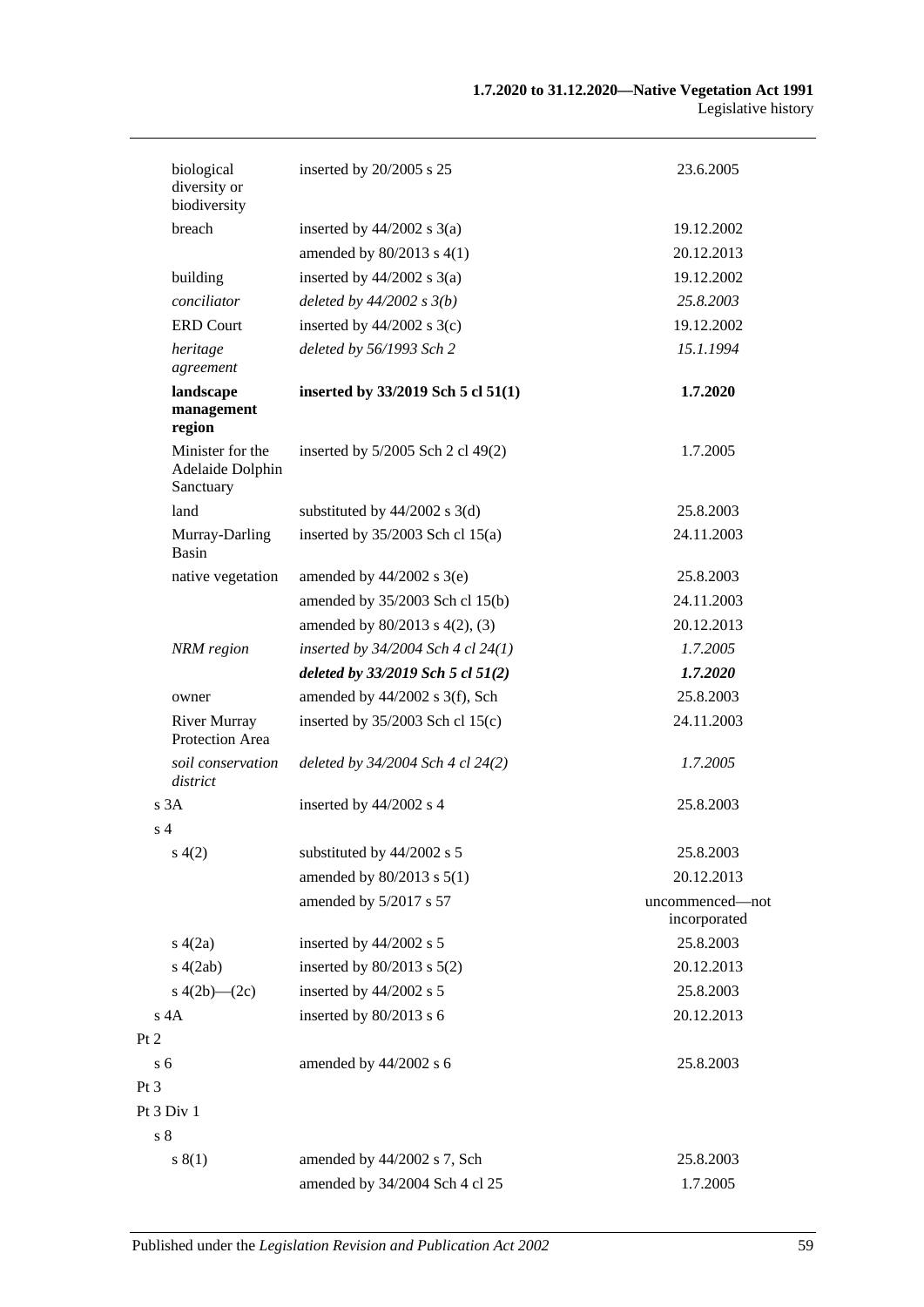|                       | amended by $80/2013$ s $7(1)$ , (2)                                  | 20.12.2013                      |
|-----------------------|----------------------------------------------------------------------|---------------------------------|
|                       | amended by 8/2015 s 145(1), (2)                                      | 1.7.2015                        |
|                       | amended by 33/2019 Sch 5 cl 52                                       | 1.7.2020                        |
| s(3)                  | amended by 44/2002 Sch                                               | 25.8.2003                       |
|                       | amended by 80/2013 s 7(3)                                            | 20.12.2013                      |
| $s \, 8(5)$           | deleted by 44/2002 Sch                                               | 25.8.2003                       |
| s(6)                  | amended by 8/2015 s 145(1)                                           | 1.7.2015                        |
| s(8)                  | inserted by $80/2013$ s $7(4)$                                       | 20.12.2013                      |
| s <sub>9</sub>        |                                                                      |                                 |
| $s \, 9(1)$           | amended by 8/2015 s 146                                              | 1.7.2015                        |
| $s \, 9(2)$           | amended by 80/2013 s 8                                               | 20.12.2013                      |
|                       | amended by 8/2015 s 146                                              | 1.7.2015                        |
| $s \, 9(3)$           | amended by 8/2015 s 146                                              | 1.7.2015                        |
| s 10                  | amended by 8/2015 s 147                                              | 1.7.2015                        |
| s 11                  |                                                                      |                                 |
| s 11(2)               | amended by 44/2002 Sch                                               | 25.8.2003                       |
| s 12                  |                                                                      |                                 |
| s $12(2)$ and (3)     | deleted by 84/2009 s 226                                             | 1.2.2010                        |
| s 13                  | amended by 44/2002 Sch                                               | 25.8.2003                       |
|                       | substituted by 84/2009 s 227                                         | 1.2.2010                        |
| s 14                  |                                                                      |                                 |
| s 14(1)               | s 14 amended by 88/2000 Sch 1 cl 4(c), (d)                           | 21.12.2002                      |
|                       | s 14 amended and redesignated as s 14(1) by<br>$44/2002$ s 8(a), (b) | 25.8.2003                       |
|                       | amended by 5/2017 s 58                                               | uncommenced-not<br>incorporated |
| s 14(2)               | inserted by $44/2002$ s $8(b)$                                       | 25.8.2003                       |
|                       | substituted by 80/2013 s 9                                           | 20.12.2013                      |
|                       | amended by 33/2019 Sch 5 cl 53                                       | 1.7.2020                        |
| s 14(3)               | inserted by $44/2002$ s $8(b)$                                       | 25.8.2003                       |
| s 15                  |                                                                      |                                 |
| s $15(5a)$ and $(5b)$ | inserted by 44/2002 s 9                                              | 25.8.2003                       |
| s $15(6)$ and $(7)$   | amended by 44/2002 Sch                                               | 25.8.2003                       |
| s 15(8)               | inserted by 35/2003 Sch cl 15(d)                                     | 24.11.2003                      |
| s 15(9)               | inserted by 5/2005 Sch 2 cl 50                                       | 1.7.2005                        |
| s 16                  |                                                                      |                                 |
| s 16(1)               | amended by 8/2015 s 148                                              | 1.7.2015                        |
| s 16(2)               | amended by 44/2002 Sch                                               | 25.8.2003                       |
|                       | substituted by 84/2009 s 228                                         | 1.2.2010                        |
| s16(3)                | substituted by 84/2009 s 228                                         | 1.2.2010                        |
| Pt 3 Div 2            | deleted by 44/2002 s 10                                              | 25.8.2003                       |
| Pt 3 Div 3            |                                                                      |                                 |

s 21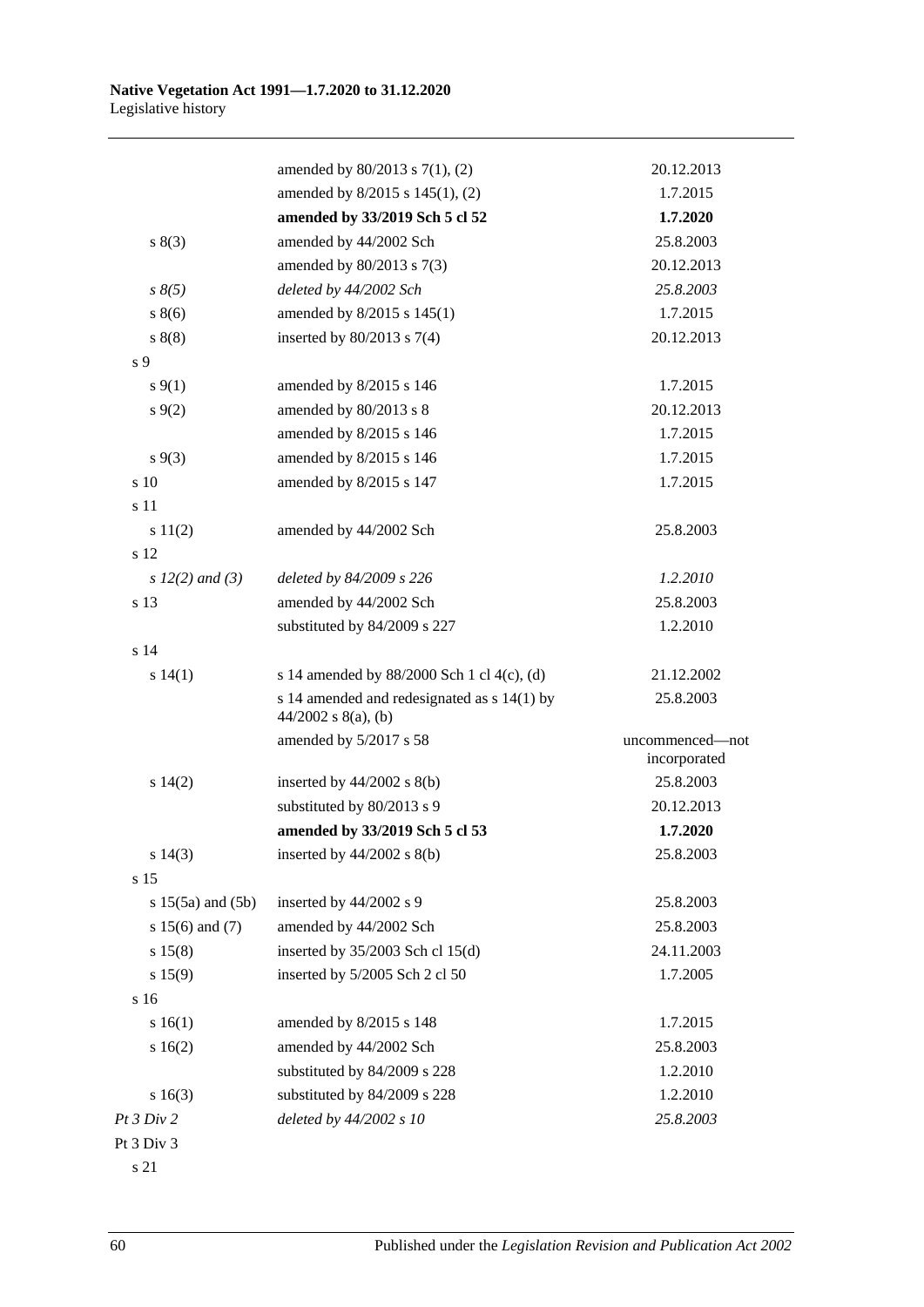| $s\ 21(3)$          | amended by $44/2002$ s $11(a)$            | 25.8.2003  |
|---------------------|-------------------------------------------|------------|
|                     | amended by 80/2013 s 10(1)                | 20.12.2013 |
| $s\ 21(3a)$         | inserted by $44/2002$ s $11(b)$           | 25.8.2003  |
|                     | amended by 80/2013 s 10(2), (3)           | 3.12.2015  |
| $s \, 21(6)$        | substituted by $44/2002$ s $11(c)$        | 25.8.2003  |
|                     | substituted by $80/2013$ s $10(4)$        | 20.12.2013 |
| s 21(6a)—(6c)       | inserted by 80/2013 s 10(4)               | 20.12.2013 |
| s 21(7)             | inserted by $44/2002$ s $11(c)$           | 25.8.2003  |
|                     | amended by 80/2013 s 10(5)                | 20.12.2013 |
| relevant land       | amended by 80/2013 s 10(6), (7)           | 20.12.2013 |
| Pt 4                | heading substituted by 44/2002 s 12       | 25.8.2003  |
| Pt 4 Div 1          | heading inserted by 44/2002 s 12          | 25.8.2003  |
| s 23                | substituted by 56/1993 Sch 2              | 15.1.1994  |
| $s\,23(1)$          | substituted by 44/2002 s 13               | 25.8.2003  |
| s23A                | inserted by 56/1993 Sch 2                 | 15.1.1994  |
| s 23A(3)            | amended by 44/2002 Sch                    | 25.8.2003  |
| s 23B               | inserted by 56/1993 Sch 2                 | 15.1.1994  |
| $s$ 23B(3)          | amended by 44/2002 s 14                   | 25.8.2003  |
| $s$ 23 $C$          | inserted by 56/1993 Sch 2                 | 15.1.1994  |
|                     | deleted by 44/2002 s 15                   | 19.12.2002 |
| Pt 4 Div 2          | inserted by 44/2002 s 16                  | 25.8.2003  |
| Pt 4 Div 3          | heading inserted by 44/2002 s 17          | 25.8.2003  |
| s 24                |                                           |            |
| $s\,24(1a)$         | inserted by $44/2002$ s $18(a)$           | 25.8.2003  |
| $s\,24(4)$          | amended by 44/2002 s 18(b)                | 25.8.2003  |
| s <sub>25</sub>     |                                           |            |
| s 25(1)             | substituted by $34/2004$ Sch 4 cl 26(1)   | 2.9.2004   |
|                     | amended by 80/2013 s 11(1), (2)           | 7.7.2014   |
| $s\,25(2)$          | amended by 44/2002 s 19(a)                | 25.8.2003  |
|                     | amended by $35/2003$ Sch cl 15(e)         | 24.11.2003 |
|                     | amended by 34/2004 Sch 4 cl 26(2)         | 1.7.2005   |
|                     | (d) deleted by $34/2004$ Sch 4 cl $26(3)$ | 1.7.2005   |
|                     | amended by 80/2013 s 11(3), (4)           | 7.7.2014   |
|                     | amended by 33/2019 Sch 5 cl 54(1)         | 1.7.2020   |
| $s \, 25(3a)$       | inserted by $35/2003$ Sch cl 15(f)        | 24.11.2003 |
| $s \, 25(3b)$       | inserted by 5/2005 Sch 2 cl 51(1)         | 1.7.2005   |
| s 25(4)             | amended by 44/2002 s 19(b)                | 25.8.2003  |
| $s$ 25(5a) and (5b) | inserted by $44/2002$ s 19(c)             | 25.8.2003  |
| s 25(5c)            | inserted by $44/2002$ s $19(c)$           | 25.8.2003  |
|                     | substituted by $35/2003$ Sch cl $15(g)$   | 24.11.2003 |
|                     | substituted by $34/2004$ Sch 4 cl 26(4)   | 1.7.2005   |
|                     | substituted by $5/2005$ Sch 2 cl $51(2)$  | 1.7.2005   |
|                     | amended by 33/2019 Sch 5 cl 54(2)         | 1.7.2020   |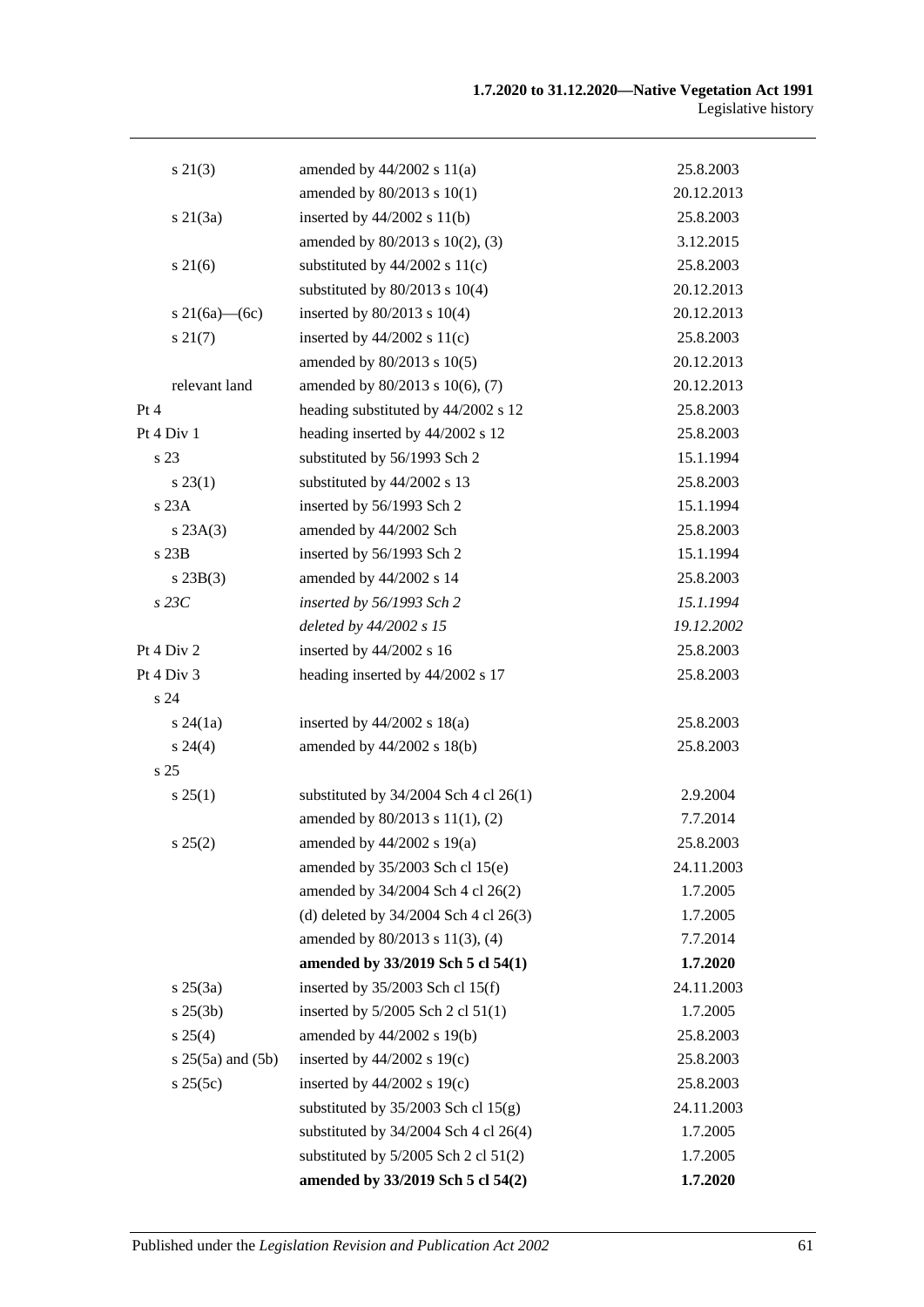#### **Native Vegetation Act 1991—1.7.2020 to 31.12.2020** Legislative history

| Pt 4A                     | inserted by 80/2013 s 12                                           | 3.12.2015  |
|---------------------------|--------------------------------------------------------------------|------------|
| Pt 5                      | heading substituted by 44/2002 Sch                                 | 25.8.2003  |
| Pt 5 Div 1                |                                                                    |            |
| s 26                      |                                                                    |            |
| $s \; 26(1)$              | amended by $44/2002$ s $20(a)$                                     | 19.12.2002 |
|                           | amended by 80/2013 s 13(1)                                         | 20.12.2013 |
| $s \; 26(2)$              | amended by $44/2002$ s $20(a)$                                     | 19.12.2002 |
|                           | amended by 80/2013 s 13(2)                                         | 20.12.2013 |
| $s \; 26(2a)$             | inserted by $44/2002$ s $20(b)$                                    | 19.12.2002 |
| $s \; 26(3)$              |                                                                    |            |
| the prescribed<br>period  | inserted by $44/2002$ s $20(c)$                                    | 19.12.2002 |
|                           | amended by 80/2013 s 13(3)                                         | 20.12.2013 |
| the prescribed rate       | amended by 44/2002 Sch                                             | 25.8.2003  |
| s 27                      |                                                                    |            |
| $s \, 27(1)$              | s 27 amended and redesignated as s 27(1) by<br>44/2002 s 21(a)—(c) | 25.8.2003  |
|                           | amended by 80/2013 s 14(1)                                         | 7.7.2014   |
| $s \frac{27(2) - (4)}{ }$ | inserted by $44/2002$ s $21(c)$                                    | 25.8.2003  |
| s $27(4a)$ (4d)           | inserted by $80/2013$ s $14(2)$                                    | 7.7.2014   |
| $s\,27(5)$                | inserted by $44/2002$ s $21(c)$                                    | 25.8.2003  |
|                           | amended by 80/2013 s 14(3), (4)                                    | 7.7.2014   |
| $s \, 27(6)$              | inserted by $44/2002$ s $21(c)$                                    | 25.8.2003  |
| $s\,27(7)$                | inserted by 80/2013 s 14(5)                                        | 7.7.2014   |
| s 28                      |                                                                    |            |
| s 28(2)                   | amended by 44/2002 Sch                                             | 25.8.2003  |
| $s\,28(3)$                | amended by $44/2002$ s $22(a)$ , (b)                               | 25.8.2003  |
|                           | amended by 80/2013 s 15(1)                                         | 3.12.2015  |
| $s\ 28(4)$                | inserted by $44/2002$ s $22(c)$                                    | 25.8.2003  |
|                           | amended by 80/2013 s 15(2)                                         | 3.12.2015  |
| $s\,28(5)$                | inserted by $44/2002$ s $22(c)$                                    | 25.8.2003  |
|                           | amended by 80/2013 s 15(3)                                         | 3.12.2015  |
| $s\,28(6)$                | inserted by $44/2002$ s $22(c)$                                    | 25.8.2003  |
|                           | amended by 80/2013 s 15(4)                                         | 3.12.2015  |
| $s\,28(7)$                | inserted by $44/2002$ s $22(c)$                                    | 25.8.2003  |
|                           | amended by 80/2013 s 15(5)                                         | 3.12.2015  |
| s 29                      |                                                                    |            |
| $s\,29(1)$                | amended by 34/2004 Sch 4 cl 27(1)                                  | 2.9.2004   |
| $s\,29(4a)$               | inserted by 34/2004 Sch 4 cl 27(2)                                 | 2.9.2004   |
| $s\,29(4b)$               | inserted by $80/2013$ s $16(1)$                                    | 3.12.2015  |
| $s\,29(5)$                | substituted by $34/2004$ Sch 4 cl $27(3)$                          | 1.7.2005   |
|                           | substituted by 33/2019 Sch 5 cl 55                                 | 1.7.2020   |
| s 29(7)                   | deleted by 34/2004 Sch 4 cl 27(4)                                  | 1.7.2005   |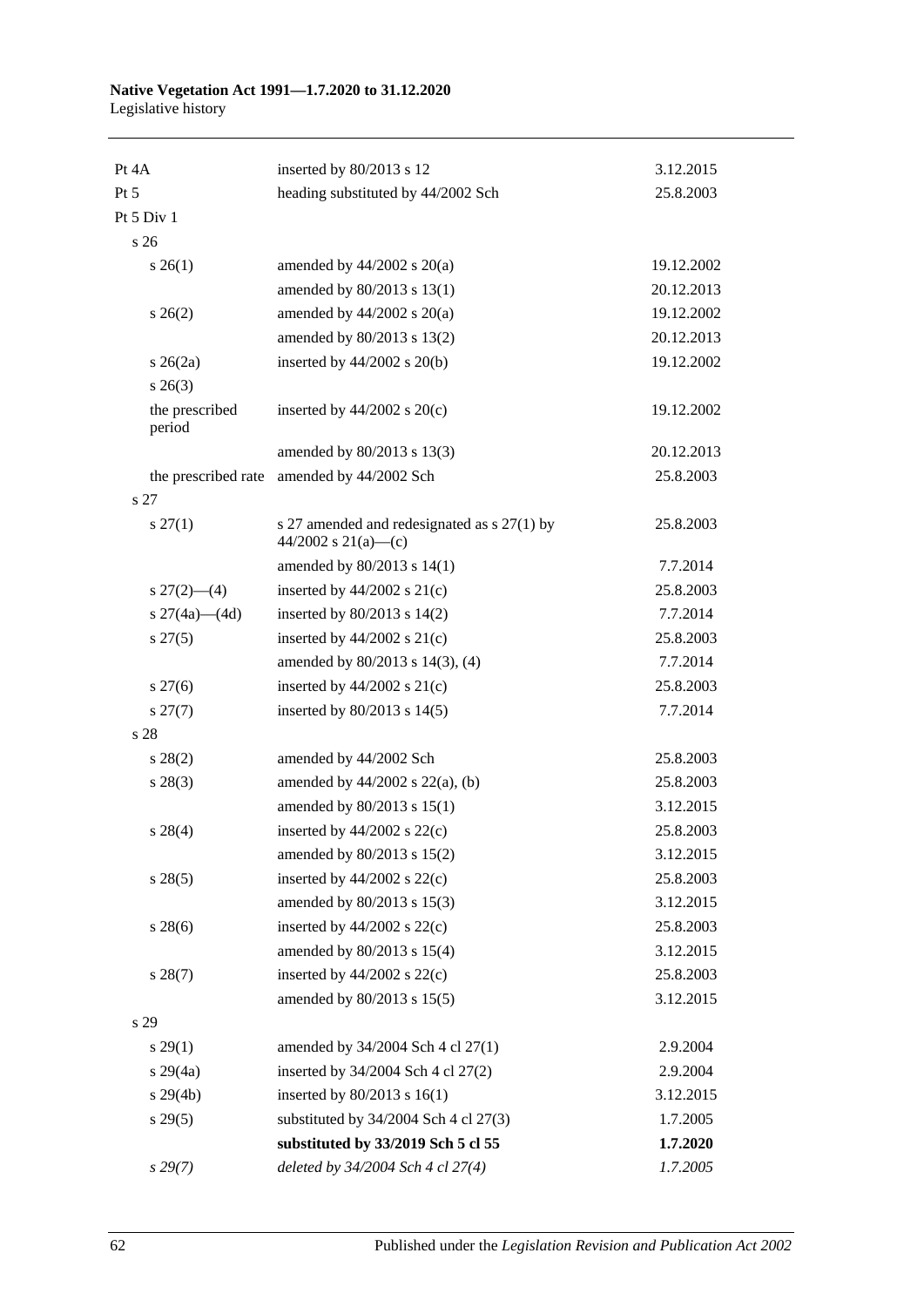| $s\,29(8)$                                | substituted by $34/2004$ Sch 4 cl $27(5)$    | 1.7.2005                        |
|-------------------------------------------|----------------------------------------------|---------------------------------|
| s 29(9a)                                  | inserted by $35/2003$ Sch cl 15(h)           | 24.11.2003                      |
| s 29(9b) and (9c)                         | inserted by 5/2005 Sch 2 cl 52               | 1.7.2005                        |
| $s\,29(10)$                               | substituted by $44/2002$ s $23(a)$           | 25.8.2003                       |
| $s\,29(11)$                               | substituted by $44/2002$ s $23(a)$           | 25.8.2003                       |
|                                           | amended by 20/2005 s 26(1)                   | 23.6.2005                       |
| $s\,29(12)$                               | deleted by $44/2002$ s $23(a)$               | 25.8.2003                       |
|                                           | inserted by 20/2005 s 26(2)                  | 23.6.2005                       |
| s $29(12a)$ and<br>(12b)                  | inserted by $80/2013$ s $16(2)$              | 3.12.2015                       |
| $s\,29(15)$                               | deleted by $44/2002$ s $23(b)$               | 25.8.2003                       |
| $s\,29(17)$                               | inserted by $88/2000$ Sch 1 cl 4(e)          | 21.12.2002                      |
|                                           | amended by 5/2017 s 59                       | uncommenced—not<br>incorporated |
| s 29A                                     | inserted by 16/2001 s 7                      | 14.6.2001                       |
| s 29A(2)                                  | amended by 80/2013 s 17                      | 3.12.2015                       |
| $\sqrt{s}$ 30                             | substituted by 44/2002 s 24                  | 25.8.2003                       |
| s 30A                                     | inserted by 44/2002 s 24                     | 25.8.2003                       |
| Pt 5 Div 2                                |                                              |                                 |
| s <sub>31</sub>                           | substituted by 44/2002 s 25                  | 19.12.2002                      |
|                                           | deleted by 80/2013 s 18                      | 20.12.2013                      |
| s 31A                                     | inserted by 44/2002 s 25                     | 19.12.2002                      |
| $s \, 31A(4)$                             | amended by 17/2006 s 171                     | 4.9.2006                        |
| ss 31B-31D                                | inserted by 44/2002 s 25                     | 19.12.2002                      |
| s 31E                                     | inserted by 44/2002 s 25                     | 19.12.2002                      |
| $s \, 31E(3)$                             | substituted by $80/2013$ s 19(1)             | 20.12.2013                      |
| $s \, 31E(4)$                             | amended by 80/2013 s 19(2)                   | 20.12.2013                      |
| $s \, 31E(9)$                             | amended by 80/2013 s 19(3)                   | 20.12.2013                      |
| s 31EA                                    | inserted by 80/2013 s 20                     | 20.12.2013                      |
| s 31F                                     | inserted by 44/2002 s 25                     | 19.12.2002                      |
| s 32                                      | amended by 45/2019 Sch 1 cl 68               | uncommenced-not<br>incorporated |
| $s \, 32(1)$                              | amended by 44/2002 s 26                      | 19.12.2002                      |
| s 33 before<br>substitution by<br>80/2013 |                                              |                                 |
| $s \, 33(1)$                              | amended by 44/2002 s 27                      | 19.12.2002                      |
| s 33                                      | substituted by 80/2013 s 21                  | 20.12.2013                      |
| Pt 5 Div 3                                | inserted by 44/2002 s 28                     | 19.12.2002                      |
| s 33A                                     |                                              |                                 |
| $s \, 33A(2)$                             | (b) deleted by $80/2013$ s $22(1)$           | 20.12.2013                      |
| s 33A(3)                                  | (b), (c), (d) deleted by $80/2013$ s $22(2)$ | 20.12.2013                      |
| $s \, 33A(7)$ and (8)                     | deleted by 84/2009 s 229                     | 1.2.2010                        |
| s 33D                                     |                                              |                                 |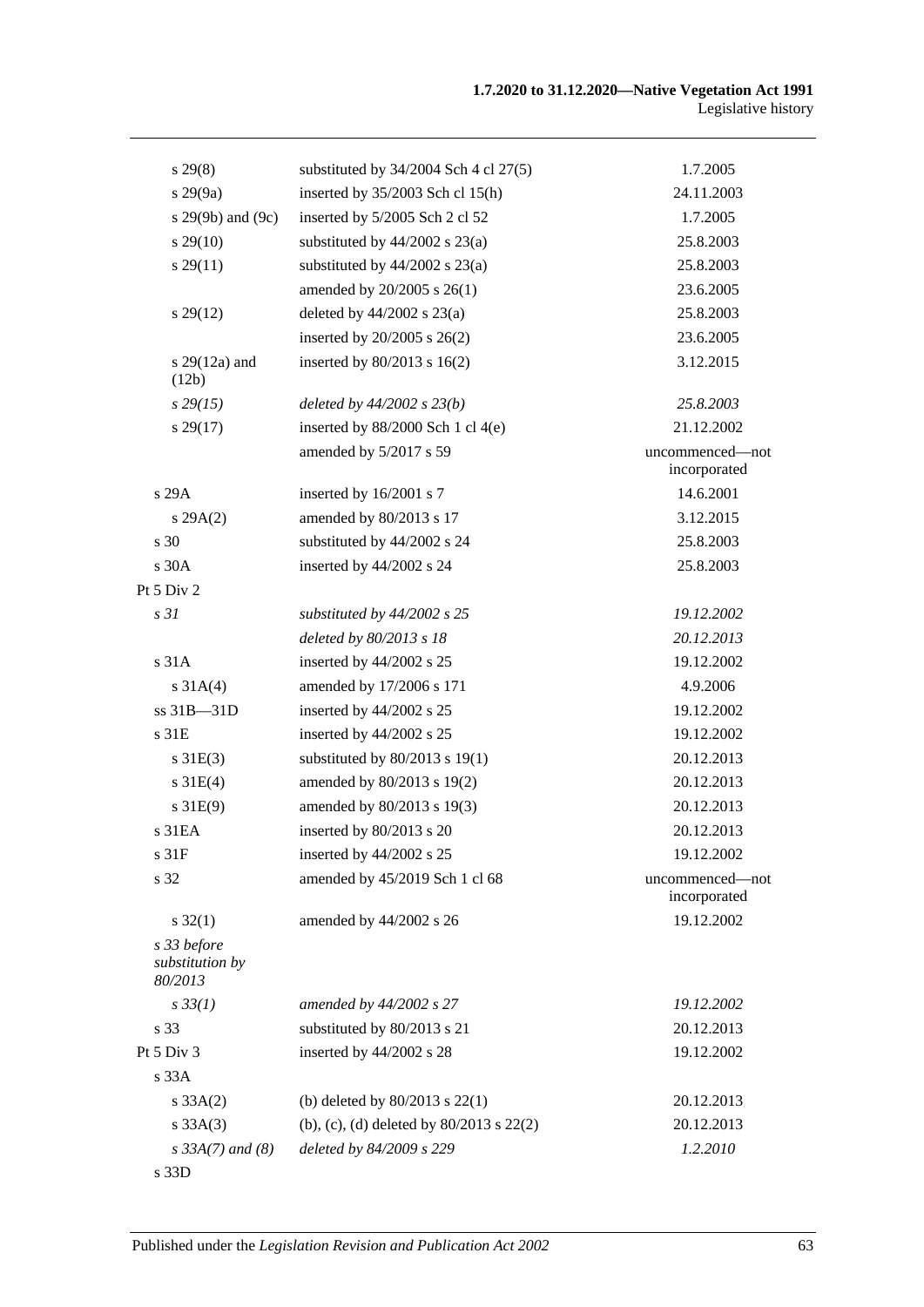#### **Native Vegetation Act 1991—1.7.2020 to 31.12.2020** Legislative history

| $s \, 33D(2)$                              | amended by 80/2013 s 23                                                       | 20.12.2013 |
|--------------------------------------------|-------------------------------------------------------------------------------|------------|
| $Pt\,5A$                                   | inserted by 44/2002 s 29                                                      | 19.12.2002 |
|                                            | expired: s 33G—omitted under Legislation<br>Revision and Publication Act 2002 | (1.1.2007) |
| Pt 5B                                      | inserted by 44/2002 s 29                                                      | 19.12.2002 |
| s 33I                                      |                                                                               |            |
| $s \frac{33I(14)}{2}$                      | amended by 20/2005 Sch 4                                                      | 23.6.2005  |
|                                            | deleted by 29/2016 Sch 2                                                      | 4.7.2016   |
| Pt 6                                       |                                                                               |            |
| s 33J before<br>substitution by<br>80/2013 | inserted by $44/2002$ s 30                                                    | 19.12.2002 |
|                                            | amended by 23/2004 Sch 1                                                      | 1.9.2004   |
| s <sub>33J</sub>                           | substituted by 80/2013 s 24                                                   | 20.12.2013 |
| s <sub>33K</sub>                           | inserted by 80/2013 s 24                                                      | 20.12.2013 |
| s 34                                       |                                                                               |            |
| $s \; 34(1)$                               | amended by $44/2002$ s $31(a)$                                                | 19.12.2002 |
| $s \; 34(2)$                               | amended by $44/2002$ s $31(a)$ , (b)                                          | 19.12.2002 |
| $s \; 34(3)$                               | amended by $44/2002$ s $31(a)$                                                | 19.12.2002 |
| $s \frac{34}{3a}$                          | inserted by $44/2002$ s $31(c)$                                               | 19.12.2002 |
| $s \; 34(4)$                               | inserted by 56/1993 Sch 2                                                     | 15.1.1994  |
| $s \frac{34(5)-(8)}{2}$                    | inserted by 80/2013 s 25                                                      | 20.12.2013 |
| s 35                                       |                                                                               |            |
| $s \; 35(1)$                               | substituted by 44/2002 Sch                                                    | 25.8.2003  |
|                                            | substituted by $80/2013$ s $26(1)$                                            | 20.12.2013 |
| $s \, 35(2)$                               | deleted by 44/2002 Sch                                                        | 25.8.2003  |
| $s \, 35(3)$                               | deleted by $80/2013$ s $26(2)$                                                | 20.12.2013 |
| $s \, 35(5)$                               | inserted by 44/2002 s 32                                                      | 25.8.2003  |
| s 36                                       | amended by 56/1993 Sch 2                                                      | 15.1.1994  |
|                                            | substituted by 44/2002 s 33                                                   | 19.12.2002 |
| s <sub>37</sub>                            | deleted by 44/2002 s 34                                                       | 19.12.2002 |
| ss 40A and 40B                             | inserted by 44/2002 s 35                                                      | 25.8.2003  |
| s 41 before<br>substitution by<br>80/2013  |                                                                               |            |
| $s\,4I(2)$                                 | amended by 44/2002 s 36                                                       | 25.8.2003  |
| $s\,4I(3)$                                 | amended by $35/2003$ Sch cl $15(i)$                                           | 24.11.2003 |
| s 41                                       | substituted by 80/2013 s 27                                                   | 20.12.2013 |
| Sch 1                                      |                                                                               |            |
| cl <sub>1</sub>                            | amended by $35/2003$ Sch cl $15(j)$                                           | 24.11.2003 |
|                                            | amended by 34/2004 Sch 4 cl 28                                                | 1.7.2005   |
|                                            | amended by 5/2005 Sch 2 cl 53                                                 | 1.7.2005   |
|                                            | amended by 33/2019 Sch 5 cl 56                                                | 1.7.2020   |